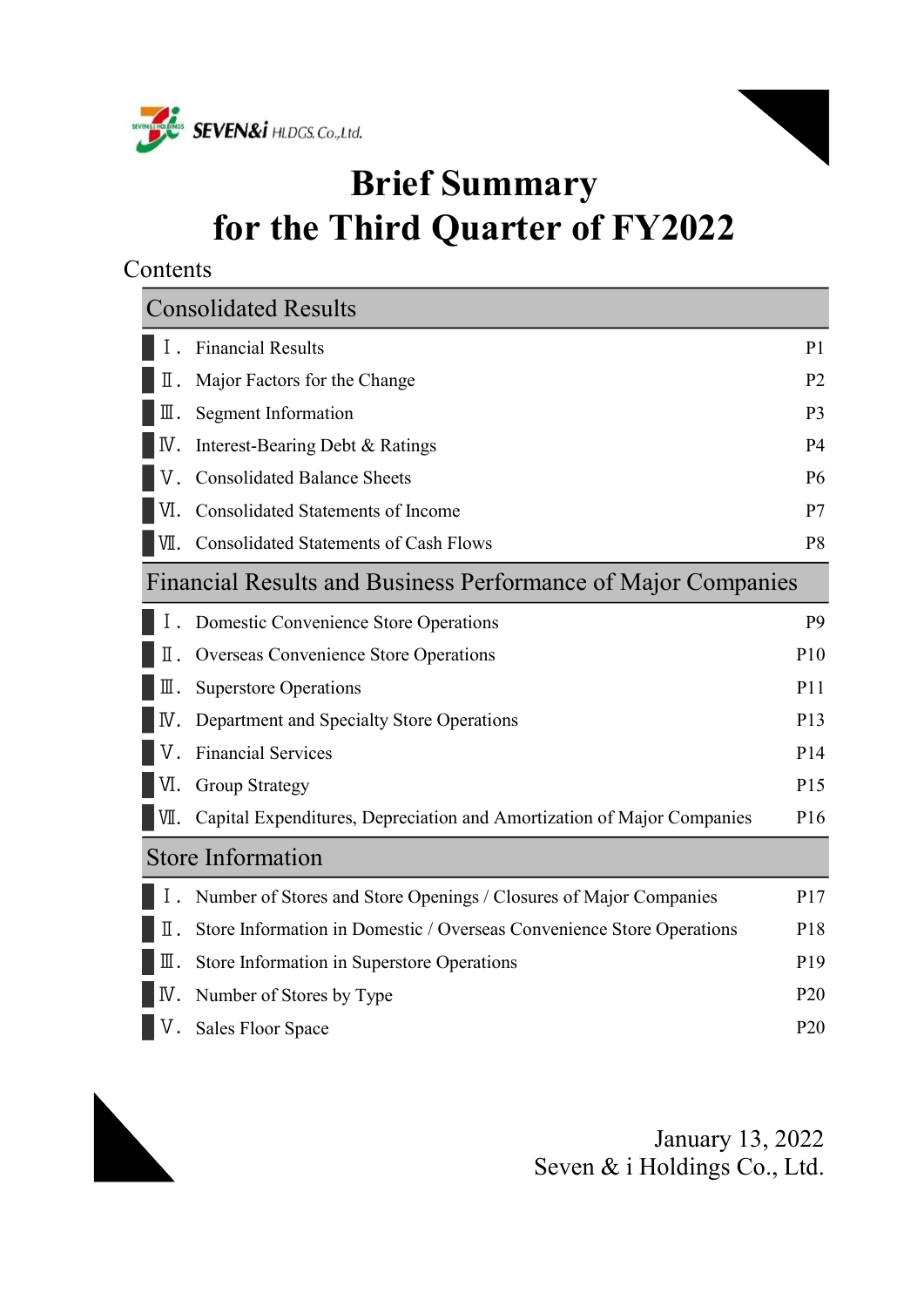### ■Consolidated Results

#### I. Financial Results (Millions of  $\alpha$ )

|                                             |                                    |                 |                                    |             |                                           |                      |                                                       | ( <i>i</i> vilihons of yen) |
|---------------------------------------------|------------------------------------|-----------------|------------------------------------|-------------|-------------------------------------------|----------------------|-------------------------------------------------------|-----------------------------|
|                                             | Nine Months Ended<br>Nov. 30, 2020 |                 | Nine Months Ended<br>Nov. 30, 2021 |             | <b>Fiscal Year Ended</b><br>Feb. 28, 2021 |                      | <b>Fiscal Year Ending</b><br>Feb. 28, 2022 (Forecast) |                             |
|                                             |                                    | $\colon$ YOY(%) |                                    | $YOY$ (%)   |                                           | $\frac{1}{2}$ YOY(%) |                                                       | $YOY$ (%)                   |
| Group's total sales                         | 8,266,218                          | 91.7            | 10,278,237                         | 124.3       | 11,044,874                                | 92.1                 | 14,226,000                                            | 128.8                       |
| Revenues from operations                    | 4,276,808                          | 86.0            | 6,149,472                          | 143.8       | 5,766,718                                 | 86.8                 | 8,722,000                                             | 151.2                       |
| Domestic convenience store operations       | 648,241                            |                 | 661,906                            | 102.1       | 858,776                                   | 95.6                 | 877,000                                               | 102.1                       |
| Overseas convenience store operations       | 1,686,425                          |                 | 3,520,763                          | 208.8       | 2,253,355                                 | 80.1                 | 5,160,000                                             | 229.0                       |
| Superstore operations                       | 1,330,291                          |                 | 1,337,038                          | 100.5       | 1,810,884                                 | 97.9                 | 1,814,000                                             | 100.2                       |
| Department and specialty store operations   | 491,572                            |                 | 510,288                            | 103.8       | 684,660                                   | 75.1                 | 714,000                                               | 104.3                       |
| Financial services                          | 150,744                            |                 | 145,940                            | 96.8        | 198,927                                   | 91.5                 | 194,000                                               | 97.5                        |
| Others                                      | 12,781                             |                 | 14,210                             | 111.2       | 17,323                                    | 87.9                 | 19,000                                                | 109.7                       |
| Eliminations / Corporate                    | (43, 247)                          |                 | (40,674)                           |             | (57,209)                                  |                      | (56,000)                                              |                             |
| Operating income (loss)                     | 285,632                            | 89.5            | 302,927                            | 106.1       | 366,329                                   | 86.3                 | 400,000                                               | 109.2                       |
| Domestic convenience store operations       | 182,287                            |                 | 177,274                            | 97.2        | 233,700                                   | 91.6                 | 229,100                                               | 98.0                        |
| Overseas convenience store operations       | 79,878                             |                 | 124,785                            | 156.2       | 98,664                                    | 95.5                 | 160,000                                               | 162.2                       |
| Superstore operations                       | 19,905                             |                 | 10,123                             | 50.9        | 29,681                                    | 139.3                | 22,400                                                | 75.5                        |
| Department and specialty store operations   | (14, 771)                          |                 | (10,217)                           |             | (17, 444)                                 |                      | (8,800)                                               |                             |
| Financial services                          | 37,486                             |                 | 30,289                             | 80.8        | 48,077                                    | 89.7                 | 39,400                                                | 82.0                        |
| Others                                      | (469)                              |                 | (8)                                |             | (570)                                     |                      | (500)                                                 |                             |
| Eliminations / Corporate                    | (18,685)                           |                 | (29,319)                           |             | (25,779)                                  |                      | (41,600)                                              |                             |
| Ordinary income                             | 276,266                            | 87.7            | 282,145                            | 102.1       | 357,364                                   | 85.5                 | 368,500                                               | 103.1                       |
| Special gains                               | 5,969                              | 155.9           | 16,981                             | 284.5       | 10,433                                    | 122.0                |                                                       |                             |
| Special losses                              | 74,721                             | 152.6           | 39,671                             | 53.1        | 109,022                                   | 136.3                |                                                       |                             |
| Income before income taxes                  | 207,514                            | 76.9            | 259,454                            | 125.0       | 258,776                                   | 74.7                 |                                                       |                             |
| Net income attributable to owners of parent | 130,987                            | 77.1            | 174,877                            | 133.5       | 179,262                                   | 82.2                 | 215,000                                               | 119.9                       |
| <b>EBITDA</b>                               | 479,844                            | 95.0            | 558,540                            | 116.4       | 626,874                                   | 93.0                 | 759,600                                               | 121.2                       |
| ROA (%)                                     |                                    |                 |                                    |             | 2.8                                       |                      |                                                       |                             |
| ROE (%)                                     |                                    |                 |                                    |             | 6.8                                       |                      |                                                       |                             |
| Net income per share (EPS) (yen)            | 148.36                             | 77.1            | 198.04                             | 133.5       | 203.03                                    | 82.2                 | 243.47                                                | 119.9                       |
| EPS before amortization of goodwill (yen)   | 169.59                             | 79.9            | 251.12                             | 148.1       | 231.39                                    | 84.6                 | 323.42                                                | 139.8                       |
| <b>Number of shares outstanding</b>         |                                    |                 |                                    |             |                                           |                      |                                                       |                             |
| Average                                     |                                    | 882,915,831     |                                    | 883,049,281 |                                           | 882,927,577          |                                                       |                             |
| End of period                               |                                    | 882,962,984     |                                    | 883,117,401 |                                           | 882,966,279          |                                                       |                             |
| <b>Exchange rates</b>                       |                                    |                 |                                    |             |                                           |                      |                                                       | (ven)                       |

| L'Athangt raits   |            |                   |                   |                   | $\cdots$                 |
|-------------------|------------|-------------------|-------------------|-------------------|--------------------------|
|                   |            | Nine Months Ended | Nine Months Ended | Fiscal Year Ended | Fiscal Year Ending       |
|                   |            | Nov. 30, 2020     | Nov. 30, 2021     | Feb. 28, 2021     | Feb. 28, 2022 (Forecast) |
| Income statements | $U.S.S.1=$ | 107.55            | 108.58            | 106.76            | 109.90                   |
|                   | l vuan≕    | 15.37             | 16.79             | 15.48             | 17.00                    |
| Balance sheets    | $U.S.S1=$  | 105.80            | 111.92            | 103.50            | $\,$                     |
|                   | l vuan=    | 15.54             | 17.30             | 15.88             | $\sim$                   |

| <b>EBITDA</b>                             |                   |           |                   |           |                   |           | (Millions of yen)        |
|-------------------------------------------|-------------------|-----------|-------------------|-----------|-------------------|-----------|--------------------------|
|                                           | Nine Months Ended |           | Nine Months Ended |           | Fiscal Year Ended |           | Fiscal Year Ending       |
|                                           | Nov. 30, 2020     |           | Nov. 30, 2021     |           | Feb. 28, 2021     |           | Feb. 28, 2022 (Forecast) |
|                                           |                   | $YOY$ (%) |                   | $YOY$ (%) |                   | $YOY$ (%) | $YOY$ (%)                |
| Total                                     | 479,844           | 95.0      | 558,540           | 116.4     | 626,874           | 93.0      | 121.2<br>759,600         |
| Domestic convenience store operations     | 240,544           |           | 237,050           | 98.5      | 312,131           | 94.5      |                          |
| Overseas convenience store operations     | 157,735           |           | 256,206           | 162.4     | 202,509           | 100.4     |                          |
| Superstore operations                     | 42,197            |           | 33,634            | 79.7      | 59,710            | 118.3     |                          |
| Department and specialty store operations | (3,584)           |           | 805               |           | (2,383)           |           |                          |
| Financial services                        | 59,133            |           | 53,848            | 91.1      | 77,202            | 93.0      |                          |
| <b>Others</b>                             | 329               |           | 628               | 190.6     | 445               |           |                          |
| Eliminations / Corporate                  | $(16,512)$ :      |           | (23, 633)         |           | (22, 741)         |           |                          |

Notes: 1. Group's total sales include the sales of Seven-Eleven Japan, Seven-Eleven Okinawa and 7-Eleven, Inc. franchisees.

2. In accordance with our Medium-Term Management Plan announced on July 1, 2021, we reclassified our business segments, effective from the second quarter for FY2022.

Figures in the tables have been restated to reflect this change.

3. "Eliminations / Corporate" in operating income mainly reflects the Company's operating expenses relating to the Group strategy.

Notes: 4. EBITDA: Operating income + Depreciation and amortization + Amortization of goodwill\* \*Amortization of goodwill: Only figure included in SG&A expenses

5. ROA: Net income attributable to owners of parent / Average of total assets at the beginning and the end of each fiscal year

Notes: 6. ROE: Net income attributable to owners of parent / Average of owners' equity\* \*Owners' equity: Net assets - Subscription rights to shares - Non-controlling interests at the beginning and the end of each fiscal year

7. EPS: Net income attributable to owners of parent / Weighted average shares outstanding during the period

8. EPS before amortization of goodwill: (Net income attributable to owners of parent + Amortization of goodwill) / Weighted average shares outstanding during the period

9. Number of shares outstanding at each fiscal year-end and of weighted average shares over each fiscal period do not include treasury stock.

Seven & i Holdings introduced the BIP Trust and ESOP Trust and its shares held by these Trusts are included in the number of treasury stock.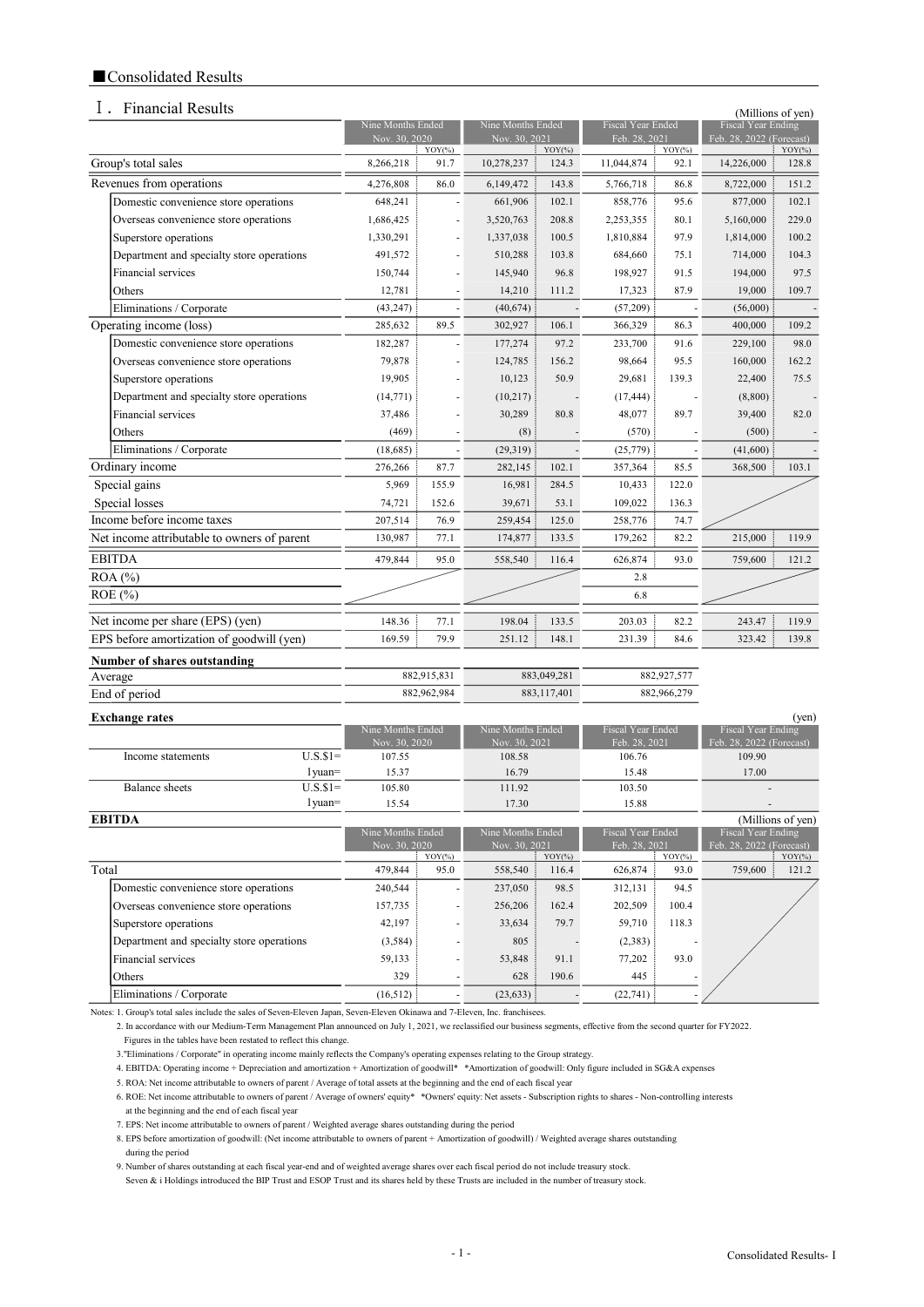## Ⅱ.Major Factors for the Change

| (Millions of yen)                              |            |                                              | (Billions of yen)                                                            |
|------------------------------------------------|------------|----------------------------------------------|------------------------------------------------------------------------------|
|                                                |            | Nine Months Ended<br>Nov. 30, 2021<br>Change | Major Factors for the Change                                                 |
| Group's total $\text{sales}^{*1}$              | 10,278,237 | $+2,012,019$                                 | Total store sales at Seven-Eleven Japan: +65.5                               |
|                                                |            |                                              | Total store sales at 7-Eleven, Inc.: +1,896.7                                |
|                                                |            |                                              | [Effect of exchange rate: +50.0]                                             |
| Revenues from operations                       |            | $6,149,472$ $+1,872,664$                     | Domestic CVS: +13.6, Overseas CVS: +1,834.3, Superstore: +6.7,               |
|                                                |            |                                              | Department and specialty store: $+18.7$ , Financial services: $(4.8)$        |
|                                                |            |                                              | [Effect of exchange rate: +40.2]                                             |
| Operating income (loss)                        | 302,927    | $+17,295$                                    | [Effect of exchange rate: +1.2]                                              |
| Domestic convenience                           | 177,274    | (5,013)                                      | Seven-Eleven Japan: (4.9)                                                    |
| store operations                               |            |                                              | Sales: $+10.9$ , Gross profit margin: (5.4), SG&A expenses: (10.4)           |
|                                                |            |                                              | Others: (0.06)                                                               |
| Overseas convenience                           | 124,785    | $+44,907$                                    | 7-Eleven, Inc.: +71.5 [of which, effect of exchange rate: +1.5]              |
| store operations                               |            |                                              | Sales: +259.7, Gross profit margin: +12.7, SG&A expenses: (200.9)            |
|                                                |            |                                              | Others: $+1.4$                                                               |
|                                                |            |                                              | Amortization of goodwill: (28.1) [of which, effect of exchange rate: (0.41)] |
| Superstore operations                          | 10,123     | (9,781)                                      | Ito-Yokado: (4.3)                                                            |
|                                                |            |                                              | Sales: (1.8), Gross profit margin: (7.0), SG&A expenses: +4.5                |
|                                                |            |                                              | York-Benimaru: (3.2)                                                         |
|                                                |            |                                              | Sales: $(0.33)$ , Gross profit margin: $(2.2)$ , SG&A expenses: $(0.61)$     |
|                                                |            |                                              | Life Foods $^{*2}:+0.51$                                                     |
|                                                |            |                                              | Others: $(2.7)$                                                              |
| Department and                                 | (10,217)   | $+4,553$                                     | Sogo & Seibu: +0.71                                                          |
| specialty store operations                     |            |                                              | Sales: $+2.1$ , Gross profit margin: $+0.28$ , SG&A expenses: (1.7)          |
|                                                |            |                                              | Seven & i Food Systems: +2.2                                                 |
|                                                |            |                                              | Nissen Holdings [Consolidated]: +0.10                                        |
|                                                |            |                                              | Others: $+1.4$                                                               |
| Financial services                             | 30,289     | (7, 197)                                     |                                                                              |
| Others                                         | (8)        | $+460$                                       |                                                                              |
| Eliminations / Corporate*3                     | (29,319)   | (10,633)                                     |                                                                              |
| Ordinary income                                | 282,145    | $+5,878$                                     | Increase in operating income, increase in non-operating expenses             |
| Income before income taxes                     | 259,454    | $+51,940$                                    | Decrease in special losses                                                   |
| Net income attributable to<br>owners of parent | 174,877    | $+43,890$                                    |                                                                              |

\*1. Group's total sales include the sales of Seven-Eleven Japan, Seven-Eleven Okinawa and 7-Eleven, Inc. franchisees.

\*2. Life Foods is a wholly owned subsidiary which produces and sells delicatessen in York-Benimaru stores.

\*3. Eliminations / Corporate in operating income mainly reflect the Company's operating expenses relating to the Group strategy.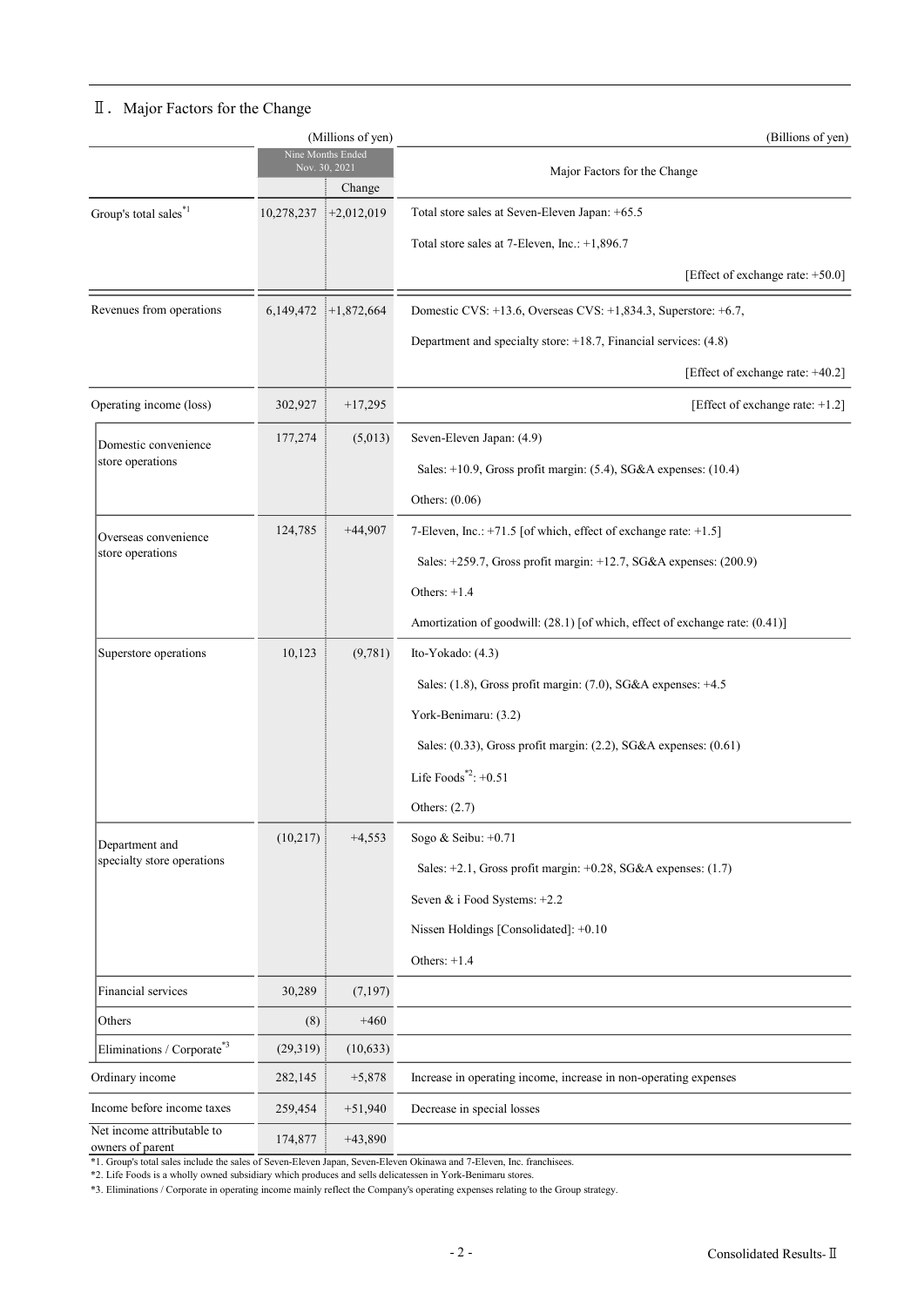### Ⅲ.Segment Information

|  | <b>Business segment information</b> |  |
|--|-------------------------------------|--|

| <b>Business segment information</b>       |                   |                    |                   |                                           |       |                          |                           |                          | (Millions of yen) |
|-------------------------------------------|-------------------|--------------------|-------------------|-------------------------------------------|-------|--------------------------|---------------------------|--------------------------|-------------------|
|                                           | Nine Months Ended |                    | Nine Months Ended |                                           |       | <b>Fiscal Year Ended</b> | <b>Fiscal Year Ending</b> |                          |                   |
|                                           | Nov. 30, 2020     |                    |                   | Nov. 30, 2021<br>$YOY(\%)$ Composition(%) |       |                          | Feb. 28, 2021             | Feb. 28, 2022 (Forecast) |                   |
|                                           |                   | $YOY$ (%)<br>100.7 |                   | 122.5                                     |       | 377,299                  | $YOY$ (%)<br>104.5        |                          | $YOY$ (%)         |
| Capital expenditures                      | 258,580           |                    | 316,847           |                                           | 100.0 |                          |                           | 426,000                  | 112.9             |
| Domestic convenience store operations     | 97,035            |                    | 69,103            | 71.2                                      | 21.8  | 128,131                  | 125.7                     | 93,300                   | 72.8              |
| Overseas convenience store operations     | 97,597            | L,                 | 122,881           | 125.9                                     | 38.8  | 146,067                  | 106.6                     | 175,200                  | 119.9             |
| Superstore operations                     | 33,057            |                    | 50,170            | 151.8                                     | 15.8  | 48,411                   | 102.3                     | 61,400                   | 126.8             |
| Department and specialty store operations | 20,392            | L,                 | 9,818             | 48.1                                      | 3.1   | 26,160                   | 116.8                     | 14,000                   | 53.5              |
| Financial services                        | 29,252            | L,                 | 26,799            | 91.6                                      | 8.5   | 39,328                   | 108.9                     | 38,300                   | 97.4              |
| Others                                    | 879               |                    | 2,217             | 252.0                                     | 0.7   | 972:                     | 47.1                      | 3,000                    | 308.6             |
| Eliminations / Corporate                  | (19,635)          |                    | 35,856            |                                           | 11.3  | (11, 771)                | ä,                        | 40,800                   |                   |
| Depreciation and amortization             | 175,468           | 104.2              | 208,738           | 119.0                                     | 100.0 | 235,504                  | 104.0                     | 289,000                  | 122.7             |
| Domestic convenience store operations     | 58,256            |                    | 59,776            | 102.6                                     | 28.6  | 78,430                   | 104.6                     | 79,900                   | 101.9             |
| Overseas convenience store operations     | 62,052            | i.                 | 87,485            | 141.0                                     | 41.9  | 82,725                   | 105.1                     | 129,000                  | 155.9             |
| Superstore operations                     | 19,968            | L,                 | 21,186            | 106.1                                     | 10.1  | 26,929                   | 103.3                     | 27,300                   | 101.4             |
| Department and specialty store operations | 10,839            | L,                 | 10,676            | 98.5                                      | 5.1   | 14,598                   | 101.8                     | 13,500                   | 92.5              |
| Financial services                        | 21,377            | L,                 | 23,290            | 108.9                                     | 11.2  | 28,766                   | 99.1                      | 30,000                   | 104.3             |
| Others                                    | 799               | L,                 | 637:              | 79.7                                      | 0.3   | 1,016                    | 94.6                      | 1,000                    | 98.4              |
| Eliminations / Corporate                  | 2,173             |                    | 5,685             | 261.6                                     | 2.7   | 3,038                    | 135.7                     | 8,300                    | 273.2             |
| Amortization of goodwill                  | 18,744            | 106.5              | 46,874            | 250.1                                     | 100.0 | 25,040                   | 106.2                     | 70,600                   | 281.9             |
| Domestic convenience store operations     |                   |                    |                   |                                           |       |                          |                           |                          |                   |
| Overseas convenience store operations     | 15,803            |                    | 43,934            | 278.0                                     | 93.7  | 21,119                   | 107.5                     |                          |                   |
| Superstore operations                     | 2,324             |                    | 2,324             | 100.0                                     | 5.0   | 3,098                    | 100.0                     |                          |                   |
| Department and specialty store operations | 347               |                    | 347               | 100.0                                     | 0.7   | 462                      | 100.0                     |                          |                   |
| Financial services                        | 269               |                    | 269               | 100.0                                     | 0.6   | 359                      | 100.0                     |                          |                   |
| Others                                    |                   |                    |                   |                                           |       |                          |                           |                          |                   |
| Corporate                                 |                   |                    |                   |                                           |       |                          |                           |                          |                   |
| Impairment loss                           | 18,148            | 86.7               | 12,493            | 68.8                                      | 100.0 | 35,484                   | 100.0                     |                          |                   |
| Domestic convenience store operations     | 7,569             |                    | 7,242             | 95.7                                      | 58.0  | 8,859                    | 75.1                      |                          |                   |
| Overseas convenience store operations     | 4,161             |                    | 1,611             | 38.7                                      | 12.9  | 5,911                    | 165.8                     |                          |                   |
| Superstore operations                     | 1,748             |                    | 1,646             | 94.2                                      | 13.2  | 11,589                   | 114.7                     |                          |                   |
| Department and specialty store operations | 3,169             |                    | 1,988             | 62.7                                      | 15.9  | 7,585                    | 143.0                     |                          |                   |
| Financial services                        | $\overline{0}$    |                    |                   |                                           |       | $\mathbf{1}$             | 0.0                       |                          |                   |
| Others                                    | 1,492             |                    | 4:                | 0.3                                       | 0.0   | 1,529                    |                           |                          |                   |
| Eliminations / Corporate                  | 6 :               |                    |                   |                                           |       | 7 !                      | 49.7                      |                          |                   |

Notes: 1. Capital expenditures include long-term leasehold deposits, advances for store construction, and investments related to store openings for each fiscal year and beyond, and do not include the increase of future amortization of assets under the Accounting Standard for Asset Retirement Obligations.

Figures for actual results do not include goodwill and others related to the acquisition of stores, etc.

Notes: 2. "Eliminations / Corporate" in capital expenditures mainly reflects inter-segment transactions of non-current assets within the Group and capital expenditures relating to the Group strategy.

2. Depreciation and amortization respectively include 2,350 million yen, 946 million yen and 2,596 million yen recorded as "Loss related to norvel coronavirus Notes: 4. (COVID-19)" in the consolidated income statements for the nine months ended November 30, 2020 and 2021, and the fiscal year ended February 28, 2021. "Eliminations / Corporate" in depreciation and amortization mainly reflects the Company's depreciation and amortization relating to the Group strategy. 3. Amortization of goodwill include only the amount recorded on SG&A expenses.

Notes: 4. Impairment losses respectively include 1,789 million yen, 348 million yen, and 3,879 million yen recorded as "Restructuring expenses"

in the consolidated income statements for the nine months ended November 30, 2020 and 2021, and the fiscal year ended February 28, 2021.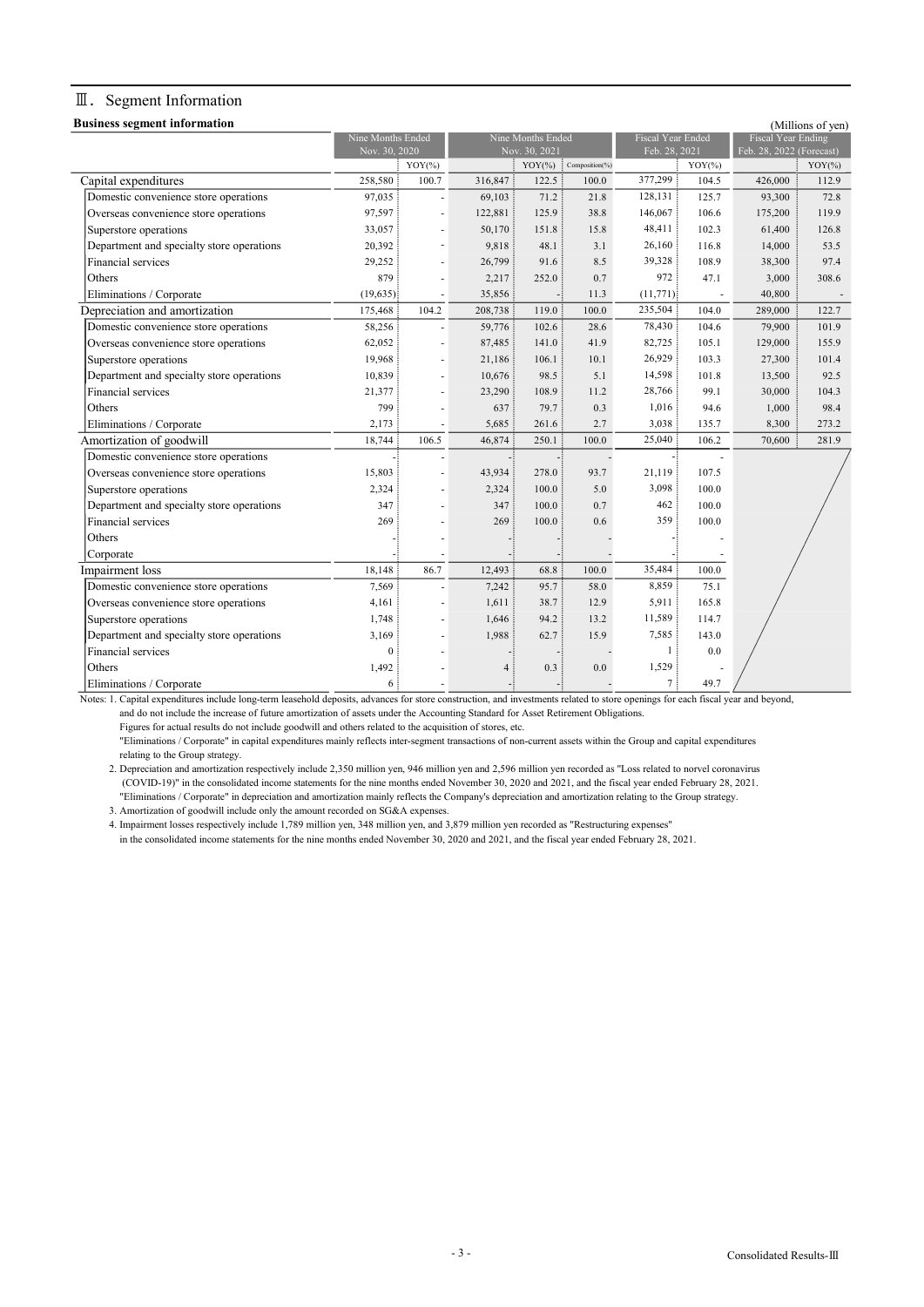### Geographic area segment information

YOY(%) YOY(%) Composition(%) YOY(%) YOY(%) Revenues from operations  $\overline{4,276,808}$   $\overline{86.0}$   $\overline{6,149,472}$   $\overline{143.8}$   $\overline{5,766,718}$   $\overline{86.8}$ Japan 2,534,816 91.1 2,565,252 101.2 41.7 3,435,146 91.7 North America 1,671,024 79.3 3,502,342 209.6 57.0 2,232,234 80.2 Others 72,028 82.6 83,150 115.4 1.4 100,707 85.3 Eliminations (1,061)  $\begin{bmatrix} 1,061 \end{bmatrix}$  - (1,273)  $\begin{bmatrix} 1,273 \end{bmatrix}$  - (1,371) Operating income 285,632 89.5 302,927 106.1 366,329 366,329  $\text{Japan} \quad 204,161 \quad \text{\textcolor{red}{\big|}} \quad 84.3 \quad 177,248 \quad \text{\textcolor{red}{\big|}} \quad 86.8 \quad \text{\textcolor{red}{\big|}} \quad 58.5 \quad 266,096 \quad \text{\textcolor{red}{\big|}} \quad 82.8$ **North America** 80,877 **105.8 124,824** 154.3 41.2 99,582 97.8 Others 2015 134.4 1,016 135.3 0.3 805 67.2 Eliminations (158)  $(158)$  - (162)  $(162)$  - (154)  $-$  (154) Nine Months Ended Nine Months Ended (Millions of yen)<br>Fiscal Year Ended

Note: "Others" consists of the business results in the P.R.C., etc.

### Ⅳ.Interest-Bearing Debt & Ratings

#### Interest-bearing debt (Millions of yen)

| THIEL CSU-DUALING UCDU         |                                    |                   |       |                   |         |                   | (1011111011301110111) |  |
|--------------------------------|------------------------------------|-------------------|-------|-------------------|---------|-------------------|-----------------------|--|
|                                |                                    | Nine Months Ended |       | Nine Months Ended |         | Fiscal Year Ended |                       |  |
|                                |                                    | Nov. 30, 2020     |       | Nov. 30, 2021     |         | Feb. 28, 2021     |                       |  |
|                                |                                    | YOY(%)/change     |       | YOY(%)/change     |         |                   | YOY(%)/change         |  |
|                                | Short-term loans                   | 140,845           | 110.7 | 626,166           | 444.6   | 619,953           | 478.9                 |  |
|                                | Current portion of long-term loans | 91,556            | 72.8  | 133,653           | 146.0   | 146,747           | 165.9                 |  |
|                                | Current portion of bonds           | 66,916            | 83.6  | 143,736           | 214.8   | 66,917            | 83.6                  |  |
| Subtotal                       |                                    | 299,319           | 89.9  | 903,556           | 301.9   | 833,618           | 279.8                 |  |
|                                | Long-term loans                    | 438,115           | 107.2 | 500,027           | 114.1   | 362,592           | 89.9                  |  |
|                                | <b>Bonds</b>                       | 215,000           | 76.3  | 1,553,445         | 722.5   | 565,000           | 200.4                 |  |
|                                | Subtotal                           | 653,115           | 94.6  | 2,053,472         | 314.4   | 927,592           | 135.4                 |  |
|                                | Total                              | 952,435           | 93.0  | 2,957,029         | 310.5   | 1,761,210         | 179.2                 |  |
| Ratio to total assets $(\% )$  |                                    | 15.9              | (1.3) | 34.2              | $+18.3$ | 25.4              | $+9.0$                |  |
| Ratio to owners' equity $(\%)$ |                                    | 36.3              | (4.0) | 102.1             | $+65.8$ | 66.0              | $+28.2$               |  |
| Debt / EBITDA multiple $(X)$   |                                    |                   |       |                   |         | 2.81              | $+1.35$               |  |

### Interest-bearing debt by business segment (Millions of yen)

|       | o<br>$\checkmark$          | -                 |           |                   |           |                   |           |  |
|-------|----------------------------|-------------------|-----------|-------------------|-----------|-------------------|-----------|--|
|       |                            | Nine Months Ended |           | Nine Months Ended |           | Fiscal Year Ended |           |  |
|       |                            | Nov. 30, 2020     |           | Nov. 30, 2021     |           | Feb. 28, 2021     |           |  |
|       |                            |                   | $YOY$ (%) |                   | $YOY$ (%) |                   | $YOY$ (%) |  |
|       | Domestic convenience store |                   |           |                   |           |                   |           |  |
|       | operations                 |                   |           |                   |           |                   |           |  |
|       | Overseas convenience store | 288,236           |           | 1,543,194         | 535.4     | 281,974           | 128.7     |  |
|       | operations                 |                   |           |                   |           |                   |           |  |
|       | Superstore operations      |                   |           |                   |           |                   |           |  |
|       | Department and             |                   |           |                   |           |                   |           |  |
|       | specialty store operations | 193,401           |           | 178,307           | 92.2      | 187,191           | 104.7     |  |
|       | Others                     |                   |           |                   |           |                   |           |  |
|       | Corporate                  | 176,916           |           | 942,000           | 532.5     | 1,008,917         | 425.9     |  |
|       | Subtotal                   | 658,554           | 97.2      | 2,663,501         | 404.4     | 1,478,083         | 232.9     |  |
|       | Financial services         | 293,880           | 84.8      | 293,528           | 99.9      | 283,127           | 81.3      |  |
| Total |                            | 952,435           | 93.0      | 2,957,029         | 310.5     | 1,761,210         | 179.2     |  |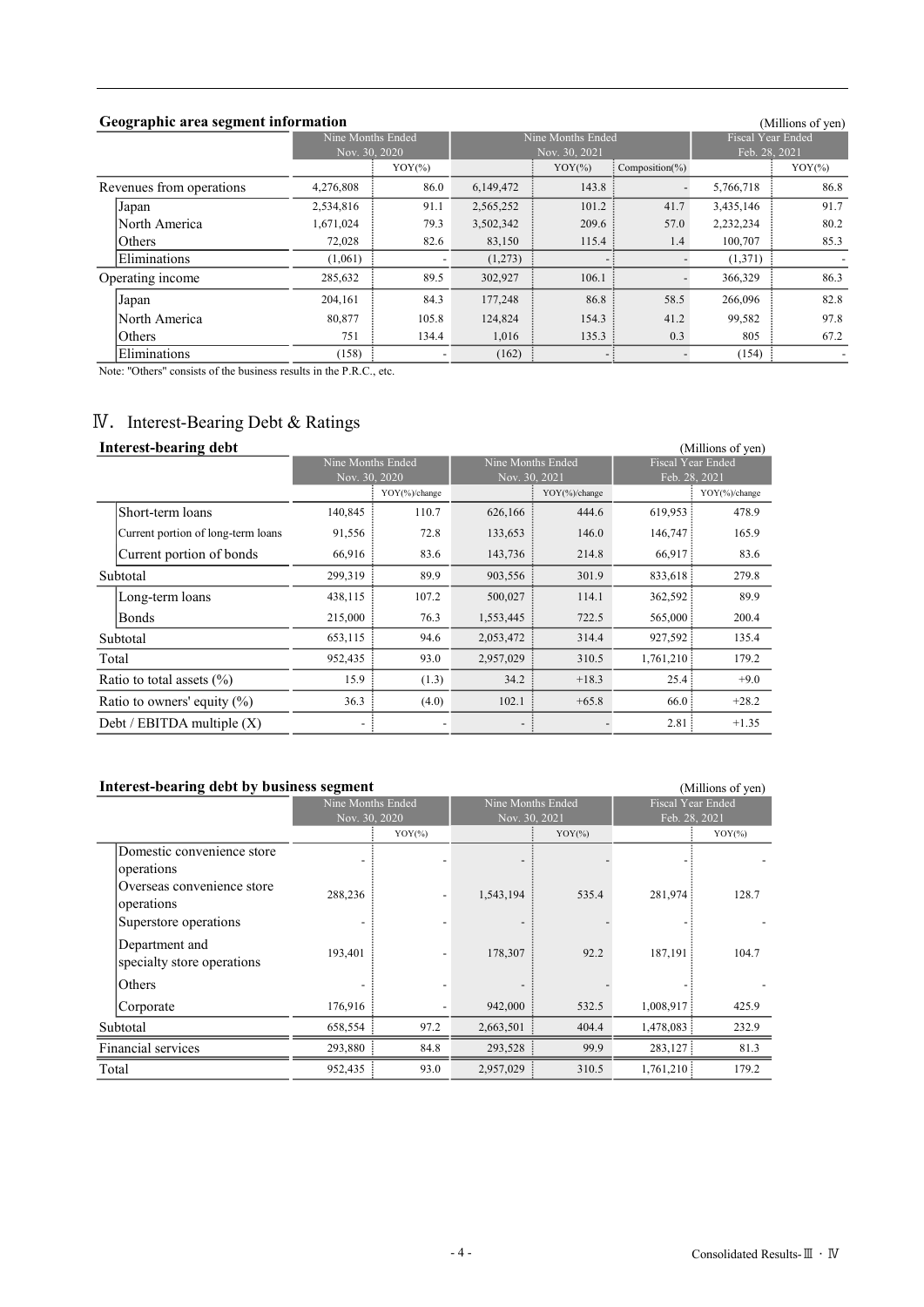| <b>Bond</b> information                         |                 |               |        | (As of November 30, 2021) |
|-------------------------------------------------|-----------------|---------------|--------|---------------------------|
|                                                 | Amount          | Date of issue | Coupon | Redemption<br>date        |
| Issued by Seven & i Holdings                    |                 |               |        |                           |
| 9th unsecured domestic straight bonds           | 20 billion yen  | Apr. 26, 2013 | 0.671% | Mar. 20, 2023             |
| 11th unsecured domestic straight bonds          | 60 billion yen  | Jun. 17, 2015 | 0.514% | Jun. 20, 2022             |
| 12th unsecured domestic straight bonds          | 30 billion yen  | Jun. 17, 2015 | 0.781% | Jun. 20, 2025             |
| 13th unsecured domestic straight bonds          | 130 billion yen | Dec. 14, 2020 | 0.060% | Dec. 20, 2023             |
| 14th unsecured domestic straight bonds          | 180 billion yen | Dec. 14, 2020 | 0.190% | Dec. 19, 2025             |
| 15th unsecured domestic straight bonds          | 40 billion yen  | Dec. 14, 2020 | 0.280% | Dec. 20, 2027             |
| Issued by 7-Eleven, Inc.                        |                 |               |        |                           |
| USD-denominated senior unsecured notes due 2023 | \$1.25 billion  | Feb. 10, 2021 | 0.625% | Feb. 10, 2023             |
| USD-denominated senior unsecured notes due 2024 | \$2.25 billion  | Feb. 10, 2021 | 0.800% | Feb. 10, 2024             |
| USD-denominated senior unsecured notes due 2026 | \$1.25 billion  | Feb. 10, 2021 | 0.950% | Feb. 10, 2026             |
| USD-denominated senior unsecured notes due 2028 | \$1.0 billion   | Feb. 10, 2021 | 1.300% | Feb. 10, 2028             |
| USD-denominated senior unsecured notes due 2031 | \$1.7 billion   | Feb. 10, 2021 | 1.800% | Feb. 10, 2031             |
| USD-denominated senior unsecured notes due 2041 | \$0.75 billion  | Feb. 10, 2021 | 2.500% | Feb. 10, 2041             |
| USD-denominated senior unsecured notes due 2051 | \$1.25 billion  | Feb. 10, 2021 | 2.800% | Feb. 10, 2051             |
| Issued by Seven Bank                            |                 |               |        |                           |
| 10th unsecured domestic straight bonds          | 20 billion yen  | Mar. 07, 2013 | 0.803% | Mar. 20, 2023             |
| 11th unsecured domestic straight bonds          | 15 billion yen  | Dec. 17, 2014 | 0.536% | Dec. 20, 2024             |
| 12th unsecured domestic straight bonds          | 30 billion yen  | Oct. 20, 2017 | 0.390% | Sep. 17, 2027             |
| 13th unsecured domestic straight bonds          | 20 billion yen  | Jan. 25, 2019 | 0.160% | Dec. 20, 2023             |
| 14th unsecured domestic straight bonds          | 20 billion yen  | Jan. 25, 2019 | 0.385% | Dec. 20, 2028             |

Note: USD-denominated senior unsecured notes due 2022 amounts to 1.5 billion USD was redeemed prior to maturity.

(September 2021:750 million USD, November 2021:750 million USD)

| <b>Ratings</b>     |            |         | (As of December 31, 2021) |                          |                          |
|--------------------|------------|---------|---------------------------|--------------------------|--------------------------|
|                    | $S\&P$     | Moody's | R&I                       | <b>JCR</b>               |                          |
| Seven & i Holdings | Long-term  | А       | A2                        | AA-                      | AA                       |
| Seven-Eleven Japan | Long-term  | А       |                           |                          | AA                       |
|                    | Short-term | $A-1$   | P-1                       | $\overline{\phantom{a}}$ | $\overline{\phantom{0}}$ |
| 7-Eleven, Inc.     | Long-term  | А       | Baa2                      | -                        |                          |
| Seven Bank         | Long-term  | А       |                           | AA-                      |                          |
|                    | Short-term | A-1     |                           |                          |                          |

\* From January 2006, Seven-Eleven Japan's short-term rating is its rating as the guarantor of 7-Eleven, Inc.'s commercial paper program.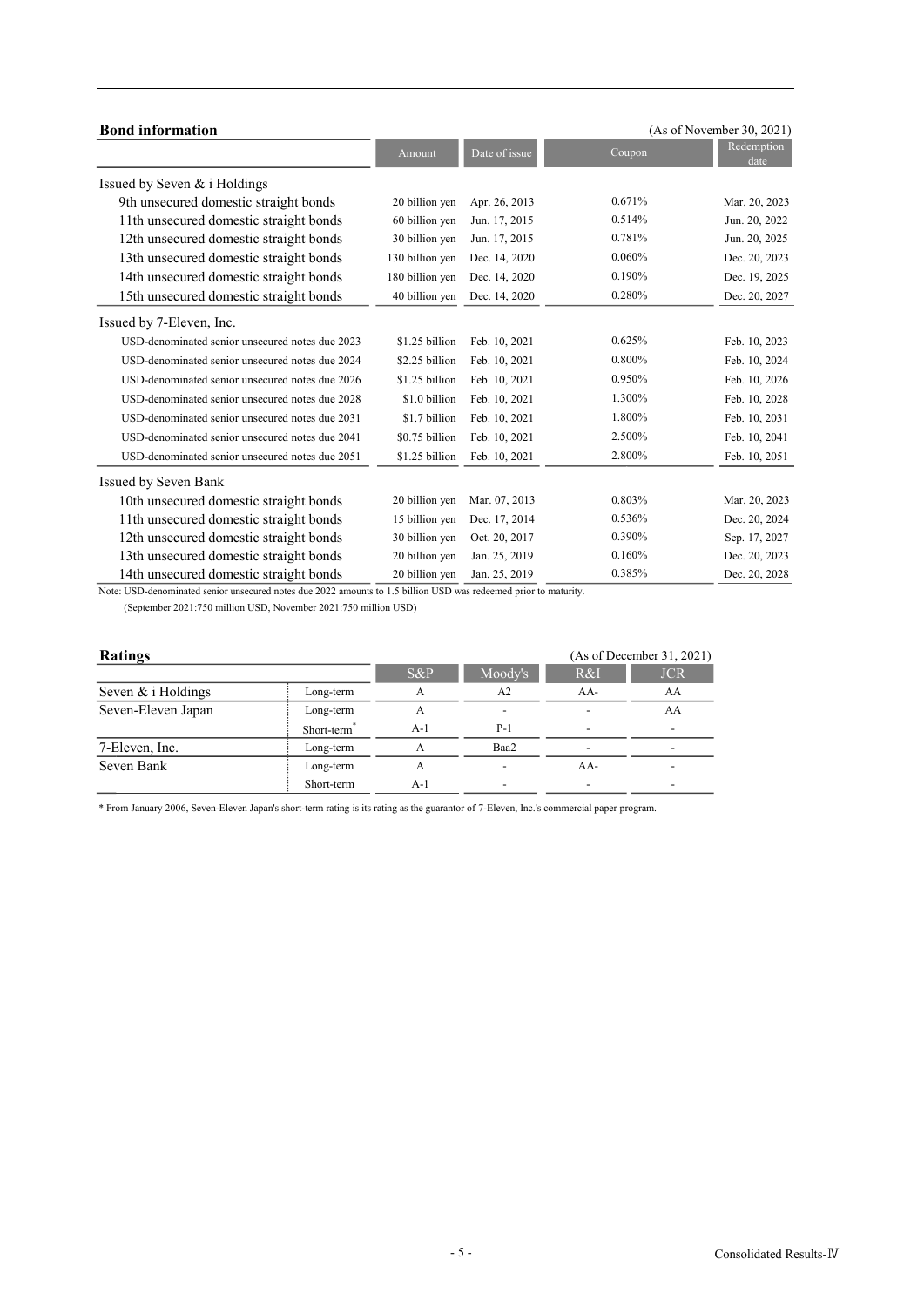## Ⅴ.Consolidated Balance Sheets

|               |                                                                                           |                         |                         |                                                                              |                                              | (Millions of yen)       |
|---------------|-------------------------------------------------------------------------------------------|-------------------------|-------------------------|------------------------------------------------------------------------------|----------------------------------------------|-------------------------|
| <b>ASSETS</b> |                                                                                           | Feb. 28, 2021<br>Amount | Nov. 30, 2021<br>Amount | <b>LIABILITIES</b>                                                           | $\overline{\text{Feb}}$ . 28, 2021<br>Amount | Nov. 30, 2021<br>Amount |
|               | Current assets                                                                            | 3,350,223               | 2,640,175               | Current liabilities                                                          | 2,782,433                                    | 3,024,201               |
|               | Cash and bank deposits*                                                                   | 2,189,152               | 1,386,334               | Notes and accounts payable, trade                                            | 385,289                                      | 533,358                 |
|               | Notes and accounts receivable-trade                                                       | 318,142                 | 415,385                 | Short-term loans                                                             | 619,953                                      | 626,166                 |
|               | Trade accounts receivable-financial services                                              | 95,010                  | 93,946                  | Current portion of bonds                                                     | 66,917                                       | 143,736                 |
|               | Merchandise and finished goods                                                            | 158,867                 | 237,562                 | Current portion of long-term loans                                           | 146,747                                      | 133,653                 |
|               | Work in process                                                                           | 80                      | 89                      | Income taxes payable                                                         | 21,283                                       | 12,900                  |
|               | Raw materials and supplies                                                                | 2,378                   | 2,341                   | Accrued expenses                                                             | 124,070                                      | 236,172                 |
|               | Prepaid expenses                                                                          | 62,009                  | 78,311                  | Deposits received                                                            | 236,400                                      | 209,840                 |
|               | ATM-related temporary payments                                                            | 216,471                 | 86,540                  | ATM-related temporary advances                                               | 130,167                                      | 49,945                  |
|               | Other                                                                                     | 315,465                 | 347,500                 | Allowance for sales promotion expenses                                       | 19,859                                       | 21,662                  |
|               | Allowance for doubtful accounts                                                           | (7,353)                 | (7,836)                 | Allowance for bonuses to employees                                           | 14,853                                       | 4,334                   |
|               | *Of which, "cash and bank deposits" of Seven                                              |                         |                         | Allowance for bonuses to Directors and                                       | 360                                          | 208                     |
|               | Bank amounted to 925.4 billion yen as of<br>February 28, 2021 and 904.5 billion yen as of |                         |                         | Audit & Supervisory Board Members<br>Allowance for loss on future collection |                                              |                         |
|               | November 30, 2021 including cash to be held<br>in ATMs.                                   |                         |                         | of gift certificates                                                         | 933                                          | 792                     |
|               |                                                                                           |                         |                         | Provision for sales returns                                                  | 27                                           | 27                      |
|               | Non-current assets                                                                        | 3,594,022               | 6,007,096               | Deposits received in banking business                                        | 741,422                                      | 749,993                 |
|               | Property and equipment                                                                    | 2,206,023               | 3,175,336               | Other                                                                        | 274,145                                      | 301,408                 |
|               | Buildings and structures, net                                                             | 994,096                 | 1,499,135               |                                                                              |                                              |                         |
|               | Furniture, fixtures and equipment, net                                                    | 330,185                 | 420,880                 | Non-current liabilities                                                      | 1,333,063                                    | 2,566,608               |
|               | Land                                                                                      | 746,284                 | 1,104,083               | <b>Bonds</b>                                                                 | 565,000                                      | 1,553,445               |
|               | Lease assets, net                                                                         | 7,789                   | 7,385                   | Long-term loans                                                              | 362,592                                      | 500,027                 |
|               | Construction in progress                                                                  | 110,019                 | 113,474                 | Deferred income taxes<br>Allowance for retirement benefits to Directors      | 78,879                                       | 106,329                 |
|               | Other, net                                                                                | 17,647                  | 30,376                  | and Audit & Supervisory Board Members                                        | 774                                          | 751                     |
|               |                                                                                           |                         |                         | Allowance for stock payments                                                 | 4,008                                        | 3,845                   |
|               |                                                                                           |                         |                         | Net defined benefit liability                                                | 9,309                                        | 12,474                  |
|               |                                                                                           |                         |                         | Deposits received from tenants and<br>franchised stores                      | 50,783                                       | 51,578                  |
|               |                                                                                           |                         |                         | Asset retirement obligations                                                 | 99,072                                       | 118,441                 |
|               |                                                                                           |                         |                         | Other                                                                        | 162,644                                      | 219,715                 |
|               | Intangible assets                                                                         | 645,873                 | 2,076,498               | <b>TOTAL LIABILITIES</b>                                                     | 4,115,497                                    | 5,590,810               |
|               | Goodwill                                                                                  | 349,882                 | 1,693,428               |                                                                              |                                              |                         |
|               | Software                                                                                  | 152,324                 | 199,950                 |                                                                              |                                              |                         |
|               | Other                                                                                     | 143,666                 | 183,119                 | <b>NET ASSETS</b>                                                            |                                              |                         |
|               |                                                                                           |                         |                         | Shareholder's equity                                                         | 2,647,023                                    | 2,731,743               |
|               | Investments and other assets                                                              | 742,125                 | 755,261                 | Common stock                                                                 | 50,000                                       | 50,000                  |
|               | Investments in securities                                                                 | 204,107                 | 220,682                 | Capital surplus                                                              | 409,069                                      | 409,018                 |
|               | Long-term loans receivable                                                                | 14,194                  | 14,279                  | Retained earnings                                                            | 2,198,805                                    | 2,283,002               |
|               | Long-term leasehold deposits                                                              | 339,405                 | 332,350                 | Treasury stock, at cost                                                      | (10, 851)                                    | (10,276)                |
|               | Advances for store construction                                                           | 203                     | 542                     | Total accumulated other comprehensive income                                 | 21,902                                       | 163,339                 |
|               | Net defined benefit asset                                                                 | 79,888                  | 83,492                  | Unrealized gains on available-for-sale                                       | 35,729                                       | 41,504                  |
|               | Deferred income taxes                                                                     | 44,352                  | 40,720                  | securities, net of taxes<br>Unrealized gains (losses) on hedging             | 1,580                                        | 1,551                   |
|               |                                                                                           |                         |                         | derivatives, net of taxes                                                    |                                              |                         |
|               | Other                                                                                     | 63,338                  | 66,275                  | Foreign currency translation adjustments                                     | (30, 835)                                    | 106,685                 |
|               | Allowance for doubtful accounts                                                           | (3,364)                 | (3,082)                 | Remeasurements of defined benefit plans                                      | 15,427                                       | 13,598                  |
|               | Deferred assets                                                                           | 2,586                   | 2,031                   | Subscription rights to shares                                                | 56                                           | 56                      |
|               | Business commencement expenses                                                            | 1,934                   | 1,498                   | Non-controlling interests                                                    | 162,352                                      | 163,352                 |
|               | Bond issuance costs                                                                       | 652                     | 532                     | TOTAL NET ASSETS                                                             | 2,831,335                                    | 3,058,492               |
|               | <b>TOTAL ASSETS</b>                                                                       | 6,946,832               | 8,649,303               | TOTAL LIABILITIES AND NET ASSETS                                             | 6,946,832                                    | 8,649,303               |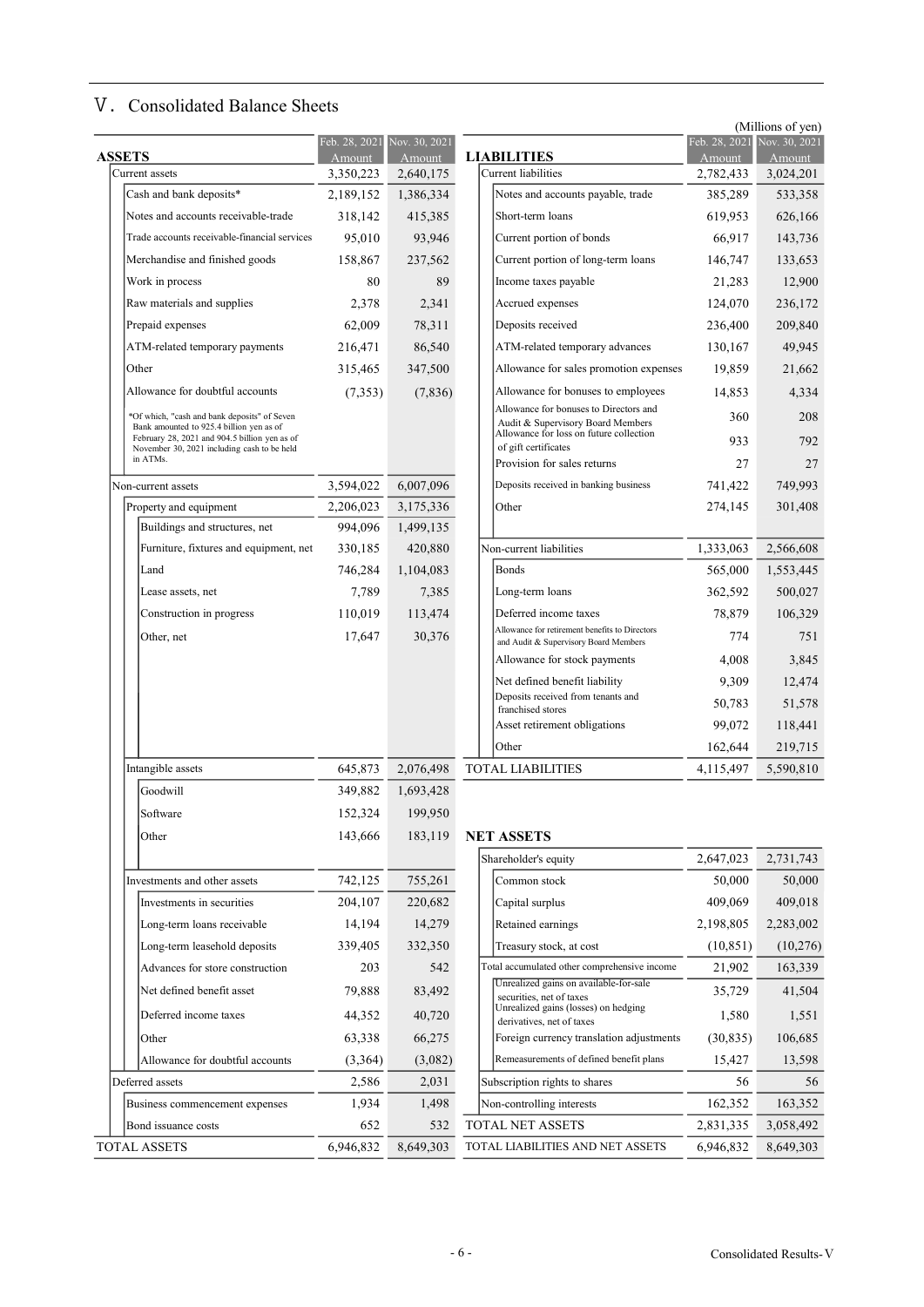## Ⅵ.Consolidated Statements of Income

|                                                                  |                                    | (Millions of yen)                  |
|------------------------------------------------------------------|------------------------------------|------------------------------------|
|                                                                  | Nine Months Ended<br>Nov. 30, 2020 | Nine Months Ended<br>Nov. 30, 2021 |
| Revenues from operations                                         | 4,276,808                          | 6,149,472                          |
| Net sales                                                        | 3,335,939                          | 5,156,640                          |
| Cost of sales                                                    | 2,565,359                          | 4,161,821                          |
| Gross profit on sales                                            | 770,580                            | 994,819                            |
| Operating revenues                                               | 940,868                            | 992,831                            |
| Gross profit from operations                                     | 1,711,448                          | 1,987,651                          |
| Selling, general and administrative expenses                     | 1,425,816                          | 1,684,723                          |
| Operating income                                                 | 285,632                            | 302,927                            |
| Non-operating income                                             | 6,888                              | 9,378                              |
| Interest income                                                  | 2,303                              | 2,682                              |
| Equity in earnings of affiliates                                 |                                    | 2,067                              |
| Other                                                            | 4,585                              | 4,628                              |
| Non-operating expenses                                           | 16,254                             | 30,160                             |
| Interest expenses                                                | 7,330                              | 8,634                              |
| Interest on bonds                                                | 811                                | 12,443                             |
| Equity in losses of affiliates                                   | 590                                |                                    |
| Commitment fee                                                   | 268                                | 3,380                              |
| Other                                                            | 7,253                              | 5,702                              |
| Ordinary income                                                  | 276,266                            | 282,145                            |
| Special gains                                                    | 5,969                              | 16,981                             |
| Gain on sales of property and equipment                          | 1,464                              | 4,850                              |
| Gain on sales of property and equipment related to restructuring |                                    | 1,975                              |
| Subsidy income                                                   | 3,645                              | 5,241                              |
| Gain on sales of investments in securities                       | 160                                | 3,126                              |
| Other                                                            | 699                                | 1,787                              |
| Special losses                                                   | 74,721                             | 39,671                             |
| Loss on desposals of property and equipment                      | 8,031                              | 10,074                             |
| Impairment loss                                                  | 16,359                             | 12,144                             |
| Loss related to novel coronavirus (COVID-19)                     | 36,888                             | 9,923                              |
| Restructuring expenses                                           | 7,118                              | 866                                |
| Other                                                            | 6,324                              | 6,661                              |
| Income before income taxes                                       | 207,514                            | 259,454                            |
| Total income taxes                                               | 64,924                             | 75,249                             |
| Income taxes - current                                           | 76,546                             | 52,299                             |
| Income taxes - deferred                                          | (11, 621)                          | 22,950                             |
| Net income                                                       | 142,589                            | 184,205                            |
| Net income attributable to non-controlling interests             | 11,601                             | 9,327                              |
| Net income attributable to owners of parent                      | 130,987                            | 174,877                            |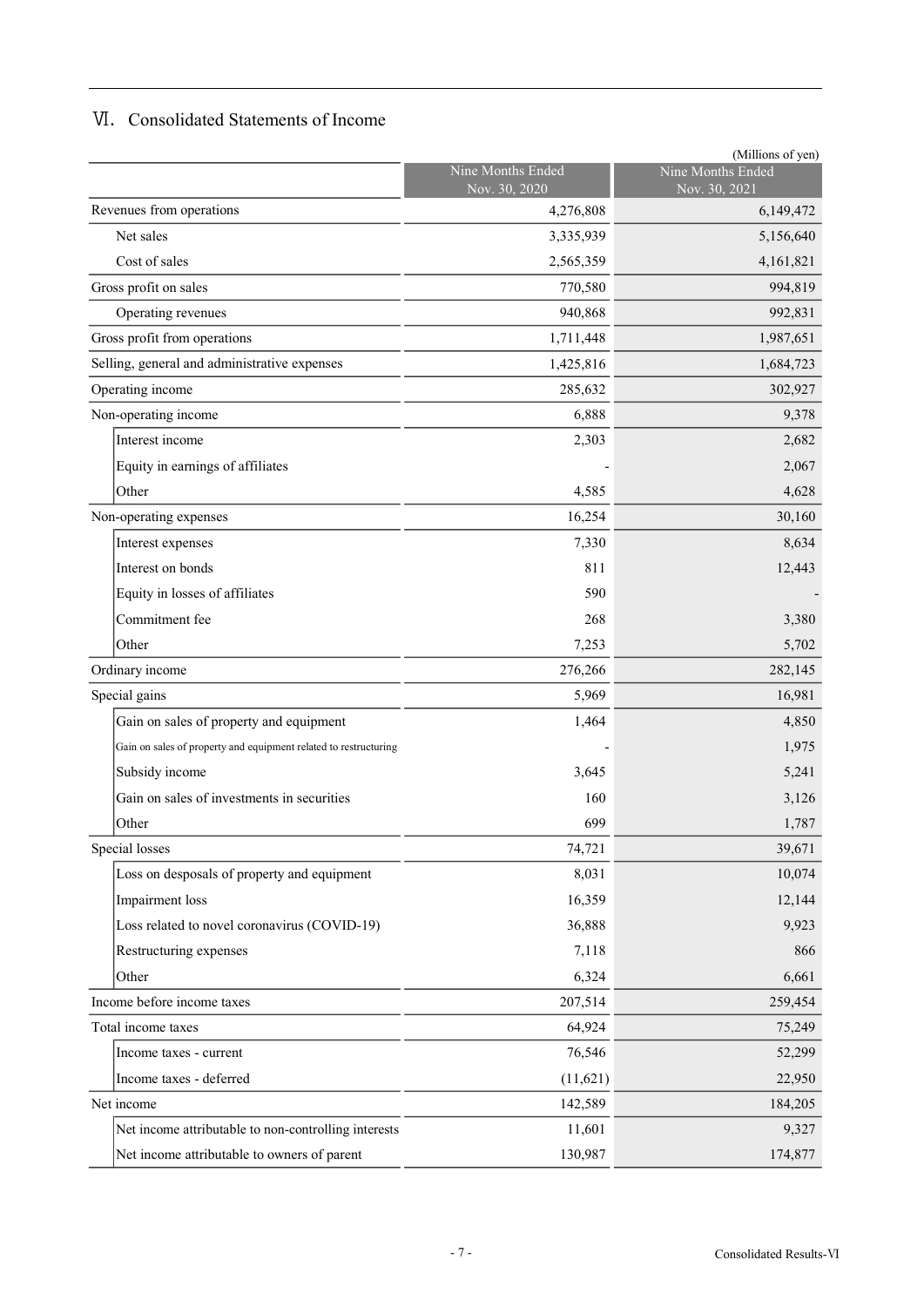## Ⅶ.Consolidated Statements of Cash Flows

|                                                                      |                       | (Millions of yen) |
|----------------------------------------------------------------------|-----------------------|-------------------|
|                                                                      | Nine Months Ended     | Nine Months Ended |
| Cash flows from operating activities                                 | Nov. 30, 2020         | Nov. 30, 2021     |
| Income before income taxes                                           | 207,514               | 259,454           |
| Depreciation and amortization                                        | 175,468               | 208,738           |
| Impairment loss                                                      | 18,148                | 12,493            |
| Amortization of goodwill                                             | 18,744                | 46,874            |
| Interest income                                                      | (2,303)               | (2,682)           |
| Interest expenses and interest on bonds                              | 8,141                 | 21,077            |
| Equity in losses (earnings) of affiliates                            | 590                   | (2,067)           |
| Gain on sales of property and equipment                              | (1, 464)              | (6,825)           |
| Subsidy income                                                       | (3,645)               | (5,241)           |
| Loss on disposals of property and equipment                          | 8,044                 | 10,074            |
| Loss (gain) on sales of investments in securities                    |                       | (3,126)           |
| Decrease (increase) in notes and accounts receivable, trade          | (8,279)               | (60, 429)         |
| Decrease (increase) in trade accounts receivable, financial services | 5,839                 | 1,063             |
| Decrease (increase) in inventories                                   | 1,910                 | (21, 463)         |
|                                                                      | 14,315                | 65,901            |
| Increase (decrease) in notes and accounts payable, trade             |                       |                   |
| Increase (decrease) in deposits received                             | (17,746)              | (26, 529)         |
| Net increase (decrease) in corporate bonds in banking business       | (20,000)              |                   |
| Net increase (decrease) in deposits received in banking business     | 45,177                | 8,570             |
| Net decrease (increase) in ATM-related temporary accounts            | 38,888                | 49,736            |
| Other                                                                | (64)                  | (13,037)          |
| Subtotal                                                             | 489,277               | 542,582           |
| Interest and dividends received                                      | 1,783                 | 4,147             |
| Interest paid                                                        | (7,238)               | (16, 743)         |
| Proceeds from settlement of interest rate swaps                      |                       | 5,921             |
| Proceeds from subsidy income                                         | 3,607                 | 5,241             |
| Income taxes paid                                                    | (95, 984)             | (66, 105)         |
| Income taxes refund                                                  |                       | 6,544             |
| Net cash provided by operating activities                            | 391,444               | 481,588           |
|                                                                      |                       |                   |
|                                                                      |                       |                   |
| Cash flows from investing activities                                 |                       |                   |
| Acquisition of property and equipment                                | (208, 179)            | (252, 612)        |
| Proceeds from sales of property and equipment                        | 5,449                 | 140,795           |
| Acquisition of intangible assets                                     | (37,392)              | (63, 212)         |
| Payment for purchase of investments in securities                    | (21, 847)             | (17,207)          |
| Proceeds from sales of investments in securities                     | 13,525                | 101,065           |
| Payment for purchase of shares in subsidiaries resulting in change   | (42, 284)             | (2,267,991)       |
| in scope of consolidation                                            |                       |                   |
| Payment for long-term leasehold deposits                             | (6,098)               | (7,809)           |
| Refund of long-term leasehold deposits                               | 21,063                | 18,262            |
| Proceeds from deposits from tenants                                  | 1,871                 | 3,481             |
| Refund of deposits from tenants                                      | (2, 332)              | (2, 410)          |
| Payment for acquisition of business                                  | (8, 556)              | (6, 723)          |
| Payment for time deposits                                            | (3,966)               | (3,859)           |
| Proceeds from withdrawal of time deposits                            | 1,779                 | 2,215             |
| Other                                                                |                       |                   |
|                                                                      | (7,053)<br>(294, 021) | (11,058)          |
| Net cash used in investing activities                                |                       | (2,367,065)       |
|                                                                      |                       |                   |
| <b>Cash flows from financing activities</b>                          |                       |                   |
| Net increase (decrease) in short-term loans                          | 11,412                | 6,122             |
| Proceeds from long-term debts                                        | 126,504               | 289,142           |
| Repayment of long-term debts                                         | (79, 647)             | (190, 623)        |
| Proceeds from commercial paper                                       | 286,575               | 80,888            |
| Payment for redemption of commercial paper                           | (286, 575)            | (80, 888)         |
| Proceeds from issuance of bonds                                      |                       | 1,178,385         |
| Payment for redempion of bonds                                       | (60,000)              | (148, 353)        |
| Proceeds from share issuance to non-controlling shareholders         | 183                   | 238               |
| Purchase of treasury shares                                          | (7)                   | (16)              |
| Dividends paid                                                       | (86, 889)             | (87,351)          |
| Dividends paid to non-controlling interests                          | (4,000)               | (3,866)           |
|                                                                      |                       |                   |
| Payment for changes in ownership interests in subsidiaries that      | (770)                 | (1,723)           |
| do not result in change in scope of consolidation                    |                       |                   |
| Other                                                                | (22, 379)             | (11, 637)         |
| Net cash provided by financing activities                            | (115, 593)            | 1,030,317         |
| Effect of exchange rate changes on cash and cash equivalents         | (2,190)               | 50,377            |
| Net increase (decrease) in cash and cash equivalents                 | (20, 360)             | (804, 782)        |
| Cash and cash equivalents at beginning of period                     | 1,354,856             | 2,183,837         |
| Cash and cash equivalents at end of period                           | 1,334,495             | 1,379,054         |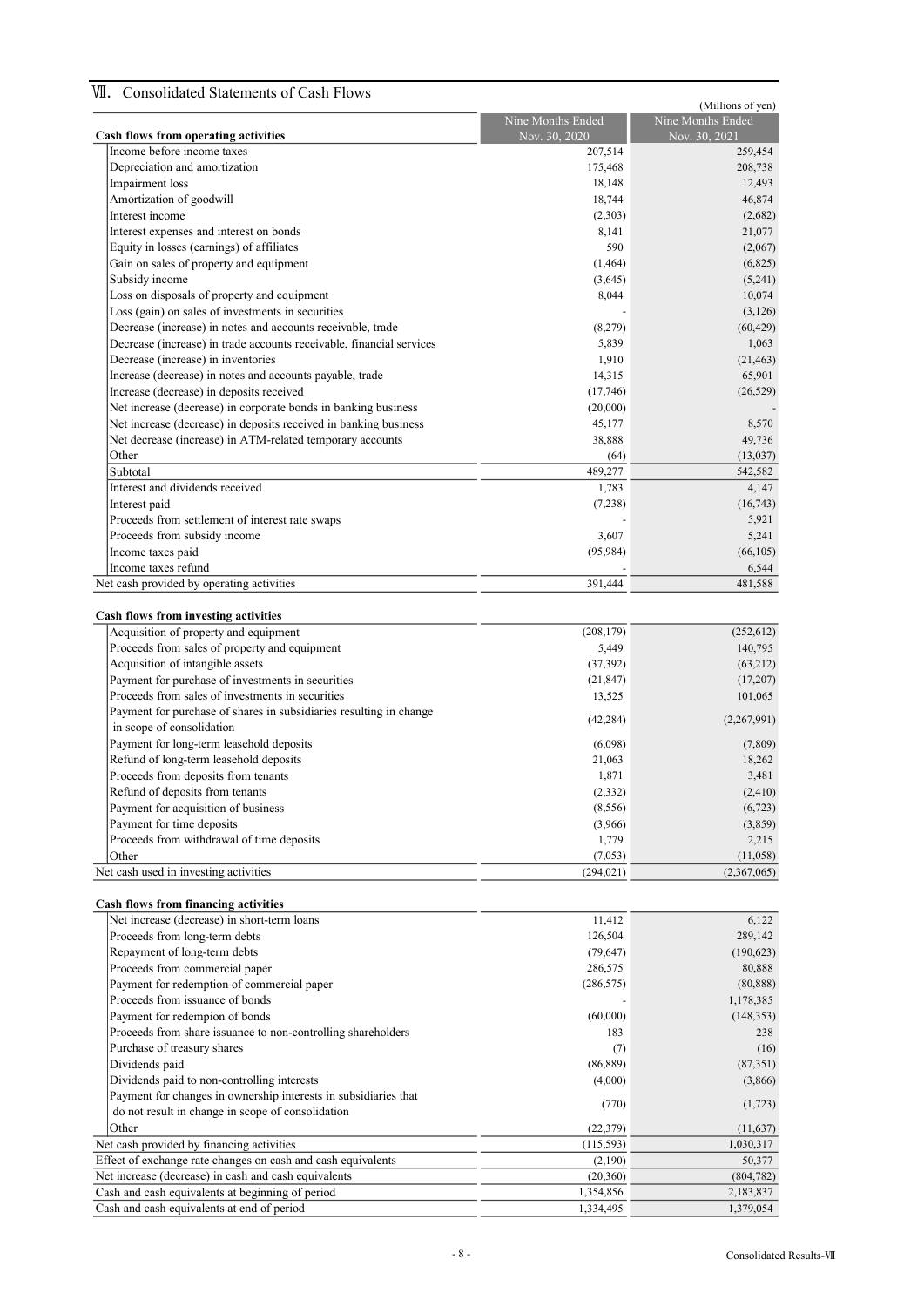### Ⅰ.Domestic Convenience Store Operations

### Seven-Eleven Japan

|           |       |                                                 |       |                                                 |       |                                                        | (Millions of yen)  |
|-----------|-------|-------------------------------------------------|-------|-------------------------------------------------|-------|--------------------------------------------------------|--------------------|
|           |       |                                                 |       |                                                 |       |                                                        |                    |
|           |       |                                                 |       |                                                 |       | Feb. 28, 2022 (Forecast)                               |                    |
|           |       |                                                 |       |                                                 |       |                                                        | $YOY$ (%)          |
| 3,677,016 | 97.0  | 3,742,603                                       | 101.8 | 4,870,619                                       | 97.2  | 4,967,000                                              | 102.0              |
| 3,615,809 | 97.1  | 3,671,663                                       | 101.5 | 4,787,495                                       | 97.2  |                                                        |                    |
| 641,965   | 95.6  | 654,604                                         | 102.0 | 850,291                                         | 95.8  | 865,000                                                | 101.7              |
| 577,695   | 95.8  | 580,405                                         | 100.5 | 763,031                                         | 95.8  |                                                        |                    |
| 599,037   | 95.7  | 604,541                                         | 100.9 | 791,919                                         | 95.7  |                                                        |                    |
| 416,992   | 97.5  | 427,444                                         | 102.5 | 558,597                                         | 97.5  |                                                        |                    |
| 35,987    | 84.6  | 32,193                                          | 89.5  | 49,009                                          | 85.7  |                                                        |                    |
| 56,932    | 97.2  | 58,880                                          | 103.4 | 75,729                                          | 95.8  |                                                        |                    |
| 141,281   | 99.6  | 142,589                                         | 100.9 | 188,473                                         | 99.5  |                                                        |                    |
| 57,110    | 104.6 | 58,674                                          | 102.7 | 76,896                                          | 104.6 |                                                        |                    |
| 33,731    | 90.5  | 34,412                                          | 102.0 | 43,748                                          | 91.1  |                                                        |                    |
| 91,948    | 99.0  | 100,695                                         | 109.5 | 124,740                                         | 99.1  |                                                        |                    |
| 182,044   | 91.7  | 177,096                                         | 97.3  | 233,321                                         | 91.9  | 229,000                                                | 98.1               |
| 239,155   | 94.5  | 235,771                                         | 98.6  | 310,217                                         | 94.7  | 308,000                                                | 99.3               |
|           |       | Nine Months Ended<br>Nov. 30, 2020<br>$YOY$ (%) |       | Nine Months Ended<br>Nov. 30, 2021<br>$YOY(\%)$ |       | <b>Fiscal Year Ended</b><br>Feb. 28, 2021<br>$YOY$ (%) | Fiscal Year Ending |

\* Operating income + Depreciation and amortization

#### Sales by product category (total store sales) (Millions of yen) Nine Months Ended Nov. 30, 2020 Nine Months Ended Fiscal Year Ended Feb. 28, 2021<br>**YOY**(%)<sup>2</sup> Composition(%) Fiscal Year Ending Feb. 28, 2022 (Forecast) Total store sales  $3,677,016 \div 97.0 \div 100.0 \quad 3,742,603 \div 101.8 \div 100.0 \quad 4,870,619 \div 97.2 \div 100.0$ Processed food 948,670  $\frac{1}{25.5}$  96.5  $\frac{1}{25.8}$  961,849  $\frac{1}{25.7}$  1,246,878  $\frac{1}{25.6}$  96.1  $\frac{1}{25.6}$ Fast food 1,084,719  $\frac{1}{2}$  93.5  $\frac{1}{2}$  29.5 1,100,325  $\frac{1}{2}$  101.4  $\frac{1}{2}$  29.4 1,436,832  $\frac{1}{2}$  93.7  $\frac{1}{2}$  29.5 Daily food 489,043 98.5 13.3 479,053 98.0 12.8 Nonfood 1,154,583 101.2 31.4 1,201,375 104.1 32.1 1,539,115 101.4 31.6 13.3 101.2  $647.792$  97.9 98.0 4,967,000 102.0 93.5 98.5 13.3  $\boxed{\text{YOY}(\%)}$   $\boxed{\text{conposition}(\%)}$   $\boxed{\text{YOY}(\%)}$   $\boxed{\text{conposition}(\%)}$   $\boxed{\text{YOY}(\%)}$   $\boxed{\text{conposition}(\%)}$   $\boxed{\text{YOY}(\%)}$

#### Average daily sales per store (Thousands of yen) and the state of yen (Thousands of yen)

| $\overline{\phantom{a}}$ |                   |        |                   |        |                   |        |                          |        |
|--------------------------|-------------------|--------|-------------------|--------|-------------------|--------|--------------------------|--------|
|                          | Nine Months Ended |        | Nine Months Ended |        | Fiscal Year Ended |        | Fiscal Year Ending       |        |
|                          | Nov. 30, 2020     |        | Nov. 30, 2021     |        | Feb. 28, 2021     |        | Feb. 28, 2022 (Forecast) |        |
|                          |                   | Change |                   | Change |                   | Change |                          | Change |
| All stores               | 644               | (16)   | 647               |        | 642               | (14)   |                          |        |
| Newly opened stores      | 561               | $+3$   | 530:              | (31)   | 557               |        |                          |        |

#### Existing store sales increase (%)

| $\sim$                        | Nine Months Ended | Nine Months Ended | Fiscal Year Ended | Fiscal Year Ending       |
|-------------------------------|-------------------|-------------------|-------------------|--------------------------|
|                               | Nov. 30, 2020     | Nov. 30, 2021     | Feb. 28, 2021     | Feb. 28, 2022 (Forecast) |
| Existing store sales increase | (2.7)             | $+0.7$            | (2.4)             | $+1.1$                   |
| Number of customers           | (10.0)            | (1.0)             | (9.9)             |                          |
| Average spending per customer | $+8.1$            | $+1.7$            | $+8.4$            |                          |

## Gross profit margin by product category (%)

|                | Nine Months Ended<br>Nov. 30, 2020 |           | Nine Months Ended<br>Nov. 30, 2021 |           | Fiscal Year Ended<br>Feb. 28, 2021 |           | Fiscal Year Ending<br>Feb. 28, 2022 (Forecast) |        |
|----------------|------------------------------------|-----------|------------------------------------|-----------|------------------------------------|-----------|------------------------------------------------|--------|
|                |                                    | Change    |                                    | Change    |                                    | Change    |                                                | Change |
| Total          | 32.0                               | (0.1)     | 31.7                               | (0.3)     | 32.0                               | (0.1)     | 31.7                                           | (0.3)  |
| Processed food | 39.5                               | (0.2)     | 39.5                               | $\pm 0.0$ | 39.4                               | (0.1)     |                                                |        |
| Fast food      | 36.5                               | $\pm 0.0$ | 36.5                               | $\pm 0.0$ | 36.6                               | $\pm 0.0$ |                                                |        |
| Daily food     | 34.1                               | $+0.1$    | 34.3                               | $+0.2$    | 34.2                               | $+0.2$    |                                                |        |
| Nonfood        | 20.7                               | $+0.4$    | 20.1                               | (0.6)     | 20.7                               | $+0.4$    |                                                |        |

#### - 9 - Financial Results and Business Performance of Major Companies-Ⅰ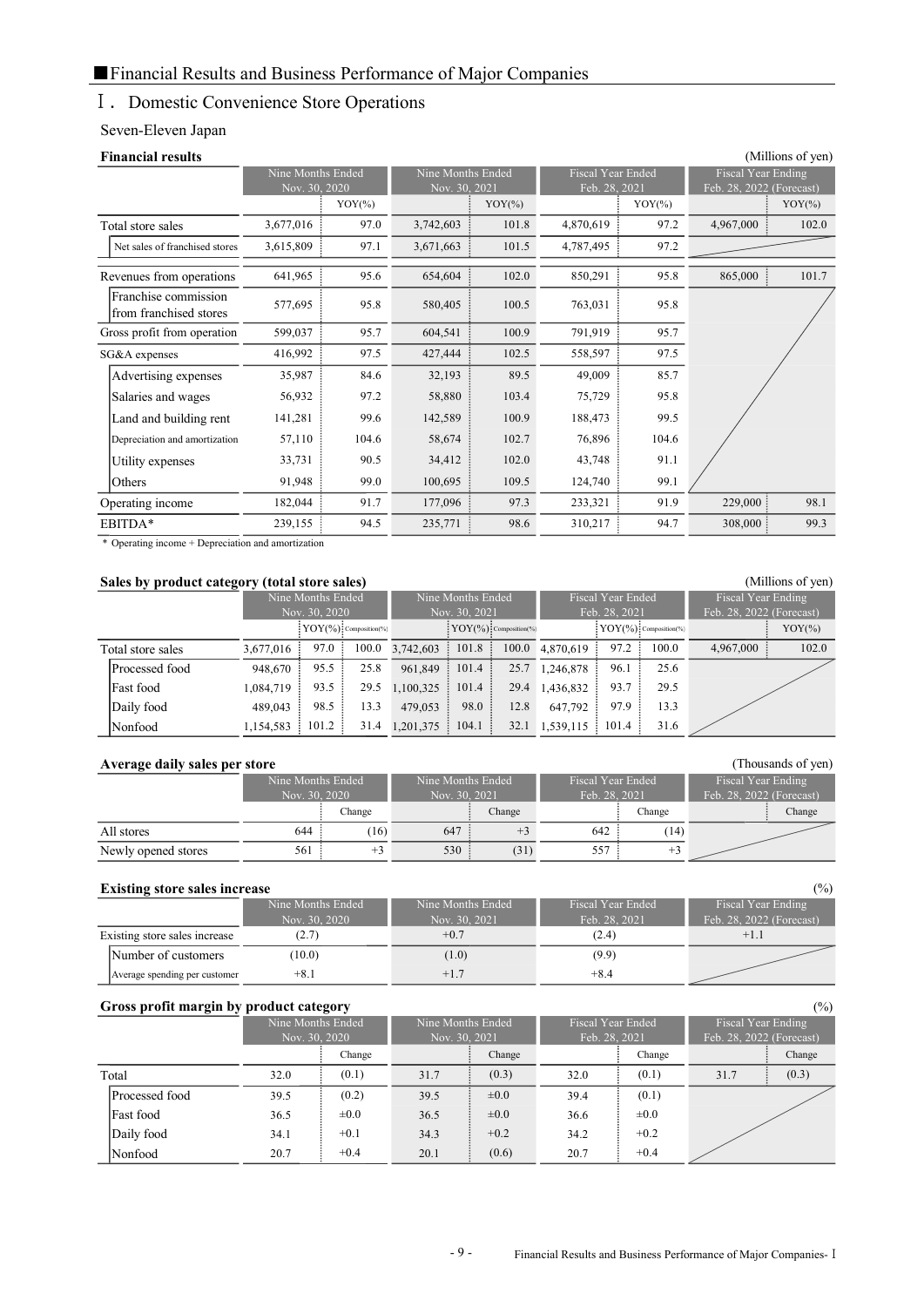## Ⅱ.Overseas Convenience Store Operations 7-Eleven, Inc.

| <b>Financial results</b>                              |                   |           |                   |           |                          |           |                           | (Millions of yen) |
|-------------------------------------------------------|-------------------|-----------|-------------------|-----------|--------------------------|-----------|---------------------------|-------------------|
|                                                       | Nine Months Ended |           | Nine Months Ended |           | <b>Fiscal Year Ended</b> |           | <b>Fiscal Year Ending</b> |                   |
|                                                       | Sep. 30, 2020     | $YOY$ (%) | Sep. 30, 2021     | $YOY$ (%) | Dec. 31, 2020            | $YOY(\%)$ | Dec. 31, 2021 (Forecast)  | $YOY$ (%)         |
|                                                       |                   |           |                   |           |                          |           |                           |                   |
| Total store sales                                     | 2,564,903         | 86.1      | 4,461,649         | 174.0     | 3,407,130                | 86.6      | 6,433,000                 | 188.8             |
| Merchandise sales at<br>directly operated stores      | 341,994           | 102.7     | 657,495           | 192.3     | 448,913                  | 102.7     |                           |                   |
| Merchandise sales at<br>franchised stores             | 1,141,682         | 100.7     | 1,258,091         | 110.2     | 1,505,369                | 100.1     |                           |                   |
| Fuel sales                                            | 1,081,226         | 71.6      | 2,546,061         | 235.5     | 1,452,847                | 72.8      |                           |                   |
| Revenues from operations                              | 1,640,230         | 79.0      | 3,466,836         | 211.4     | 2,191,383                | 80.0      | 5,082,000                 | 231.9             |
| Merchandise sales at<br>directly operated stores, etc | 350,303           | 102.1     | 666,177           | 190.2     | 459,769                  | 102.0     |                           |                   |
| Fuel sales                                            | 1,081,226         | 71.6      | 2,546,061         | 235.5     | 1,452,847                | 72.8      |                           |                   |
| Other operating revenues                              | 208,700           | 94.0      | 254,597           | 122.0     | 278,766                  | 95.0      |                           |                   |
| Franchise commission<br>from franchised stores        | 184,914           | 93.7      | 218,817           | 118.3     | 245,210                  | 94.5      |                           |                   |
| Gross profit from operations                          | 472,105           | 102.1     | 744,645           | 157.7     | 626,407                  | 101.7     |                           |                   |
| SG&A expenses                                         | 376,538           | 101.4     | 577,486           | 153.4     | 507,185                  | 102.6     |                           |                   |
| SG&A expenses (K dollars)                             | 3,501,050         | 102.9     | 5,318,532         | 151.9     | 4,750,707                | 104.8     |                           |                   |
| Directly operated stores <sup>*1</sup>                | 605,223           | 103.1     | 1,140,829         | 188.5     | 822,698                  | 104.7     |                           |                   |
| Operating income                                      | 95,567            | 104.8     | 167,159           | 174.9     | 119,221                  | 98.0      | 224,800                   | 188.6             |
| Operating income (K dollars)                          | 888,589           | 106.4     | 1,539,501         | 173.3     | 1,116,725                | 100.1     | 2,045,495                 | 183.2             |
| $EBITDA^{\overline{*2}}$                              | 156,557           | 105.4     | 251,281           | 160.5     | 200,520                  | 100.8     | 348,800                   | 173.9             |
| *1 Selling expanses of directly operated stores       |                   |           |                   |           |                          |           |                           |                   |

\*1. Selling expenses of directly operated stores

\*2. Operating income + Depreciation and amortization

#### Sales by product category (total store sales) (Millions of yen)

| - - - -<br>- - - - -                 |               |                            |       |                   |                                     |                          |           |                            |                    |           |           |
|--------------------------------------|---------------|----------------------------|-------|-------------------|-------------------------------------|--------------------------|-----------|----------------------------|--------------------|-----------|-----------|
|                                      |               | Nine Months Ended          |       | Nine Months Ended |                                     | <b>Fiscal Year Ended</b> |           |                            | Fiscal Year Ending |           |           |
|                                      | Sep. 30, 2020 |                            |       | Sep. 30, 2021     |                                     | Dec. 31, 2020            |           | Dec. 31, 2021 (Forecast)   |                    |           |           |
|                                      |               | $YOY(\%)$ : Composition(%) |       |                   | $\mathrm{YOY}(\%)$ : Composition(%) |                          |           | $YOY(\%)$ : Composition(%) |                    |           | $YOY(\%)$ |
| Net sales                            | 2.564.903     | 86.1                       |       | $-4.461.649$      | 174.0                               |                          | 3,407,130 | 86.6:                      |                    | 6,433,000 | 188.8     |
| Merchandise sales                    | 1,483,676     | 101.1                      | 100.0 | 1,915,587         | 129.1                               | 100.0                    | 1,954,283 | 100.7                      | 100.0              |           |           |
| Processed food                       | 647,531       | 105.9                      | 43.6  | 836,159           | 129.1                               | 43.7                     | 848,435   | 105.7                      | 43.4               |           |           |
| Fast food                            | 184,428       | 84.4                       | 12.4  | 246,308           | 133.6:                              | 12.9                     | 244,221   | 84.5                       | 12.5               |           |           |
| Daily food                           | 62,971        | 88.5                       | 4.2   | 65,103            | 103.4                               | 3.4                      | 84,351    | 88.7                       | 4.3                |           |           |
| Nonfood                              | 588,744       | 104.1                      | 39.7  | 768,016           | 130.4                               | 40.1                     | 777,275   | 103.1                      | 39.8               |           |           |
| Fuel sales                           | 1,081,226     | 71.6                       |       | $-2,546,061$      | 235.5:                              |                          | 1,452,847 | 72.8:                      |                    |           |           |
| <b>Existing store sales increase</b> |               |                            |       |                   |                                     |                          |           |                            |                    |           | (%)       |

|                         |                   |                   |                   | $\cdot$ $\cdot$ $\cdot$  |
|-------------------------|-------------------|-------------------|-------------------|--------------------------|
|                         | Nine Months Ended | Nine Months Ended | Fiscal Year Ended | Fiscal Year Ending       |
|                         | 30.2020           | 30. 2021<br>Sep.  | 2020              | Dec. 31, 2021 (Forecast) |
| merchandise sales       | $+0.7$            | $+7.0$            | $^{+0.9}$         |                          |
| increase (dollar basis) |                   |                   |                   | 1.5                      |

#### Average daily sales per store

|                                 | Nine Months Ended                                                                           |        |                   | Nine Months Ended                                                                           |                          | <b>Fiscal Year Ended</b>                                                                                                                                                                                                                                                              | Fiscal Year Ending       |                                                                                           |
|---------------------------------|---------------------------------------------------------------------------------------------|--------|-------------------|---------------------------------------------------------------------------------------------|--------------------------|---------------------------------------------------------------------------------------------------------------------------------------------------------------------------------------------------------------------------------------------------------------------------------------|--------------------------|-------------------------------------------------------------------------------------------|
|                                 | Sep. 30, 2020                                                                               |        | Sep. 30, 2021     |                                                                                             | Dec. 31, 2020            |                                                                                                                                                                                                                                                                                       | Dec. 31, 2021 (Forecast) |                                                                                           |
|                                 |                                                                                             | Change |                   | Change                                                                                      |                          | Change                                                                                                                                                                                                                                                                                |                          | Change                                                                                    |
| All stores (dollar)             | 5,153                                                                                       | $+21$  | 5,524             | $+371$                                                                                      | 5,104                    | $+29$                                                                                                                                                                                                                                                                                 |                          |                                                                                           |
| All stores (K yen)              | 554                                                                                         | (6)    | 599               | $+45$                                                                                       | 545                      | (8)                                                                                                                                                                                                                                                                                   |                          |                                                                                           |
| Merchandise gross profit margin |                                                                                             |        |                   |                                                                                             |                          |                                                                                                                                                                                                                                                                                       |                          | (%)                                                                                       |
|                                 | Nine Months Ended                                                                           |        | Nine Months Ended |                                                                                             | <b>Fiscal Year Ended</b> |                                                                                                                                                                                                                                                                                       | Fiscal Year Ending       |                                                                                           |
|                                 | Sep. 30, 2020                                                                               |        | Sep. 30, 2021     |                                                                                             | Dec. 31, 2020            |                                                                                                                                                                                                                                                                                       | Dec. 31, 2021 (Forecast) |                                                                                           |
|                                 |                                                                                             | Change |                   | Change                                                                                      |                          | Change                                                                                                                                                                                                                                                                                |                          | Change                                                                                    |
| Gross profit margin             | 34.2                                                                                        | (0.8)  | 34.3              | $+0.1$                                                                                      | 34.1                     | (0.7)                                                                                                                                                                                                                                                                                 | 34.1                     | $\pm 0.0$                                                                                 |
| Fuel                            |                                                                                             |        |                   |                                                                                             |                          |                                                                                                                                                                                                                                                                                       |                          |                                                                                           |
|                                 | $\mathbf{M}^{\text{t}}$ and $\mathbf{M}$ and $\mathbf{M}$ and $\mathbf{M}$ and $\mathbf{M}$ |        |                   | $\mathbf{M}^{\text{H}}$ and $\mathbf{M}$ and $\mathbf{M}$ and $\mathbf{M}$ and $\mathbf{M}$ |                          | $10^{11} - 11^{11} - 11^{10} - 11^{11} - 11^{11} - 11^{11} - 11^{11} - 11^{11} - 11^{11} - 11^{11} - 11^{11} - 11^{11} - 11^{11} - 11^{11} - 11^{11} - 11^{11} - 11^{11} - 11^{11} - 11^{11} - 11^{11} - 11^{11} - 11^{11} - 11^{11} - 11^{11} - 11^{11} - 11^{11} - 11^{11} - 11^{1$ |                          | $T_{1}$ $T_{2}$ $T_{3}$ $T_{4}$ $T_{5}$ $T_{6}$ $T_{7}$ $T_{8}$ $T_{9}$ $T_{10}$ $T_{11}$ |

|                                                                                       | Nine Months Ended |               | Nine Months Ended |                   | <b>Fiscal Year Ended</b> |                 | Fiscal Year Ending       |  |
|---------------------------------------------------------------------------------------|-------------------|---------------|-------------------|-------------------|--------------------------|-----------------|--------------------------|--|
|                                                                                       | Sep. 30, 2020     |               | Sep. 30, 2021     |                   | Dec. 31, 2020            |                 | Dec. 31, 2021 (Forecast) |  |
|                                                                                       |                   | YOY(%)/Change |                   | : $YOY$ %)/Change |                          | : YOY(%)/Change | : $YOY$ %)/Change        |  |
| Sales (K dollars)                                                                     | 10,053,243        | 72.6          | 23,448,717        | 233.2             | 13,608,540               | 74.4            |                          |  |
| Gallons sold (K gallons)                                                              | 4,527,863         | 86.1          | 7,984,332         | 176.3             | 6,171,433                | 88.5            |                          |  |
| Fuel margin (cents per gallon)*                                                       | 33.09             | $+9.98$       | 33.30             | $+0.21$           | 32.60                    | $+8.65$         |                          |  |
| Average retail price<br>(dollars per gallon)                                          | 2.27              | (0.39)        | 3.01              | $+0.74$           | 2.26                     | (0.39)          |                          |  |
| Retail fuel margin<br>(cents per gallon)                                              | 35.55             | $+12.24$      | 34.55             | (1.00)            | 34.85                    | $+10.76$        |                          |  |
| *Fuel margin is shown for the entire gasoline business, including wholesale business. |                   |               |                   |                   |                          |                 |                          |  |

#### Exchange rates (Income statements) (yen)

| <b>EXCHANGE LATES (THEOTHE STATEMENTS)</b><br>I VULLI |                   |                     |                   |                            |  |  |  |  |  |
|-------------------------------------------------------|-------------------|---------------------|-------------------|----------------------------|--|--|--|--|--|
|                                                       | Nine Months Ended | Nine Months Ended . | Fiscal Year Ended | Fiscal Year Ending         |  |  |  |  |  |
|                                                       | Sep. 30, 2020     | Sep. 30, 2021       | Dec. 31, 2020     | Dec. $31, 2021$ (Forecast) |  |  |  |  |  |
| $U.S. S1=$                                            | 107.55            | 108.58              | 106.76            | 109.90                     |  |  |  |  |  |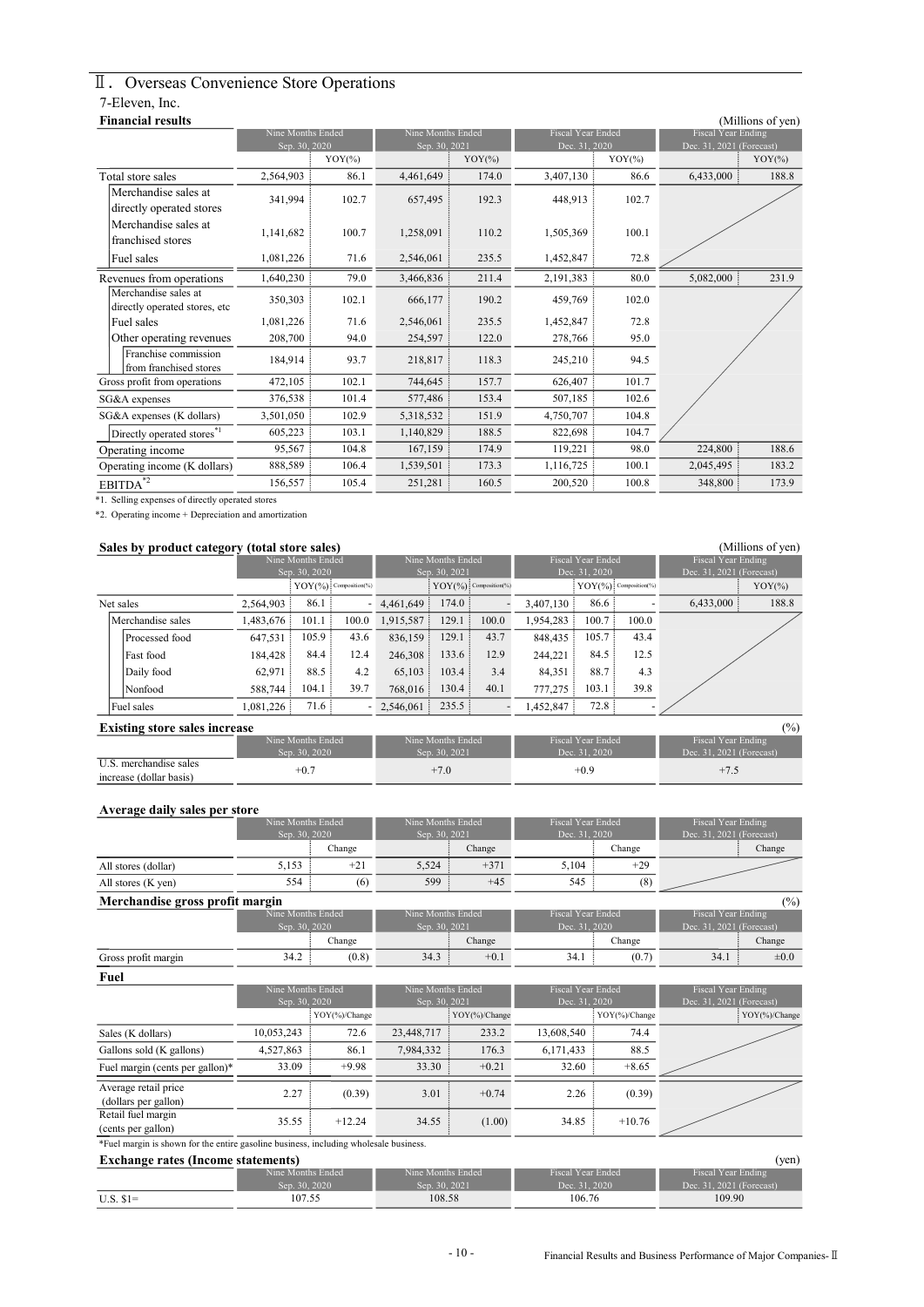## Ⅲ. Superstore Operations

#### Ito-Yokado

| <b>Financial results</b>      |                   |           |                   |           |                          |            |                          | (Millions of yen) |
|-------------------------------|-------------------|-----------|-------------------|-----------|--------------------------|------------|--------------------------|-------------------|
|                               | Nine Months Ended |           | Nine Months Ended |           | <b>Fiscal Year Ended</b> |            | Fiscal Year Ending       |                   |
|                               | Nov. 30, 2020     | $YOY(\%)$ | Nov. 30, 2021     | $YOY(\%)$ | Feb. 28, 2021            | $YOY(\% )$ | Feb. 28, 2022 (Forecast) | $YOY(\%)$         |
| Revenues from operations      | 792,481           | 90.4      | 785,063           | 99.1      | 1,080,934                | 91.2       | 1,074,500                | 99.4              |
| Net sales                     | 772,485           | 90.5      | 763,590           | 98.8      | 1,053,284                | 91.2       | 1,045,400                | 99.3              |
| Gross profit from operations  | 200,330           | 91.3      | 191,444           | 95.6      | 273,260                  | 91.8       |                          |                   |
| SG&A expenses                 | 198,435           | 90.0      | 193,910           | 97.7      | 265,479                  | 91.2       |                          |                   |
| Advertising expenses          | 11,142            | 83.4      | 11,201            | 100.5     | 15,345                   | 85.9       |                          |                   |
| Salaries and wages            | 83,510            | 91.8      | 77,350            | 92.6      | 110,508                  | 92.0       |                          |                   |
| Land and building rent        | 34,187            | 82.8      | 34,070            | 99.7      | 46,292                   | 85.0       |                          |                   |
| Depreciation and amortization | 9,221             | 93.8      | 9,754             | 105.8     | 12,594                   | 95.0       |                          |                   |
| Utility expenses              | 9,411             | 81.7      | 8,908             | 94.7      | 11,515                   | 82.2       |                          |                   |
| Others                        | 50,961            | 95.4      | 52,624            | 103.3     | 69,223                   | 97.0       |                          |                   |
| Operating income              | 1,895             |           | (2,465)           |           | 7,781                    | 119.3      | 5,000                    | 64.3              |
| EBITDA*                       | 11,116            | 124.5     | 7,288             | 65.6      | 20,375                   | 103.0      | 18,300                   | 89.8              |

\* Operating income + Depreciation and amortization

#### Sales by product category **Sales by product category** (Millions of yen)

|                   |         | Nine Months Ended |                                     |           | Nine Months Ended               |       |               | <b>Fiscal Year Ended</b>        |       | Fiscal Year Ending       |           |
|-------------------|---------|-------------------|-------------------------------------|-----------|---------------------------------|-------|---------------|---------------------------------|-------|--------------------------|-----------|
|                   |         | Nov. 30, 2020     |                                     |           | Nov. 30, 2021                   |       | Feb. 28, 2021 |                                 |       | Feb. 28, 2022 (Forecast) |           |
|                   |         |                   | $YOY(\frac{9}{6})$ : Composition(%) |           | $\text{YOY}(\%)$ Composition(%) |       |               | $\text{YOY}(\%)$ Composition(%) |       |                          | $YOY$ (%) |
| Net sales         | 772.485 | 90.5              | 100.0                               | 763,590   | 98.8                            | 100.0 | 1.053.284     | 91.2                            | 100.0 | 1,045,400                | 99.3      |
| Merchandise sales | 568,243 | 94.3              | 73.6                                | 544,253   | 95.8                            | 71.3  | 769,510       | 94.3                            | 73.1  |                          |           |
| Lifestyle         | 178,606 | 82.6:             | 23.1                                | 163,866 : | 91.7                            | 21.5  | 238,816       | 83.5                            | 22.7  |                          |           |
| Specialty stores  | 9.603   | 97.1              | 1.2                                 | 8.822     | 91.9:                           | 1.2   | 13.592        | 100.8                           | 1.3   |                          |           |
| Food              | 380,032 | 101.0             | 49.2                                | 371,564   | 97.8                            | 48.7  | 517.101       | 100.2                           | 49.1  |                          |           |
| Tenants           | 201.528 | 80.6              | 26.1                                | 218,259   | 108.3                           | 28.6  | 278,428       | 83.0                            | 26.4  |                          |           |
| Others            | 2,713   | 211.3             | 0.4                                 | 1,076     | 39.7                            | 0.1   | 5,345         | 156.3                           | 0.5   |                          |           |

#### Existing store sales increase (%)

|                               | Nine Months Ended<br>Nov. 30, 2020 | Nine Months Ended<br>Nov. 30, 2021 | Fiscal Year Ended<br>Feb. 28, 2021 | Fiscal Year Ending<br>Feb. 28, 2022 (Forecast) |
|-------------------------------|------------------------------------|------------------------------------|------------------------------------|------------------------------------------------|
| Total                         | (6.8)                              | $+2.2$                             | (5.3)                              | $+2.5$                                         |
| Existing store sales increase | (0.9)                              | (0.5)                              | (0.6)                              | $+0.1$                                         |
| Lifestyle                     | (15.3)                             | (4.8)                              | (14.5)                             |                                                |
| Specialty stores              | (0.9)                              | $+23.5$                            | $+2.5$                             |                                                |
| Food                          | $+7.9$                             | $+1.1$                             | $+7.4$                             |                                                |
| Number of customers           | (7.2)                              | $\pm 0.0$                          | (6.9)                              |                                                |
| Average spending per customer | $+6.8$                             | (0.5)                              | $+6.7$                             |                                                |
| Tenants                       | (18.5)                             | $+9.5$                             | (16.1)                             |                                                |

### Gross profit margin by product category (%)

|                  | Nine Months Ended<br>Nov. 30, 2020 |        |      | Nine Months Ended<br>Nov. 30, 2021 |      | Fiscal Year Ended<br>Feb. 28, 2021 |      | Fiscal Year Ending<br>Feb. 28, 2022 (Forecast) |  |
|------------------|------------------------------------|--------|------|------------------------------------|------|------------------------------------|------|------------------------------------------------|--|
|                  |                                    | Change |      | Change                             |      | Change                             |      | Change                                         |  |
| Total            | 29.7                               | (0.3)  | 28.9 | (0.8)                              | 29.6 | (0.3)                              | 29.0 | (0.6)                                          |  |
| Lifestyle        | 32.9                               | (1.0)  | 32.6 | (0.3)                              | 32.7 | (1.1)                              |      |                                                |  |
| Specialty stores | 23.5                               | $+1.8$ | 30.8 | $+7.3$                             | 23.8 | $+1.9$                             |      |                                                |  |
| Food             | 28.3                               | $+0.4$ | 27.2 | (1.1)                              | 28.3 | $+0.4$                             |      |                                                |  |

Note: On June 1, 2020, 20 stores of "Shokuhinkan" (Food specialty store) and "THE PRICE" (Discount store) were transferred to York (Formerly York Mart) with the purpose of strengthening the Tokyo metropolitan area food strategy.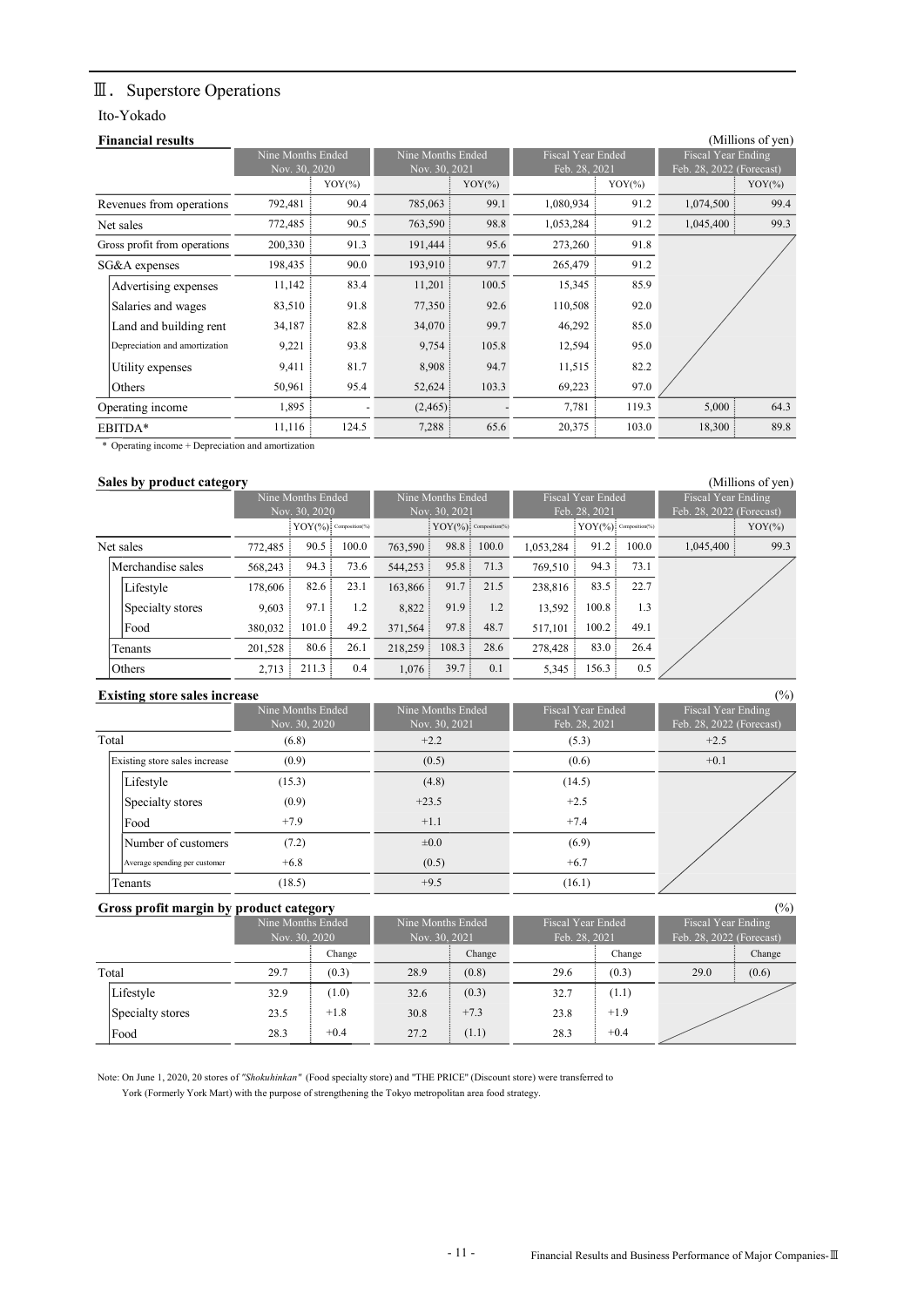## York-Benimaru

#### Financial results (Millions of yen) Nine Months Ended Nov. 30, 2020<br> $\frac{1}{2} \frac{V(Y^{(0)})}{V(Y^{(0)})}$ Nine Months Ended  $\frac{(30, 2021)}{YOY(\%)}$ Fiscal Year Ended Feb. 28, 2021 Fiscal Year Ending Feb. 28, 2022 (Forecast) Revenues from operations Net sales SG&A expenses Advertising expenses Salaries and wages Land and building rent Utility expenses Others Operating income EBITDA\* 18,481 142.2 16,058 86.9 22,808 120.1 13,889 160.9 10,649 76.7 16,548 126.3 14,400 87.0 21,800 95.6 15,683 112.1 15,202 96.9 22,539 118.6 Depreciation and amortization  $4,592$   $105.2$   $5,408$  117.8  $6,259$ Gross profit from operations 90,644 109.6 88,019 97.1 122,556 4,398 99.4 6,284 475,700 99.6 348,472 107.6 348,441 100.0 469,057 106.9 467,000 99.6 108.4 76,755 103.6 77,369 100.8 106,007 106.1  $\overline{\text{YOY}(\%)}$  YOY(%) YOY(%) YOY(%) YOY(%) YOY(%) 354,889 107.6 354,961 100.0 477,633 106.9 106.4 4,330 95.6 4,423 89.6 102.7 92.5 39,941 103.2 40,447 101.3 54,714 104.8 4,050 93.5 5,804 97.7 7,784 102.6 7,861 101.0 10,404

\* Operating income + Depreciation and amortization

| [Reference] Results including Life Foods |                   |           |                   |           |                   |       |                          | (Millions of yen) |  |
|------------------------------------------|-------------------|-----------|-------------------|-----------|-------------------|-------|--------------------------|-------------------|--|
|                                          | Nine Months Ended |           | Nine Months Ended |           | Fiscal Year Ended |       | Fiscal Year Ending       |                   |  |
|                                          | Nov. 30, 2020     |           | Nov. 30, 2021     |           | Feb. 28, 2021     |       | Feb. 28, 2022 (Forecast) |                   |  |
|                                          |                   | $YOY$ (%) |                   | $YOY$ (%) | $YOY$ (%)         |       |                          | $YOY$ (%)         |  |
| Operating income                         | 16.748:           | 150.8     | 14.028:           | 83.8      | 20.506:           | 121.4 | 18,400:                  | 89.7              |  |

Note: Results including Life Foods represent internal management reporting figures.

\* Life Foods is a wholly owned subsidiary which produces and sells delicatessen in York-Benimaru stores.

#### Sales by product category and the second second second second second second second second second second second second second second second second second second second second second second second second second second second

|                   | -       | Nine Months Ended          |       |                            | Nine Months Ended |                                   |         | <b>Fiscal Year Ended</b> |       | <b>Fiscal Year Ending</b> |      |
|-------------------|---------|----------------------------|-------|----------------------------|-------------------|-----------------------------------|---------|--------------------------|-------|---------------------------|------|
|                   |         | Nov. 30, 2020              |       |                            | Nov. 30, 2021     |                                   |         | Feb. 28, 2021            |       | Feb. 28, 2022 (Forecast)  |      |
|                   |         | $YOY(\%)$ : Composition(%) |       | $YOY(\%)$ : Composition(%) |                   | $\mathrm{YOY}(\%)$ Composition(%) |         | $YOY$ (%)                |       |                           |      |
| Net sales         | 348,472 | $107.6 \div$               | 100.0 | 348,441                    | 100.0             | 100.0                             | 469,057 | 106.9                    | 100.0 | 467,000                   | 99.6 |
| Merchandise sales | 304,298 | 108.8                      | 87.3  | 301,707                    | 99.1              | 86.6                              | 408,993 | 108.0                    | 87.2  |                           |      |
| Food              | 281,433 | 109.6                      | 80.8  | 280,184                    | 99.6              | 80.4                              | 378,356 | 108.8                    | 80.7  |                           |      |
| Fresh food        | 125,490 | 110.6                      | 36.0  | 123,633                    | 98.5              | 35.5                              | 169,112 | 109.5                    | 36.1  |                           |      |
| Processed food    | 84,998  | 108.2                      | 24.4  | 85,425                     | 100.5             | 24.5                              | 114,288 | 107.7                    | 24.4  |                           |      |
| Daily food        | 70,944  | 109.6                      | 20.4  | 71,126                     | 100.3             | 20.4                              | 94,955  | 108.8                    | 20.2  |                           |      |
| Apparel           | 8,064   | 90.9                       | 2.3   | 7,681                      | 95.2              | 2.2                               | 10,751  | 91.5                     | 2.3   |                           |      |
| Household goods   | 14,800  | 106.2                      | 4.2   | 13,841                     | 93.5              | 4.0                               | 19,885  | 104.6                    | 4.2   |                           |      |
| Tenants           | 44,173  | 100.1                      | 12.7  | 46,734                     | 105.8             | 13.4                              | 60,064  | 100.0                    | 12.8  |                           |      |
| Life Foods*       | 37,706  | 101.9                      | 10.8  | 40,009                     | 106.1             | 11.5                              | 51,472  | 101.5                    | 11.0  |                           |      |
| Others            | 6,467   | 90.7                       | 1.9   | 6,724                      | 104.0             | 1.9                               | 8,591   | 91.8                     | 1.8   |                           |      |

\* Represents sales amount for delicatessen items in York-Benimaru stores.

#### Existing store sales increase (%)

|                               | Nine Months Ended<br>Nov. 30, 2020 | Nine Months Ended<br>Nov. 30, 2021 | Fiscal Year Ended<br>Feb. 28, 2021 | Fiscal Year Ending<br>Feb. 28, 2022 (Forecast) |
|-------------------------------|------------------------------------|------------------------------------|------------------------------------|------------------------------------------------|
| Existing store sales increase | $+5.6$                             | (0.4)                              | $+5.0$                             | (1.0)                                          |
| Food                          | $+7.3$                             | (0.8)                              | $+6.7$                             |                                                |
| Apparel                       | (9.0)                              | (1.3)                              | (8.1)                              |                                                |
| Household goods               | $+5.4$                             | (5.5)                              | $+4.2$                             |                                                |
| Tenants                       | (1.9)                              | $+4.5$                             | (2.0)                              |                                                |
| Number of customers           | (2.9)                              | (0.7)                              | (3.3)                              |                                                |
| Average spending per customer | $+8.6$                             | $+0.2$                             | $+8.5$                             |                                                |

#### Gross profit margin by product category (%)

|                 | Nine Months Ended |        |               | Fiscal Year Ended<br>Nine Months Ended |               |        | Fiscal Year Ending       |        |  |
|-----------------|-------------------|--------|---------------|----------------------------------------|---------------|--------|--------------------------|--------|--|
|                 | Nov. 30, 2020     |        | Nov. 30, 2021 |                                        | Feb. 28, 2021 |        | Feb. 28, 2022 (Forecast) |        |  |
|                 |                   | Change |               | Change                                 |               | Change |                          | Change |  |
| Total           | 26.3              | $+0.4$ | 25.5          | (0.8)                                  | 26.4          | $+0.3$ | 25.7                     | (0.7)  |  |
| <b>IFood</b>    | 26.1              | $+0.5$ | 25.4          | (0.7)                                  | 26.3          | $+0.4$ |                          |        |  |
| Apparel         | 33.7              | $+0.3$ | 32.4          | (1.3)                                  | 32.8          | $+0.1$ |                          |        |  |
| Household goods | 25.9              | $+0.1$ | 24.5          | (1.4)                                  | 26.2          | (0.3)  |                          |        |  |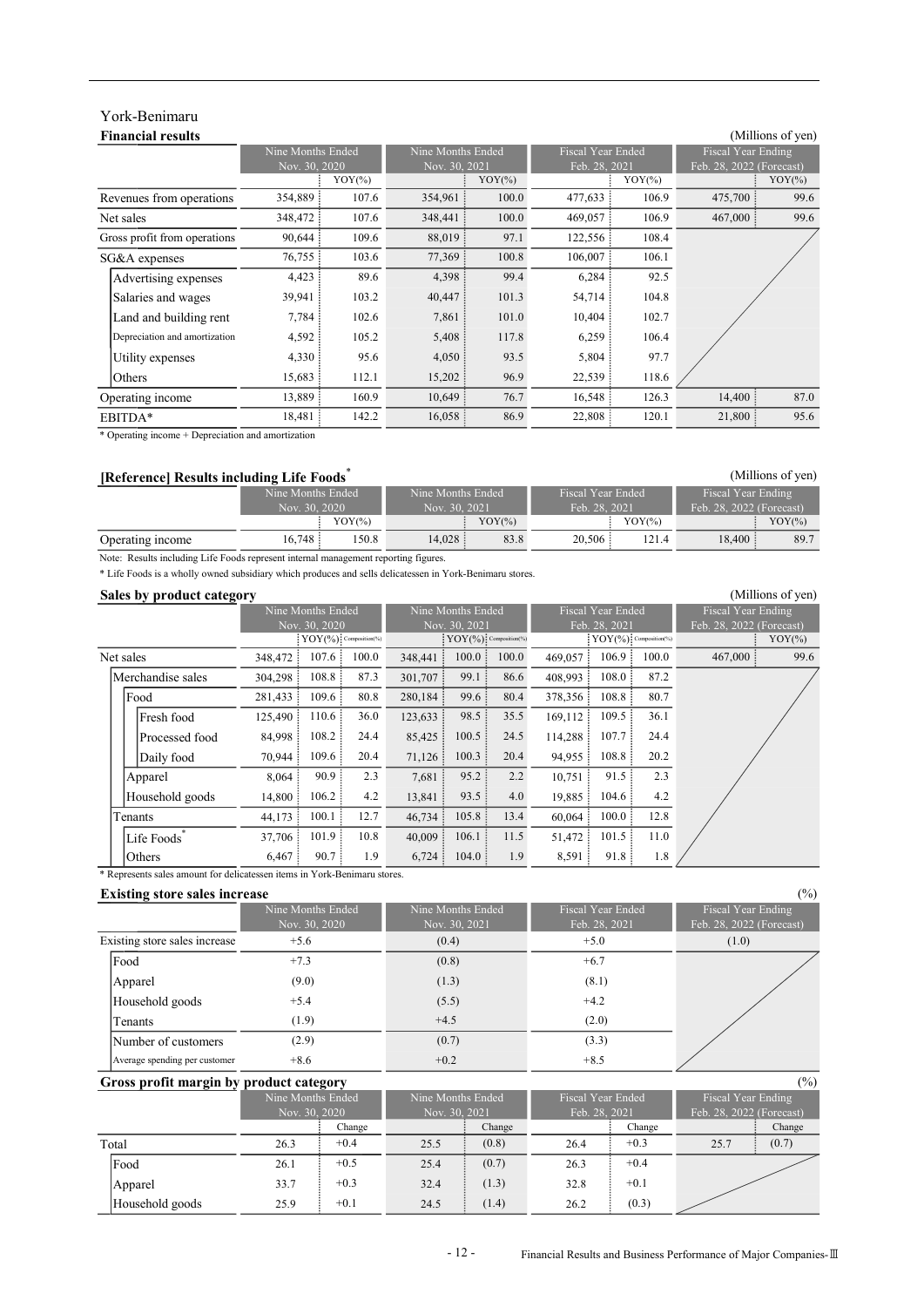## Ⅳ.Department and Specialty Store Operations

### Sogo & Seibu

| <b>Financial results</b>      |                   |           |                   |           |                          |           | (Millions of yen)        |
|-------------------------------|-------------------|-----------|-------------------|-----------|--------------------------|-----------|--------------------------|
|                               | Nine Months Ended |           | Nine Months Ended |           | <b>Fiscal Year Ended</b> |           | Fiscal Year Ending       |
|                               | Nov. 30, 2020     |           | Nov. 30, 2021     |           | Feb. 28, 2021            |           | Feb. 28, 2022 (Forecast) |
|                               |                   | $YOY$ (%) |                   | $YOY(\%)$ |                          | $YOY$ (%) | $YOY$ (%)                |
| Revenues from operations      | 311,411           | 71.3      | 323,018           | 103.7     | 440,484                  | 73.4      | 457,600<br>103.9         |
| Net sales                     | 304,257           | 71.0      | 316,259           | 103.9     | 430,698                  | 73.1      | 448,100:<br>104.0        |
| Gross profit from operations  | 65,556            | 69.0      | 68,031            | 103.8     | 92,180                   | 71.2      |                          |
| SG&A expenses                 | 72,630            | 74.4      | 74,393            | 102.4     | 98,871                   | 76.5      |                          |
| Advertising expenses          | 9,601             | 63.7      | 10,066            | 104.8     | 12,898                   | 65.9      |                          |
| Salaries and wages            | 17,883            | 73.3      | 17,767            | 99.3      | 24,303                   | 75.4      |                          |
| Land and building rent        | 19,780            | 77.9      | 19,610            | 99.1      | 27,071                   | 79.9      |                          |
| Depreciation and amortization | 5,349             | 83.8      | 6,230             | 116.5     | 7,400                    | 86.7      |                          |
| Utility expenses              | 3,425             | 68.5      | 3,390             | 99.0      | 4,420                    | 69.3      |                          |
| Others                        | 16,588            | 77.4      | 17,328            | 104.5     | 22,777                   | 79.4      |                          |
| Operating income (loss)       | $(7,073)$ :       |           | (6,361)           |           | (6,691)                  |           | (4,500)                  |
| EBITDA*                       | $(1,723)$ :       |           | $(131)$ :         |           | 708                      | 8.1       | 606.5<br>4,300           |

Note: On September 1, 2021, Sogo & Seibu merged with Seven & i Asset Management, the real estate management company for the SEIBU IKEBUKURO flagship store. The results for the nine months ended November 30, 2021 and the forecast for the fiscal year ending February 28, 2022 include the figures

for Seven & i Asset Management.

\* Operating income + Depreciation and amortization

#### Sales results of major stores (Millions of yen)

|                                            | Nine Months Ended<br>Nov. 30, 2020 |           |         | Nine Months Ended<br>Nov. 30, 2021 |         | <b>Fiscal Year Ended</b><br>Feb. 28, 2021 | Fiscal Year Ending<br>Feb. 28, 2022 (Forecast) |  |
|--------------------------------------------|------------------------------------|-----------|---------|------------------------------------|---------|-------------------------------------------|------------------------------------------------|--|
|                                            |                                    | $YOY(\%)$ |         | $YOY(\%)$                          |         | $YOY$ (%)                                 | $YOY$ (%)                                      |  |
| <b>SEIBU IKEBUKURO</b><br>(flagship store) | 96.912:                            | 73.1      | 107.278 | 110.7                              | 138,582 | 76.0                                      |                                                |  |
| SOGO YOKOHAMA                              | 55,644                             | 70.0      | 67,096: | 120.6                              | 80,500  | 73.9                                      |                                                |  |
| <b>SOGO CHIBA</b>                          | 39,655                             | 74.1      | 46,825  | 118.1                              | 57,244  | 77.4                                      |                                                |  |
| <b>SOGO HIROSHIMA</b>                      | 20,678:                            | 73.7      | 23,102: | 111.7                              | 29,669  | 76.5                                      |                                                |  |
| <b>SEIBU SHIBUYA</b>                       | 17,791                             | 56.0      | 18,901  | 106.2                              | 25,591  | 59.2                                      |                                                |  |
| SOGO OMIYA                                 | 15,351                             | 67.4      | 18,980  | 123.6                              | 22,223  | 71.0                                      |                                                |  |

Note: Store sales include sales at corporate trading business unit.

#### Sales by product category (Millions of yen) and the state of yen (Millions of yen) and the state of yen) and the state of yen) and the state of yen (Millions of yen) and the state of yen (Millions of yen) and the state of

| . .<br>--         |         |                   |                           |         |                                   |       |         |                          |                            |                          |           |
|-------------------|---------|-------------------|---------------------------|---------|-----------------------------------|-------|---------|--------------------------|----------------------------|--------------------------|-----------|
|                   |         | Nine Months Ended |                           |         | Nine Months Ended                 |       |         | <b>Fiscal Year Ended</b> |                            | Fiscal Year Ending       |           |
|                   |         | Nov. 30, 2020     |                           |         | Nov. 30, 2021                     |       |         | Feb. 28, 2021            |                            | Feb. 28, 2022 (Forecast) |           |
|                   |         |                   | $YOY$ (%): Composition(%) |         | $:$ YOY $($ % $):$ Composition(%) |       |         |                          | $[YOY(\%)]$ Composition(%) |                          | $YOY$ (%) |
| Net sales         | 304.257 | 71.0              | 100.0                     | 316,259 | 103.9:                            | 100.0 | 430,698 | 73.1                     | 100.0                      | 448,100                  | 104.0     |
| Merchandise sales | 190,703 | 66.2              | 62.7                      | 194.786 | 102.1                             | 61.6  | 272,652 | 68.8                     | 63.3                       |                          |           |
| Apparel           | 96,400: | 60.4              | 31.7                      | 96,971  | $100.6 \pm$                       | 30.7  | 133,435 | 62.3                     | 31.0                       |                          |           |
| Household goods   | 30,404  | 68.3              | 10.0                      | 33,263  | 109.4                             | 10.5  | 43,336  | 73.9                     | 10.1                       |                          |           |
| Food              | 63,898  | 76.4              | 21.0                      | 64,551  | 101.0                             | 20.4  | 95,880  | 77.5                     | 22.3                       |                          |           |
| Tenants           | 89,240  | 76.2              | 29.3                      | 101.971 | 114.3:                            | 32.2  | 126,785 | 78.7                     | 29.4                       |                          |           |
| Corporate sales   | 24,313  | 102.4             | 8.0                       | 19,501  | 80.2                              | 6.2   | 31,260  | 98.3                     | 7.3                        |                          |           |

#### Existing store sales increase (%)

| ________                      |                   |                   |                   |                          |
|-------------------------------|-------------------|-------------------|-------------------|--------------------------|
|                               | Nine Months Ended | Nine Months Ended | Fiscal Year Ended | Fiscal Year Ending       |
|                               | Nov. 30, 2020     | Nov. 30, 2021     | Feb. 28, 2021     | Feb. 28, 2022 (Forecast) |
| Existing store sales increase | (27.4)            | $+14.3$           | (24.2)            | $+12.7$                  |

|                 | $(\%)$<br>Gross profit margin by product category |        |                   |           |                   |        |                           |        |  |  |
|-----------------|---------------------------------------------------|--------|-------------------|-----------|-------------------|--------|---------------------------|--------|--|--|
|                 | Nine Months Ended                                 |        | Nine Months Ended |           | Fiscal Year Ended |        | Fiscal Year Ending        |        |  |  |
|                 | Nov. 30, 2020                                     |        | Nov. 30, 2021     |           | Feb. 28, 2021     |        | Feb. 28, 2022 (Forecast). |        |  |  |
|                 |                                                   | Change |                   | Change    |                   | Change |                           | Change |  |  |
| Total           | 22.9                                              | (1.3)  | 23.1              | $+0.2$    | 22.6              | (1.3)  | 22.8                      | $+0.2$ |  |  |
| Apparel         | 27.7                                              | (1.2)  | 27.9              | $+0.2$    | 27.4              | (1.3)  |                           |        |  |  |
| Household goods | 23.5                                              | (0.1)  | 23.6              | $+0.1$    | 23.2              | (0.4)  |                           |        |  |  |
| Food            | 15.4                                              | (0.1)  | 15.4              | $\pm 0.0$ | 15.7              | (0.1)  |                           |        |  |  |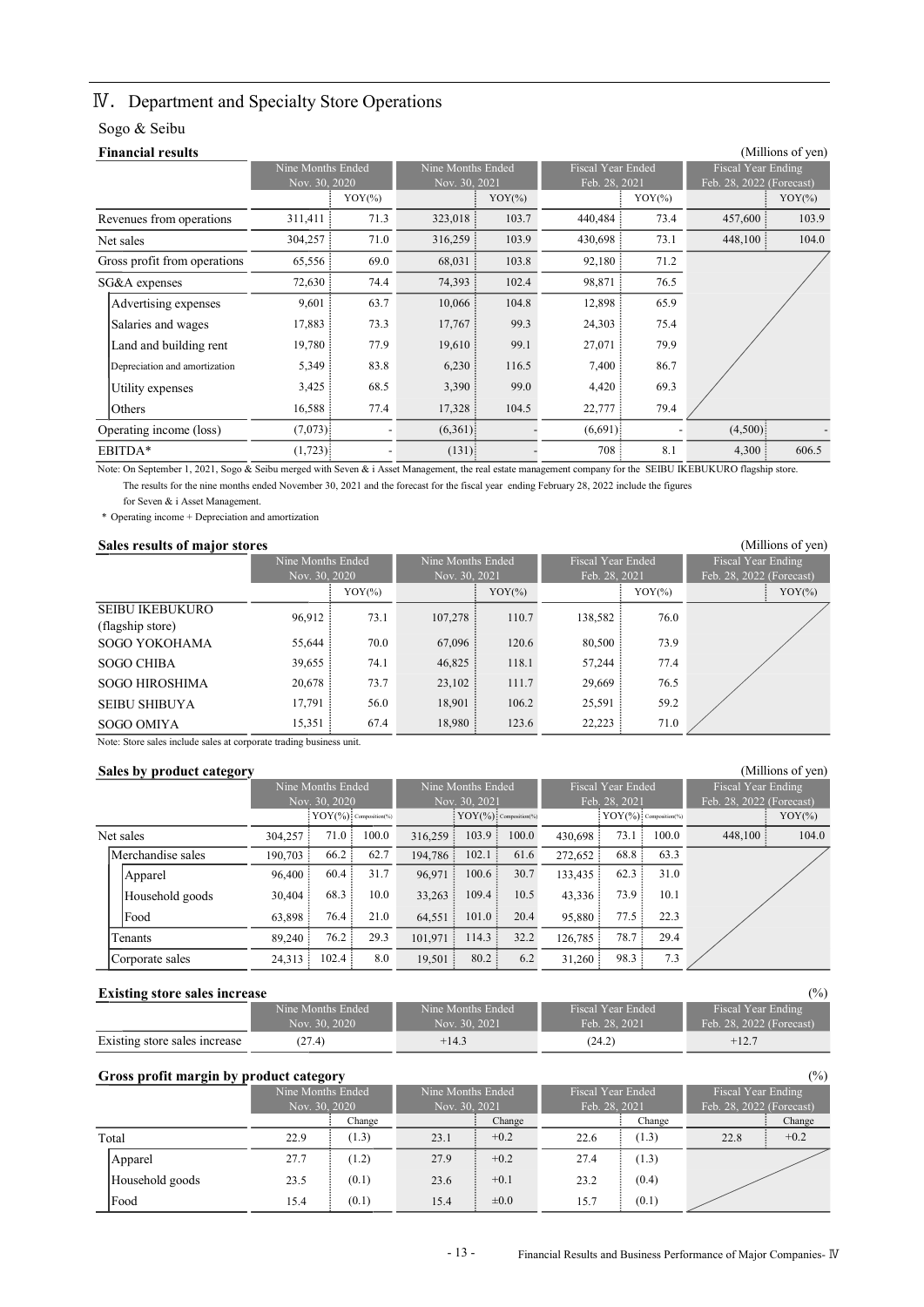#### Seven & i Food Systems

| <b>Financial results</b>     |          |                   |         |                   |                          |               |                          | (Millions of yen) |
|------------------------------|----------|-------------------|---------|-------------------|--------------------------|---------------|--------------------------|-------------------|
|                              |          | Nine Months Ended |         | Nine Months Ended | <b>Fiscal Year Ended</b> |               | Fiscal Year Ending       |                   |
|                              |          | Nov. 30, 2020     |         | Nov. 30, 2021     |                          | Feb. 28, 2021 | Feb. 28, 2022 (Forecast) |                   |
|                              |          | $YOY$ (%)         |         | $YOY$ (%)         |                          | $YOY(\%)$     |                          | $YOY(\%)$         |
| Revenues from operations     | 39,095   | 69.1              | 33,673  | 86.1              | 50,853                   | 68.4          | 45,500                   | 89.5              |
| Net sales                    | 38,697   | 68.8              | 33,302  | 86.1              | 50,317                   | 68.1          | 45,000                   | 89.4              |
| Gross profit from operations | 24,006   | 67.4              | 20,754  | 86.5              | 31,115                   | 66.7          |                          |                   |
| SG&A expenses                | 29.344   | 83.8              | 23,794  | 81.1              | 38,176                   | 82.5          |                          |                   |
| Operating income (loss)      | (5, 337) |                   | (3,040) |                   | (7,061)                  |               | (4,100)                  |                   |

#### [Denny's] Existing store sales increase (%)

| Denny 51 Existing store sales increase |                   |                   |                          | 170 L                    |
|----------------------------------------|-------------------|-------------------|--------------------------|--------------------------|
|                                        | Nine Months Ended | Nine Months Ended | <b>Fiscal Year Ended</b> | Fiscal Year Ending       |
|                                        | Nov. 30, 2020     | Nov. 30, 2021     | Feb. 28, 2021            | Feb. 28, 2022 (Forecast) |
| Existing store sales increase          | (29.3)            | (7.5)             | (29.7)                   | (8.1)                    |
| Number of customers                    | (34.7)            | (4.5)             | (35.4)                   |                          |
| Average spending per customer          | $+8.2$            | (3.1)             | $+8.7$                   |                          |

| [Denny's] Gross profit margin |               |                   |                   |               |                          |               |                    | (%)                      |
|-------------------------------|---------------|-------------------|-------------------|---------------|--------------------------|---------------|--------------------|--------------------------|
|                               |               | Nine Months Ended | Nine Months Ended |               | <b>Fiscal Year Ended</b> |               | Fiscal Year Ending |                          |
|                               | Nov. 30, 2020 |                   |                   | Nov. 30, 2021 |                          | Feb. 28, 2021 |                    | Feb. 28, 2022 (Forecast) |
|                               |               | Change            |                   | Change        |                          | Change        |                    | Change                   |
| Gross profit margin           | 65.7          | (2.6)             | 67.1              | $+1.4$        | 65.6                     | (2.5)         | 67.2               | $+1.6$                   |

### Nissen Holdings (Consolidated)

| <b>Financial results</b>     |                   |               |        |                   |        |                    |        | (Millions of yen)        |
|------------------------------|-------------------|---------------|--------|-------------------|--------|--------------------|--------|--------------------------|
|                              | Nine Months Ended |               |        | Nine Months Ended |        | Fiscal Year Ended' |        | Fiscal Year Ending       |
|                              |                   | Nov. 30, 2020 |        | Nov. 30, 2021     |        | Feb. 28, 2021      |        | Feb. 28, 2022 (Forecast) |
|                              |                   | $YOY$ (%)     |        | $YOY$ (%)         |        | $YOY(\%)$          |        | $YOY(\%)$                |
| Net sales                    | 29.535            | 101.8         | 30,258 | 102.4             | 38,056 | 100.3              | 42,400 | 111.4                    |
| Gross profit from operations | 14.537            | 104.0         | 15,101 | 103.9             | 18.657 | 103.0              |        |                          |
| SG&A expenses                | 14.184            | 102.5         | 14,643 | 103.2             | 19,008 | 103.9              |        |                          |
| Operating income (loss)      | 352               | 246.2         | 457    | 129.8             | (351)  |                    | 360    |                          |

### V. Financial Services

#### Seven Bank

#### Number of ATMs

(1) Domestic

|                                         | Nine Months Ended<br>Nov. 30, 2020 |        | Nine Months Ended<br>Nov. 30, 2021 |         | <b>Fiscal Year Ended</b><br>Feb. 28, 2021 |        |
|-----------------------------------------|------------------------------------|--------|------------------------------------|---------|-------------------------------------------|--------|
|                                         |                                    | Change |                                    | Change  |                                           | Change |
| Total                                   | 25,522                             | $+328$ | 25,975                             | $+289$  | 25,686                                    | $+492$ |
| ATMs in the Group                       | 22.954                             | $+101$ | 23,134                             | $+60$   | 23,074                                    | $+221$ |
| 7-Eleven                                | 22,292                             | $+103$ | 22,477                             | $+60$   | 22,417                                    | $+228$ |
| Ito-Yokado*                             | 262                                | (22)   | 252                                | (5)     | 257                                       | (27)   |
| York-Benimaru                           | 234                                | $+5$   | 235                                | $\pm 0$ | 235                                       | $+6$   |
| York Mart / York Foods /<br>York PRICE* | 95                                 | $+20$  | 96                                 | $+1$    | 95                                        | $+20$  |
| <b>Others</b>                           | 71                                 | (5)    | 74                                 | $+4$    | 70                                        | (6)    |
| ATMs outside the Group                  | 2,568                              | $+227$ | 2,841                              | $+229$  | 2,612                                     | $+271$ |

\*On June 1, 2020, York Mart, which operates York Mart, York Foods and York PRICE stores, changed its trade name to York,

and took over 20 stores of formerly "Shokuhinkan" and "THE PRICE" from Ito-Yokado on the same date.

#### (2) Overseas

|               | Nine Months Ended<br>Sep. 30, 2020 |  | Nine Months Ended<br>Sep. 30, 2021 |        | Fiscal Year Ended<br>Dec. 31, 2020 <sup>1</sup> |        |  |
|---------------|------------------------------------|--|------------------------------------|--------|-------------------------------------------------|--------|--|
|               | Change                             |  |                                    | Change |                                                 | Change |  |
| North America | 9.485<br>(1.401)                   |  | 9.041                              | (327)  | 9.368                                           | 1,518) |  |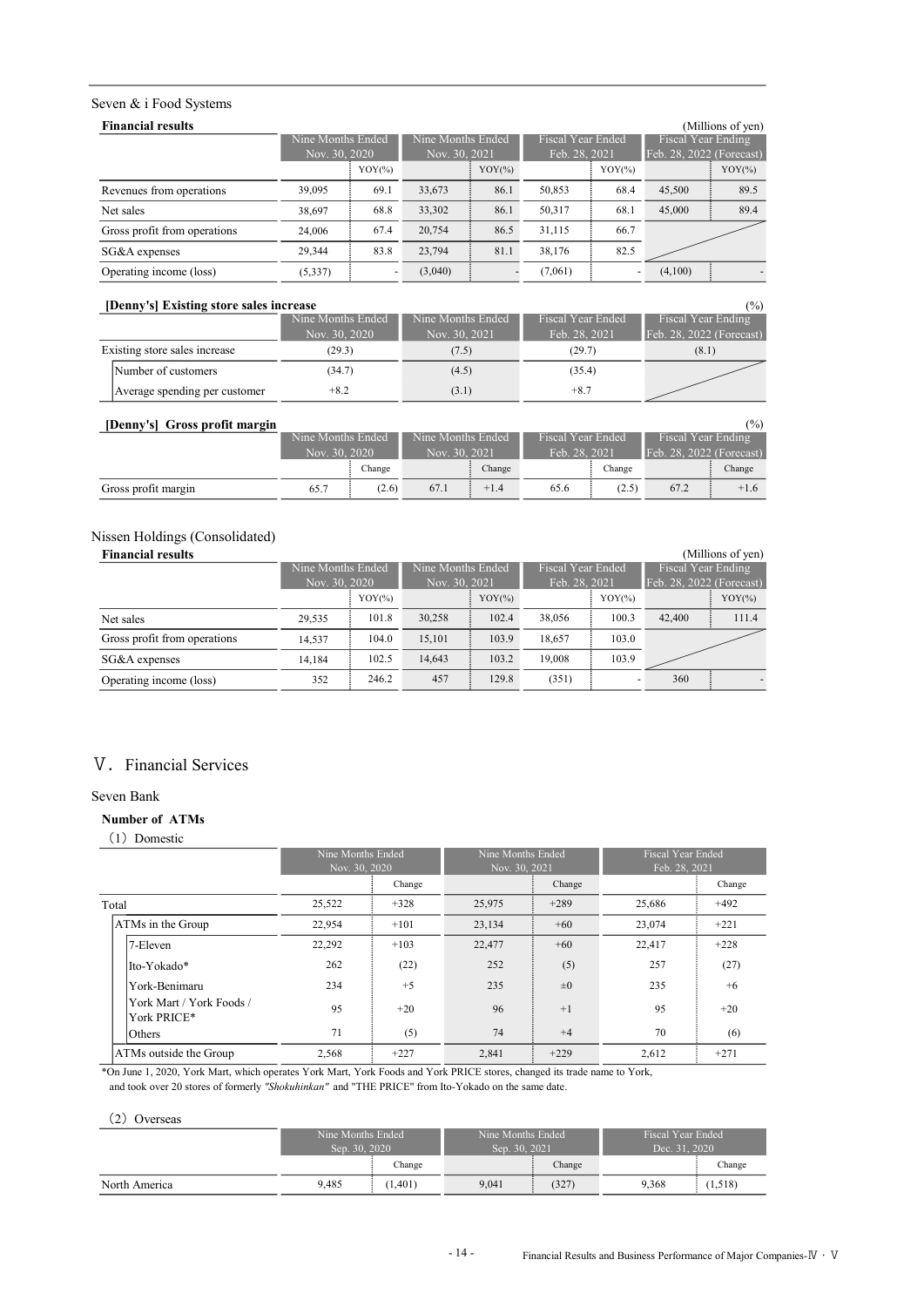#### Average number of transaction per day per ATM during the period

|                                | Nine Months Ended |        | Nine Months Ended |        | <b>Fiscal Year Ended</b> |        |  |
|--------------------------------|-------------------|--------|-------------------|--------|--------------------------|--------|--|
|                                | Nov. 30, 2020     |        | Nov. 30, 2021     |        | Feb. 28, 2021            |        |  |
|                                |                   | Change | Change            |        |                          | Change |  |
| Average number of transactions | 89.3              | (1.9)  | 96.3              | $+7.0$ | 89.7                     | (2.3   |  |

| International money transfer service      |                   |        |                   |        |                          | (Thousands) |  |
|-------------------------------------------|-------------------|--------|-------------------|--------|--------------------------|-------------|--|
|                                           | Nine Months Ended |        | Nine Months Ended |        | <b>Fiscal Year Ended</b> |             |  |
|                                           | Nov. 30, 2020     |        | Nov. 30, 2021     |        | Feb. 28, 2021            |             |  |
|                                           |                   | Change |                   | Change |                          | Change      |  |
| Cumulative number of<br>contract accounts | 306               | $+12$  | 316               | $+6$   | 310                      | $+16$       |  |
| Cumulative number of transfers            | 927               | $+25$  | 850               | (77)   | 1.236                    | $+25$       |  |

#### Seven Card Service / Seven CS Card Service

| Number of credit cards and electronic money<br>(10 thousands) |                   |        |                   |         |                          |        |  |  |  |  |
|---------------------------------------------------------------|-------------------|--------|-------------------|---------|--------------------------|--------|--|--|--|--|
|                                                               | Nine Months Ended |        | Nine Months Ended |         | <b>Fiscal Year Ended</b> |        |  |  |  |  |
|                                                               | Nov. 30, 2020     |        | Nov. 30, 2021     |         | Feb. 28, 2021            |        |  |  |  |  |
|                                                               |                   | Change |                   | Change  |                          | Change |  |  |  |  |
| Credit cards                                                  | 663               | (9)    | 652               | (8)     | 660                      | (12)   |  |  |  |  |
| *1<br>SEVEN CARD plus / SEVEN CARD                            | 366               | $+4$   | 366               | $\pm 0$ | 366                      | $+4$   |  |  |  |  |
| $*1,2$<br>CLUB ON/Millennium CARD SAISON                      | 297               | (13)   | 286               | (8)     | 294                      | (16)   |  |  |  |  |
| Electronic money (nanaco)                                     | 7.181             | $+276$ | 7,450             | $+200$  | 7.250                    | $+345$ |  |  |  |  |

\*1. Only the number of effective card members.

\*2. Excluding dedicated cards for point services, without credit functions.

\*3. Including the number of mobile nanaco holders.

### Ⅵ. Group Strategy

#### (1) Seven Premium

|                         | Nine Months Ended |        | Nine Months Ended |        | <b>Fiscal Year Ended</b> |         | Fiscal Year Ending        |        |
|-------------------------|-------------------|--------|-------------------|--------|--------------------------|---------|---------------------------|--------|
|                         | Nov. 30, 2020     |        | Nov. 30, 2021     |        | Feb. 28, 2021            |         | Feb. 28, 2022 (Forecast). |        |
|                         |                   | Change |                   | Change |                          | Change  |                           | Change |
| Sales (billions of yen) | 1.100.0           | $+3.0$ | 0.068.0           | (32.0) | 1.460.0                  | $+10.0$ | 1.420.0                   | (40.0) |
| Items                   | 3.890             | (240)  | 3,840             | (50)   | 4.000                    | (150)   | 3,800                     | (200)  |

(2) EC sales (Millions of yen)

|                              |               | Nine Months Ended |               | Nine Months Ended | <b>Fiscal Year Ended</b> |          | Fiscal Year Ending       |        |
|------------------------------|---------------|-------------------|---------------|-------------------|--------------------------|----------|--------------------------|--------|
|                              | Nov. 30, 2020 |                   | Nov. 30, 2021 |                   | Feb. 28, 2021            |          | Feb. 28, 2022 (Forecast) |        |
|                              |               | Change            |               | Change            |                          | Change   |                          | Change |
| EC sales                     | 75,527        | $+1.900$          | 76,194        | $+667$            | 104,138                  | $+3,877$ | 104,400                  | $+262$ |
| Seven Net Shopping           | 16.099        | $+1.615$          | 18,821        | $+2.722$          | 23,688                   | $+3,622$ |                          |        |
| Seven-Meal                   | 17,626        | $+386$            | 17,036        | (590)             | 23,374                   | $+77$    |                          |        |
| Ito-Yokado                   | 5,383         | $+1,655$          | 4,309         | (1,074)           | 7,503                    | $+2,075$ |                          |        |
| Ito-Yokado's Net Supermarket | 26,746        | (3, 115)          | 26,977        | $+231$            | 35,734                   | (3,998)  |                          |        |
| Akachan Honpo                | 5,375         | $+443$            | 5,064         | (311)             | 7.000                    | $+515$   |                          |        |
| SEIBU / SOGO                 | 3,038         | $+474$            | 3,054         | $+16$             | 5.041                    | $+966$   |                          |        |
| LOFT                         | 1.260         | $+444$            | 929           | (331)             | 1.794                    | $+620$   |                          |        |

Note: EC sales indicate the sales of "*omni*7" of Seven & i Group.

\*Delivery-type services (others are mail order sales-type services)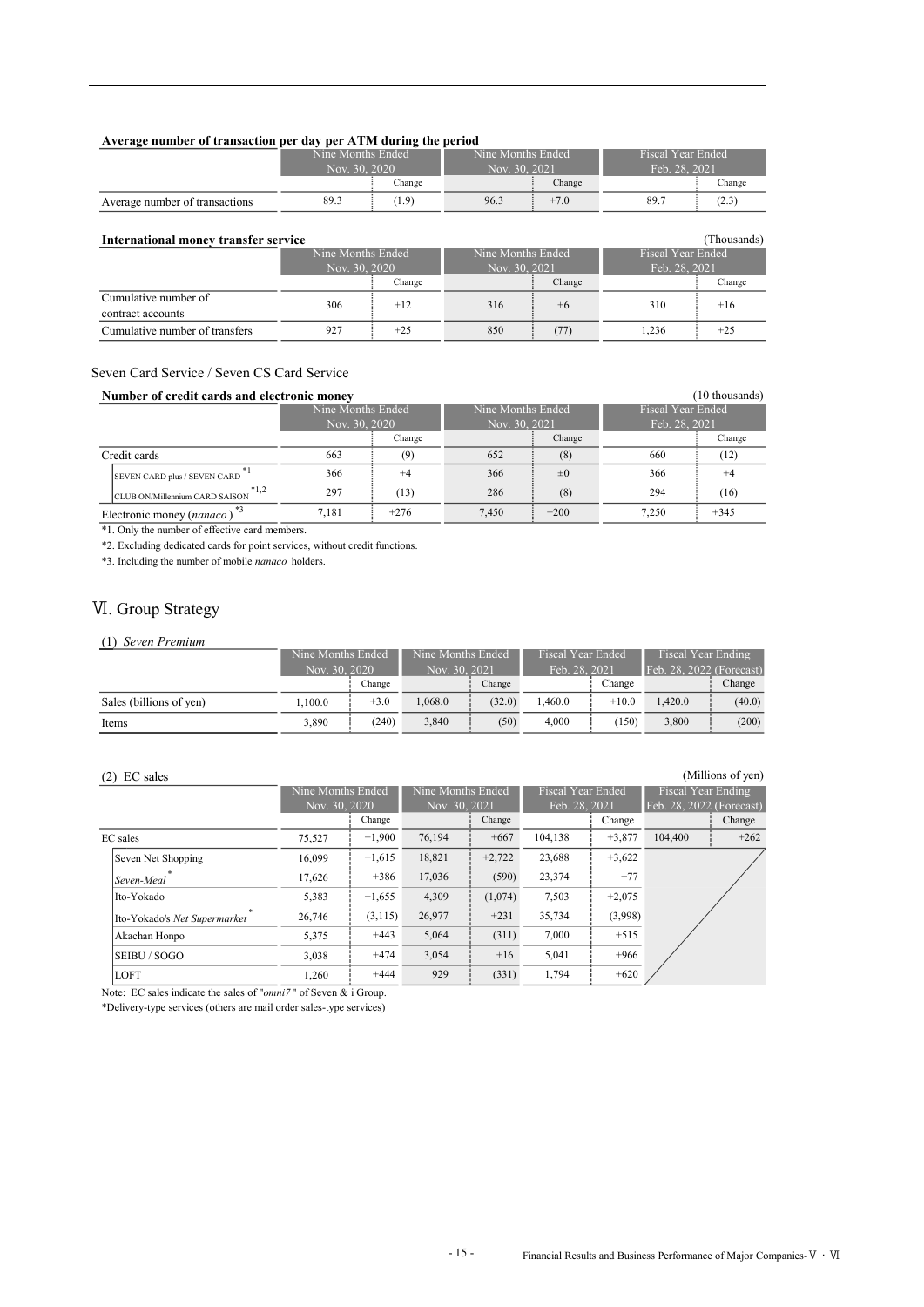|                                           |                                    |                           |                                    |           |                                           |           | (Millions of yen)                                     |           |
|-------------------------------------------|------------------------------------|---------------------------|------------------------------------|-----------|-------------------------------------------|-----------|-------------------------------------------------------|-----------|
|                                           | Nine Months Ended<br>Nov. 30, 2020 |                           | Nine Months Ended<br>Nov. 30, 2021 |           | <b>Fiscal Year Ended</b><br>Feb. 28, 2021 |           | <b>Fiscal Year Ending</b><br>Feb. 28, 2022 (Forecast) |           |
|                                           |                                    | $\frac{1}{2}$ YOY $(\% )$ |                                    | $YOY$ (%) |                                           | $YOY(\%)$ |                                                       | $YOY$ (%) |
| Domestic convenience store operations     |                                    |                           |                                    |           |                                           |           |                                                       |           |
| Seven-Eleven Japan                        |                                    |                           |                                    |           |                                           |           |                                                       |           |
| Total capital expenditures                | 95,255                             | 143.6                     | 67,471                             | 70.8      | 125,461                                   | 130.6     | 90,000                                                | 71.7      |
| Investment to new stores                  | 21,722                             | 79.6                      | 24,272                             | 111.7     | 36,323                                    | 95.9      |                                                       |           |
| Investment to existing stores and other   | 65,791                             | 207.0                     | 36,524                             | 55.5      | 79,544                                    | 163.2     |                                                       |           |
| Software development                      | 7,742:                             | 106.3                     | 6,675                              | 86.2      | 9,593                                     | 101.7     |                                                       |           |
| Depreciation and amortization             | 57,110                             | 104.6                     | 58,674                             | 102.7     | 76,896                                    | 104.6     | 79,000                                                | 102.7     |
| Overseas convenience store operations     |                                    |                           |                                    |           |                                           |           |                                                       |           |
| 7-Eleven, Inc.                            |                                    |                           |                                    |           |                                           |           |                                                       |           |
| Total capital expenditures                | 148,327                            | 150.1                     | 2,395,837                          |           | 199,107                                   | 132.3     | 2,475,900                                             |           |
| Investment to new stores and other        | 113,647                            | 194.3                     | 2,349,764                          |           | 142,053                                   | 166.2     |                                                       |           |
| Investment to existing stores and other   | 31,791                             | 84.4                      | 45,097                             | 141.9     | 53,394                                    | 91.8      |                                                       |           |
| Software development                      | 2,888                              | 107.2                     | 975                                | 33.8      | 3,659                                     | 53.4      |                                                       |           |
| Depreciation and amortization             | 60,990                             | 106.3                     | 84,122                             | 137.9     | 81,299                                    | 105.3     | 124,000                                               | 152.5     |
| Superstore operations                     |                                    |                           |                                    |           |                                           |           |                                                       |           |
| Ito-Yokado                                |                                    |                           |                                    |           |                                           |           |                                                       |           |
| Total capital expenditures                | 14,557                             | 63.8                      | 23,189                             | 159.3     | 20.613                                    | 75.5      | 30,000                                                | 145.5     |
| Investment to new stores                  | 1,738                              | 49.3                      | 35                                 | 2.0       | 1,938                                     | 54.7      |                                                       |           |
| Investment to existing stores and other   | 11,148                             | 64.6                      | 17,350                             | 155.6     | 16,295                                    | 77.0      |                                                       |           |
| Software development                      | 1,671                              | 82.1                      | 5,803                              | 347.2     | 2,379                                     | 91.9      |                                                       |           |
| Depreciation and amortization             | 9,221                              | 93.8                      | 9,754                              | 105.8     | 12,594                                    | 95.0      | 13,300                                                | 105.6     |
| York-Benimaru                             |                                    |                           |                                    |           |                                           |           |                                                       |           |
| Total capital expenditures                | 10,694                             | 110.8                     | 13,732                             | 128.4     | 17,056                                    | 129.7     | 16,800                                                | 98.5      |
| Investment to new stores                  | 3,287                              | 55.0                      | 4,041                              | 122.9     | 4,876:                                    | 58.7      |                                                       |           |
| Investment to existing stores and other   | 7,371                              | 232.1                     | 9,631                              | 130.7     | 12,110                                    | 283.6     |                                                       |           |
| Software development                      | 36                                 | 7.2                       | 58                                 | 163.7     | 69                                        | 12.1      |                                                       |           |
| Depreciation and amortization             | 4,592                              | 105.2                     | 5,408                              | 117.8     | 6,259                                     | 106.4     | 7,400                                                 | 118.2     |
| Department and specialty store operations |                                    |                           |                                    |           |                                           |           |                                                       |           |
| Sogo & Seibu                              |                                    |                           |                                    |           |                                           |           |                                                       |           |
| Total capital expenditures                | 13,580                             | 174.4                     | 5,363                              | 39.5      | 15,860                                    | 143.7     | 8,700                                                 | 54.9      |
| Investment to new stores                  |                                    |                           |                                    |           |                                           |           |                                                       |           |
| Investment to existing stores and other   | 12,869                             | 191.4                     | 4,082                              | 31.7      | 14,844                                    | 150.0     |                                                       |           |
| Software development                      | 710                                | 66.8                      | 1,281                              | 180.3     | 1,016                                     | 88.6      |                                                       |           |
| Depreciation and amortization             | 5,349                              | 83.8                      | 6,230                              | 116.5     | 7,400:                                    | 86.7      | 8,800                                                 | 118.9     |

#### WI. Capital Expenditures, Depreciation and Amortization of Major Companies

Notes: 1. Capital expenditures include investments related to openings of stores for each fiscal year and beyond, and goodwill and others due to the acquisition of stores, etc. in addition to long-term leasehold deposits and advances for store construction. On the other hand, an increase of the future amortization of assets under the "Accounting Standard for Asset Retirement Obligations" is not included.

2. Capital expenditures at Seven-Eleven Japan for the nine months ended November 30, 2020 and the fiscal year ended February 28, 2021 include inter-segment transactions of non-current assets within the Group.

Notes: 3. Capital expenditures at 7-Eleven, Inc. for the nine months ended November 30, 2020 and the fiscal year ended February 28, 2021 include purchase of shares of Brown-Thompson General Partnership and 7-Eleven, L.L.C. on March 1, 2020. Also the results for the nine months ended November 30, 2021 and the forecast for the fiscal year ending February 28, 2022 include investment to acquire shares and other interests related to the convenience store business and other business of Marathon Petrorium Corporation on May 14, 2021.

4. On September 1, 2021, Sogo & Seibu merged with Seven & i Asset Management, the real estate management company for the SEIBU IKEBUKURO flagship store. The results for the nine months ended November 30, 2021 and the forecast for the fiscal year ending February 28, 2022 include the figures for Seven  $\&$  i Asset Management.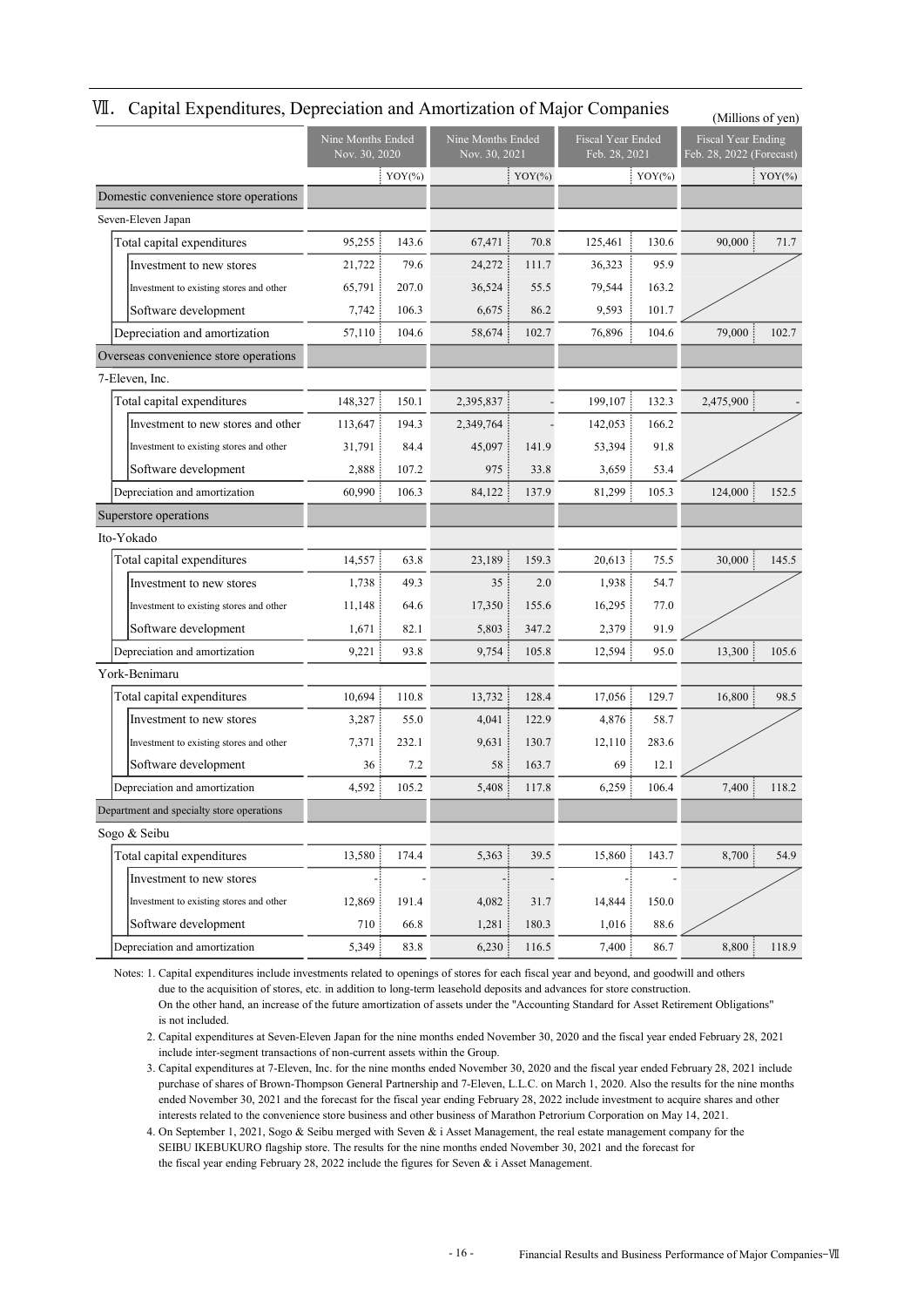### ■Store Information

## Ⅰ.Number of Stores and Store Openings / Closures of Major Companies

|                                                  | Nine Months Ended<br>Nov. 30, 2020 |         | Nine Months Ended<br>Nov. 30, 2021 |          | <b>Fiscal Year Ended</b><br>Feb. 28, 2021 |         | Fiscal Year Ending<br>Feb. 28, 2022 (Forecast) |          |
|--------------------------------------------------|------------------------------------|---------|------------------------------------|----------|-------------------------------------------|---------|------------------------------------------------|----------|
|                                                  |                                    | Change  |                                    | Change   |                                           | Change  |                                                | Change   |
| Domestic convenience store operations            |                                    |         |                                    |          |                                           |         |                                                |          |
| Seven-Eleven Japan                               | 20,973                             | $+57$   | 21,114                             | $+29$    | 21,085                                    | $+169$  | 21,185                                         | $+100$   |
| Openings                                         | 386                                |         | 357                                |          | 610                                       |         | 610                                            |          |
| Closures                                         | 329                                |         | 328                                |          | 441                                       |         | 510                                            |          |
| Relocations, etc.                                | 210                                |         | 223                                |          | 288                                       |         |                                                |          |
| Terminations of contract                         | 119                                |         | 105                                |          | 153                                       |         |                                                |          |
| Seven-Eleven Okinawa                             | 65                                 | $+26$   | 104                                | $+22$    | 82                                        | $+43$   | 122                                            | $+40$    |
| Openings                                         | 26                                 |         | 22                                 |          | 43                                        |         | 40                                             |          |
| Closures                                         | 0 <sub>1</sub>                     |         | $\overline{0}$                     |          | $\mathbf{0}$                              |         | $\boldsymbol{0}$                               |          |
| Overseas convenience store operations            |                                    |         |                                    |          |                                           |         |                                                |          |
| $7$ -Eleven, Inc. $\overline{1}$                 | 9,915                              | $+233$  | 13,250                             | $+3,366$ | 9,884                                     | $+202$  | 13,214                                         | $+3,330$ |
| Openings                                         | 324                                |         | 3,736                              |          | 436                                       |         | 3,800                                          |          |
| Closures                                         | 91                                 |         | 370                                |          | 234                                       |         | 470                                            |          |
| SEVEN-ELEVEN (BEIJING) <sup>*1</sup>             | 281                                | $+6$    | 304                                | $+21$    | 283                                       | $+8$    | 304                                            | $+21$    |
| Openings                                         | 16                                 |         | 48                                 |          | 22                                        |         | 62                                             |          |
| Closures                                         | 10                                 |         | 27                                 |          | 14                                        |         | 41                                             |          |
| SEVEN-ELEVEN (TIANJIN) <sup>*1</sup>             | 173                                | (5)     | 190                                | $+11$    | 179                                       | $+1$    | 200                                            | $+21$    |
| Openings<br>Closures                             | 12<br>17                           |         | 27<br>16                           |          | 18                                        |         | 38<br>17                                       |          |
|                                                  | 70                                 |         | 79                                 | $+6$     | 17<br>73                                  |         | 84                                             | $+11$    |
| SEVEN-ELEVEN (CHENGDU) <sup>*1</sup><br>Openings | $\overline{7}$                     | (5)     | 11                                 |          | 11                                        | (2)     | 17                                             |          |
| Closures                                         | 12                                 |         | 5:                                 |          | 13:                                       |         | 6                                              |          |
| Superstore operations                            |                                    |         |                                    |          |                                           |         |                                                |          |
| Ito-Yokado*2                                     | 136                                | (21)    | 129                                | (3)      | 132                                       | (25)    | 128                                            | (4)      |
| Openings                                         | $\overline{c}$                     |         | $\mathbf{0}$                       |          | 3                                         |         | $\mathbf{0}$                                   |          |
| Closures / Transfers                             | 23                                 |         | 3                                  |          | 28                                        |         | $\overline{4}$                                 |          |
| York-Benimaru                                    | 234                                | $+2$    | 235                                | $\pm 0$  | 235                                       | $+3$    | 237                                            | $+2$     |
| Openings                                         | $\overline{c}$                     |         | 3                                  |          | 5 :                                       |         | 5                                              |          |
| Closures                                         | $\boldsymbol{0}$                   |         | 3                                  |          | $\overline{2}$                            |         | 3                                              |          |
| York $^{\overline{*2}}$                          | 100                                | $+22$   | 101                                | $+1$     | 100                                       | $+22$   | 101                                            | $+1$     |
| Openings / Successions                           | 23                                 |         | $\mathbf{1}$                       |          | 23                                        |         | $\mathbf{1}$                                   |          |
| Closures                                         | $\mathbf{1}$                       |         | $\boldsymbol{0}$                   |          | $\mathbf{1}$                              |         | $\boldsymbol{0}$                               |          |
| Chengdu Ito-Yokado*1                             | 9 <sup>1</sup>                     | $\pm 0$ | 10 <sup>10</sup>                   | $+1$     | 9:                                        | $\pm 0$ | $10\,$                                         | $+1$     |
| Openings                                         | $\overline{0}$                     |         | $\mathbf{1}$                       |          | $\overline{0}$                            |         | $\mathbf{1}$                                   |          |
| Closures                                         | $\vert 0 \vert$                    |         | $\boldsymbol{0}$                   |          | $\boldsymbol{0}$                          |         | $\boldsymbol{0}$                               |          |
| Hua Tang Yokado Commercial <sup>*1</sup>         | 1                                  | $\pm 0$ | $\mathbf{1}$                       | $\pm 0$  | 1                                         | $\pm 0$ | $\mathbf{1}$                                   | $\pm 0$  |
| Openings                                         | $\overline{0}$                     |         | $\overline{0}$                     |          | $\overline{0}$                            |         | $\mathbf{0}$                                   |          |
| Closures                                         | $\boldsymbol{0}$                   |         | $\overline{0}$                     |          | $\overline{0}$                            |         | $\boldsymbol{0}$                               |          |
| Department and specialty store operations        |                                    |         |                                    |          |                                           |         |                                                |          |
| Sogo & Seibu                                     | 11                                 | (4)     | 10                                 | $\pm 0$  | 10                                        | (5)     | 10                                             | $\pm 0$  |
| Openings                                         | $\overline{0}$                     |         | 0                                  |          | 0                                         |         | $\boldsymbol{0}$                               |          |
| Closures                                         | $\overline{4}$                     |         | $\mathbf{0}$                       |          | 5:                                        |         | $\boldsymbol{0}$                               |          |
| Akachan Honpo <sup>*3</sup>                      | 119                                | $+2$    | 121                                | $+4$     | 117:                                      | $\pm 0$ | 121                                            | $+4$     |
| Openings<br>Closures                             | $\overline{\mathbf{3}}$            |         | 5 <sup>3</sup>                     |          | $\overline{3}$                            |         | 5                                              |          |
| Seven & i Food Systems                           | 1:<br>656                          | (23)    | $\mathbf{1}$<br>579                | (35)     | 3<br>614:                                 | (65)    | 1<br>551                                       | (63)     |
|                                                  |                                    |         |                                    |          |                                           |         |                                                |          |
| Denny's                                          | 368                                | (4)     | 327                                | (12)     | 339                                       | (33)    | 325                                            | (14)     |
| Openings<br>Closures                             | 12                                 |         | 3 <sup>3</sup>                     |          | 13                                        |         | $\overline{\mathbf{3}}$                        |          |
| Other                                            | 16<br>288                          | (19)    | 15<br>252                          | (23)     | 46<br>275                                 | (32)    | 17<br>226                                      | (49)     |
| THE LOFT <sup>*4</sup>                           | 133                                | $+9$    | 139                                | $+8$     | 131                                       | $+7$    | 138                                            | $+7$     |
| Openings                                         | $10\,$                             |         | $11\,$                             |          | $10\,$                                    |         | 11                                             |          |
| Closures                                         | $\mathbf{1}$                       |         | 3 <sup>1</sup>                     |          | 3:                                        |         | $\overline{\mathcal{A}}$                       |          |
|                                                  |                                    |         |                                    |          |                                           |         |                                                |          |

\*1. Figures are as of the end of September, or as of the end of December.

\*2. The trade name of York Mart was changed to York on June 1, 2020.

York took over 20 stores of "Shokuhinkan" and "THE PRICE" from Ito-Yokado on the same date.

\*3. Including 3 franchised stores for the nine months ended Nobember 30, 2020, 5 franchised stores for the nine months ended November 30, 2021 and 3 franchised stores for the fiscal year ended February 28, 2021.

\*4. Including 20 franchised stores for the nine months ended November 30, 2020, 21 franchised stores for the nine months ended November 30, 2021 and 20 franchised stores for the fiscal year ended February 28, 2021.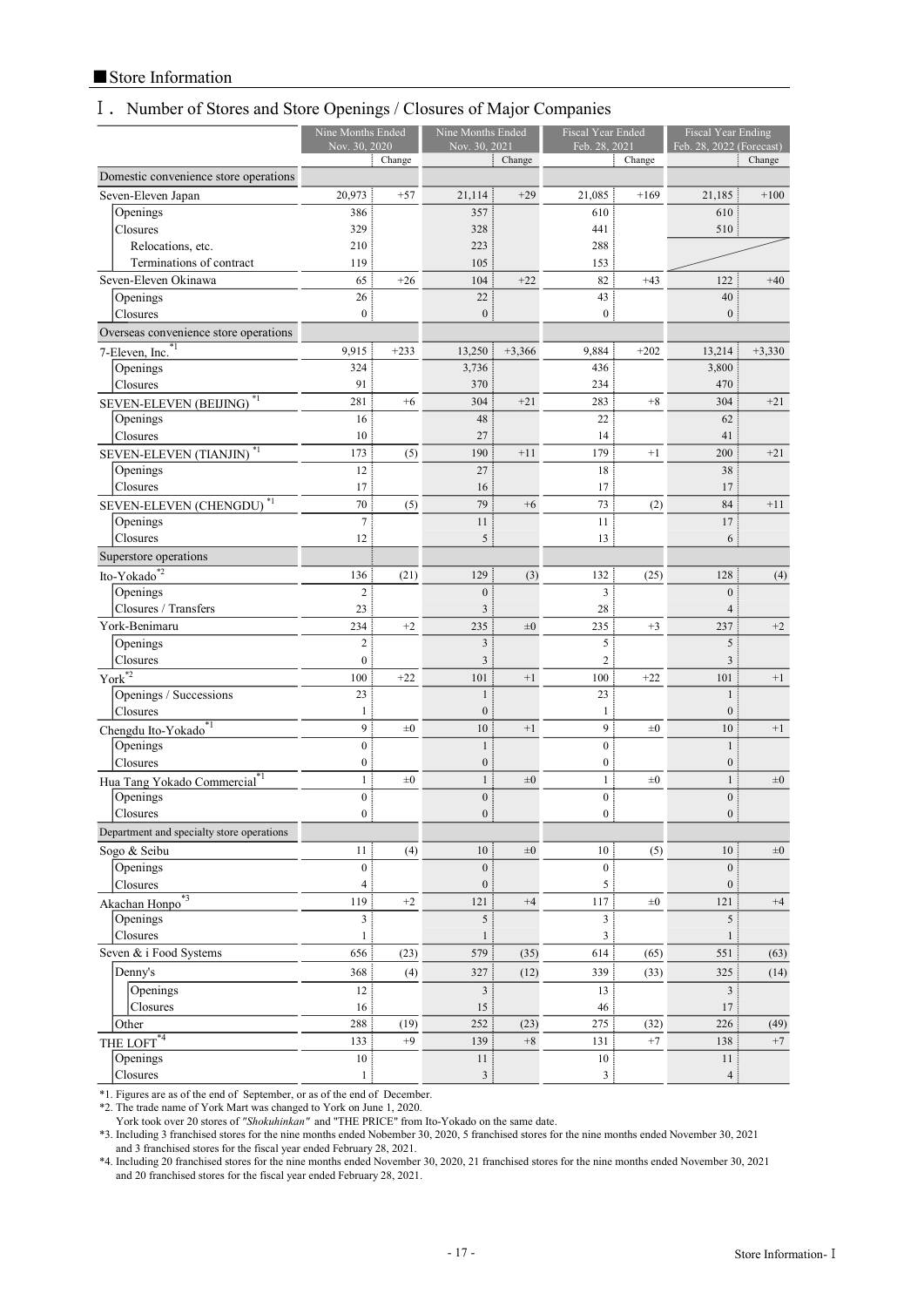## Ⅱ.Store Information in Domestic / Overseas Convenience Store Operations

| <b>Domestic Store Network</b><br><b>Global Seven-Eleven Store Network</b> |           |             |           |            |                                                           |           |           |                          |  |  |  |  |
|---------------------------------------------------------------------------|-----------|-------------|-----------|------------|-----------------------------------------------------------|-----------|-----------|--------------------------|--|--|--|--|
|                                                                           | Nov. 2020 | Feb. 2021   | Nov. 2021 | Change     | [Consolidated subsidiaries]                               |           |           |                          |  |  |  |  |
| Hokkaido                                                                  | 1,002     | 1,002       | 1,001     | (1)        |                                                           | Nov. 2020 | Feb. 2021 | Nov.                     |  |  |  |  |
| Aomori                                                                    | 95        | 97          | 97        | $\pm 0$    | Japan                                                     | 21,038    | 21,167    | 21                       |  |  |  |  |
| Iwate                                                                     | 146       | 145         | 144       | (1)        | North America                                             | 9,915     | 9,884     | 13                       |  |  |  |  |
| Miyagi                                                                    | 414       | 416         | 420       | $+4$       | U.S.A.                                                    | 9,283     | 9,255     | 12                       |  |  |  |  |
| Akita                                                                     | 106       | 107         | 113       | $+6$       | Canada                                                    | 632       | 629       |                          |  |  |  |  |
| Yamagata                                                                  | 183       | 183         | 185       | $+2$       | Hawaii                                                    | 64        | 65        |                          |  |  |  |  |
| Fukushima                                                                 | 449       | 457         | 456       | (1)        | China [Beijing]                                           | 281       | 283       |                          |  |  |  |  |
| Ibaraki                                                                   | 644       | 649         | 647       | (2)        | China [Tianjin]                                           | 173       | 179       |                          |  |  |  |  |
| Tochigi                                                                   | 451       | 453         | 454       | $+1$       | China [Chengdu]                                           | 70        | 73        |                          |  |  |  |  |
| Gunma                                                                     | 474       | 473         | 472       | (1)        | Subtotal                                                  | 31,541    | 31,651    | 35                       |  |  |  |  |
| Saitama                                                                   | 1,213     | 1,220       | 1,218     | (2)        | *1. Figures for North America are the number of franchise |           |           |                          |  |  |  |  |
| Chiba                                                                     | 1,130     | 1,138       | 1,146     | $+8$       | and directly operated stores operated by 7-Eleven, Inc.   |           |           |                          |  |  |  |  |
| Tokyo                                                                     | 2,778     | 2,803       | 2,825     | $+22$      |                                                           |           |           |                          |  |  |  |  |
| Kanagawa                                                                  | 1,464     | 1,472       | 1,480     | $+8$       | [Area licensees]                                          |           |           |                          |  |  |  |  |
| Niigata                                                                   | 433       | 435         | 435       | $_{\pm 0}$ |                                                           | Sep. 2020 | Dec. 2020 | Sep.                     |  |  |  |  |
| Toyama                                                                    | 131       | 133         | 134       | $+1$       | South Korea                                               | 10,378    | 10,501    | 11                       |  |  |  |  |
| Ishikawa                                                                  | 136       | 137         | 138       | $+1$       | China                                                     |           |           |                          |  |  |  |  |
| Fukui                                                                     | 69        | 69          | 70        | $+1$       | [Hong Kong and others]*2                                  | 2,358     | 2,428     | 2                        |  |  |  |  |
| Yamanashi                                                                 | 205       | 206         | 208       | $+2$       | China [Shanghai]                                          | 129       | 136       |                          |  |  |  |  |
| Nagano                                                                    | 461       | 460         | 459       | (1)        | China [Shandong]                                          | 108       | 113       |                          |  |  |  |  |
| Gifu                                                                      | 194       | 195         | 195       | $_{\pm 0}$ | China [Chongqing]                                         | 37        | 35        |                          |  |  |  |  |
| Shizuoka                                                                  | 736       | 743         | 750       | $+7$       | China [Zhejiang]                                          | 46        | 46        |                          |  |  |  |  |
| Aichi                                                                     | 1,058     | 1,063       | 1,068     | $+5$       | China [Jiangsu]                                           | 21        | 24        |                          |  |  |  |  |
| Mie                                                                       | 170       | 170         | 171       | $+1$       | China [Hubei]                                             | 11        | 16        |                          |  |  |  |  |
| Shiga                                                                     | 239       | 238         | 235       | (3)        | China [Shaanxi]                                           | 31        | 36        |                          |  |  |  |  |
| Kyoto                                                                     | 357       | 362         | 354       | (8)        | China [Fujian]                                            | 13        | 17        |                          |  |  |  |  |
| Osaka                                                                     | 1,254     | 1,260       | 1,258     | (2)        | China [Hunan]                                             | 12        | 17        |                          |  |  |  |  |
| Hyogo                                                                     | 698       | 703         | 694       | (9)        | China [Henan]                                             |           | 9         |                          |  |  |  |  |
| Nara                                                                      | 139       | 139         | 138       | (1)        | China [Taiwan]                                            | 5,938     | 6,024     | $\epsilon$               |  |  |  |  |
| Wakayama                                                                  | 88        | 88          | 86        | (2)        | Thailand                                                  | 12,225    | 12,432    | 12                       |  |  |  |  |
| Tottori                                                                   | 41        | 43          | 44        | $+1$       | Philippines                                               | 2,960     | 2,978     | $\mathbf{3}$             |  |  |  |  |
| Shimane                                                                   | 60        | 60          | 60        | $\pm 0$    | Malaysia                                                  | 2,377     | 2,413     | $\overline{c}$           |  |  |  |  |
| Okayama                                                                   | 317       | 317         | 319       | $+2$       | Singapore                                                 | 410       | 423       |                          |  |  |  |  |
| Hiroshima                                                                 | 605       | 606         | 595       | (11)       | Australia                                                 | 710       | 714       |                          |  |  |  |  |
| Yamaguchi                                                                 | 329       | 328         | 325       | (3)        | Vietnam                                                   | 48        | 52        |                          |  |  |  |  |
| Tokushima                                                                 | 82        | $8\sqrt{1}$ | $80\,$    | (1)        | Cambodia                                                  |           |           |                          |  |  |  |  |
| Kagawa                                                                    | 106       | 106         | 107       | $+1$       | U.S.A.                                                    | 210       | 210       |                          |  |  |  |  |
| Ehime                                                                     | 124       | 124         | 124       | $\pm 0$    | Mexico                                                    | 1,826     | 1,822     |                          |  |  |  |  |
| Kochi                                                                     | 41        | 42          | 43        | $+1$       | Norway                                                    | 155       | 152       |                          |  |  |  |  |
| Fukuoka                                                                   | 1,026     | 1,031       | 1,026     | (5)        | Sweden                                                    | 84        | 84        |                          |  |  |  |  |
| Saga                                                                      | 187       | 187         | 187       | $\pm 0$    | Denmark                                                   | 173       | 173       |                          |  |  |  |  |
| Nagasaki                                                                  | 202       | 204         | 206       | $+2$       | Subtotal                                                  | 40,270    | 40,855    | 42                       |  |  |  |  |
| Kumamoto                                                                  | 356       | 359         | 363       | $+4$       | *2. Figures for China [Hong Kong and others] include Gua  |           |           |                          |  |  |  |  |
| Oita                                                                      | 183       | 182         | 182       | $\pm 0$    | Province and Macau.                                       |           |           |                          |  |  |  |  |
| Miyazaki                                                                  | 196       | 198         | 199       | $+1$       |                                                           |           |           |                          |  |  |  |  |
| Kagoshima                                                                 | 201       | 201         | 203       | $+2$       |                                                           |           |           |                          |  |  |  |  |
| Okinawa                                                                   | 65        | 82          | 104       | $+22$      |                                                           | Nov. 2020 | Feb. 2021 | $\overline{\text{Nov.}}$ |  |  |  |  |
| Total                                                                     | 21,038    | 21,167      | 21,218    | $+51$      | Total worldwide                                           | 71,811    | 72,506    | 77                       |  |  |  |  |

|           | <b>NOV. 2020</b> | Feb. 2021 | <b>NOV.</b> 2021 | Change  | LONSOIIdated subsidiaries i |           |           |           |          |
|-----------|------------------|-----------|------------------|---------|-----------------------------|-----------|-----------|-----------|----------|
| Hokkaido  | 1.002            | 1.002     | 1,001            | (1)     |                             | Nov. 2020 | Feb. 2021 | Nov. 2021 | Change   |
| Aomori    | 95               | 97        | 97               | $\pm 0$ | Japan                       | 21,038    | 21,167    | 21,218    | $+51$    |
| Iwate     | 146              | 145       | 144              | (1)     | North America <sup>*1</sup> | 9,915     | 9,884     | 13,250    | $+3,366$ |
| Miyagi    | 414              | 416       | 420              | $+4$    | U.S.A.                      | 9,283     | 9,255     | 12,624    | $+3,369$ |
| Akita     | 106              | 107       | 113              | $+6$    | Canada                      | 632       | 629       | 626       | (3)      |
| Yamagata  | 183              | 183       | 185              | $+2$    | Hawaii                      | 64        | 65        | 65        | $\pm 0$  |
| Fukushima | 449              | 457       | 456              | (1)     | China [Beijing]             | 281       | 283       | 304       | $+21$    |
| Ibaraki   | 644              | 649       | 647              | (2)     | China [Tianjin]             | 173       | 179       | 190       | $+11$    |
| Tochigi   | 451              | 453       | 454              | $+1$    | China [Chengdu]             | 70        | 73        | 79        | $+6$     |
| Gunma     | 474              | 473       | 472              | (1)     | Subtotal                    | 31,541    | 31,651    | 35,106    | $+3,455$ |

 $\overline{\phantom{a}^*1.}$  Figures for North America are the number of franchised stores

| Kanagawa  | 1,464 | 1,472 | 1,480 | $+8$    | [Area licensees]         |           |           |           |          |
|-----------|-------|-------|-------|---------|--------------------------|-----------|-----------|-----------|----------|
| Niigata   | 433   | 435   | 435   | $\pm 0$ |                          | Sep. 2020 | Dec. 2020 | Sep. 2021 | Change   |
| Toyama    | 131   | 133   | 134   | $+1$    | South Korea              | 10,378    | 10,501    | 11,067    | $+566$   |
| Ishikawa  | 136   | 137   | 138   | $+1$    | China                    | 2,358     | 2,428     | 2,582     | $+154$   |
| Fukui     | 69    | 69    | 70    | $+1$    | [Hong Kong and others]*2 |           |           |           |          |
| Yamanashi | 205   | 206   | 208   | $+2$    | China [Shanghai]         | 129       | 136       | 146       | $+10$    |
| Nagano    | 461   | 460   | 459   | (1)     | China [Shandong]         | 108       | 113       | 198       | $+85$    |
| Gifu      | 194   | 195   | 195   | $\pm 0$ | China [Chongqing]        | 37        | 35        | 36        | $+1$     |
| Shizuoka  | 736   | 743   | 750   | $+7$    | China [Zhejiang]         | 46        | 46        | 54        | $\bf+8$  |
| Aichi     | 1,058 | 1,063 | 1,068 | $+5$    | China [Jiangsu]          | 21        | 24        | 44        | $+20$    |
| Mie       | 170   | 170   | 171   | $+1$    | China [Hubei]            | 11        | 16        | 18        | $+2$     |
| Shiga     | 239   | 238   | 235   | (3)     | China [Shaanxi]          | 31        | 36        | 59        | $+23$    |
| Kyoto     | 357   | 362   | 354   | (8)     | China [Fujian]           | 13        | 17        | 32        | $+15$    |
| Osaka     | 1,254 | 1,260 | 1,258 | (2)     | China [Hunan]            | 12        | 17        | 34        | $+17$    |
| Hyogo     | 698   | 703   | 694   | (9)     | China [Henan]            |           | 9         | 17        | $+8$     |
| Nara      | 139   | 139   | 138   | (1)     | China [Taiwan]           | 5,938     | 6,024     | 6,295     | $+271$   |
| Wakayama  | 88    | 88    | 86    | (2)     | Thailand                 | 12,225    | 12,432    | 12,882    | $+450$   |
| Tottori   | 41    | 43    | 44    | $+1$    | Philippines              | 2,960     | 2,978     | 3,019     | $+41$    |
| Shimane   | 60    | 60    | 60    | $\pm 0$ | Malaysia                 | 2,377     | 2,413     | 2,405     | (8)      |
| Okayama   | 317   | 317   | 319   | $+2$    | Singapore                | 410       | 423       | 445       | $+22$    |
| Hiroshima | 605   | 606   | 595   | (11)    | Australia                | 710       | 714       | 712       | (2)      |
| Yamaguchi | 329   | 328   | 325   | (3)     | Vietnam                  | 48        | 52        | 59        | $+7$     |
| Tokushima | 82    | 81    | 80    | (1)     | Cambodia                 |           |           | 2         | $+2$     |
| Kagawa    | 106   | 106   | 107   | $+1$    | U.S.A.                   | 210       | 210       | 284       | $+74$    |
| Ehime     | 124   | 124   | 124   | $\pm 0$ | Mexico                   | 1,826     | 1,822     | 1,818     | (4)      |
| Kochi     | 41    | 42    | 43    | $+1$    | Norway                   | 155       | 152       | 152       | $\pm 0$  |
| Fukuoka   | 1,026 | 1,031 | 1,026 | (5)     | Sweden                   | 84        | 84        | 82        | (2)      |
| Saga      | 187   | 187   | 187   | $\pm 0$ | Denmark                  | 173       | 173       | 172       | (1)      |
| Nagasaki  | 202   | 204   | 206   | $+2$    | Subtotal                 | 40,270    | 40,855    | 42,614    | $+1,759$ |

\*2. Figures for China [Hong Kong and others] include Guang Dong

| Okinawa |        |        | 104    | $\sim$ |                 | Nov    |        | 2020 Feb. 2021 Nov. 2021 | $\mathcal{L}$ hange |
|---------|--------|--------|--------|--------|-----------------|--------|--------|--------------------------|---------------------|
| Total   | 21.038 | 21.167 | 21,218 |        | Fotal worldwide | 71.811 | 72.506 | 77.720                   |                     |

Note: Figures are as of the end of September, or as of the end of December.

As of November 30, 2021, the number of Seven-Eleven stores around the world including area licensees is 78,029.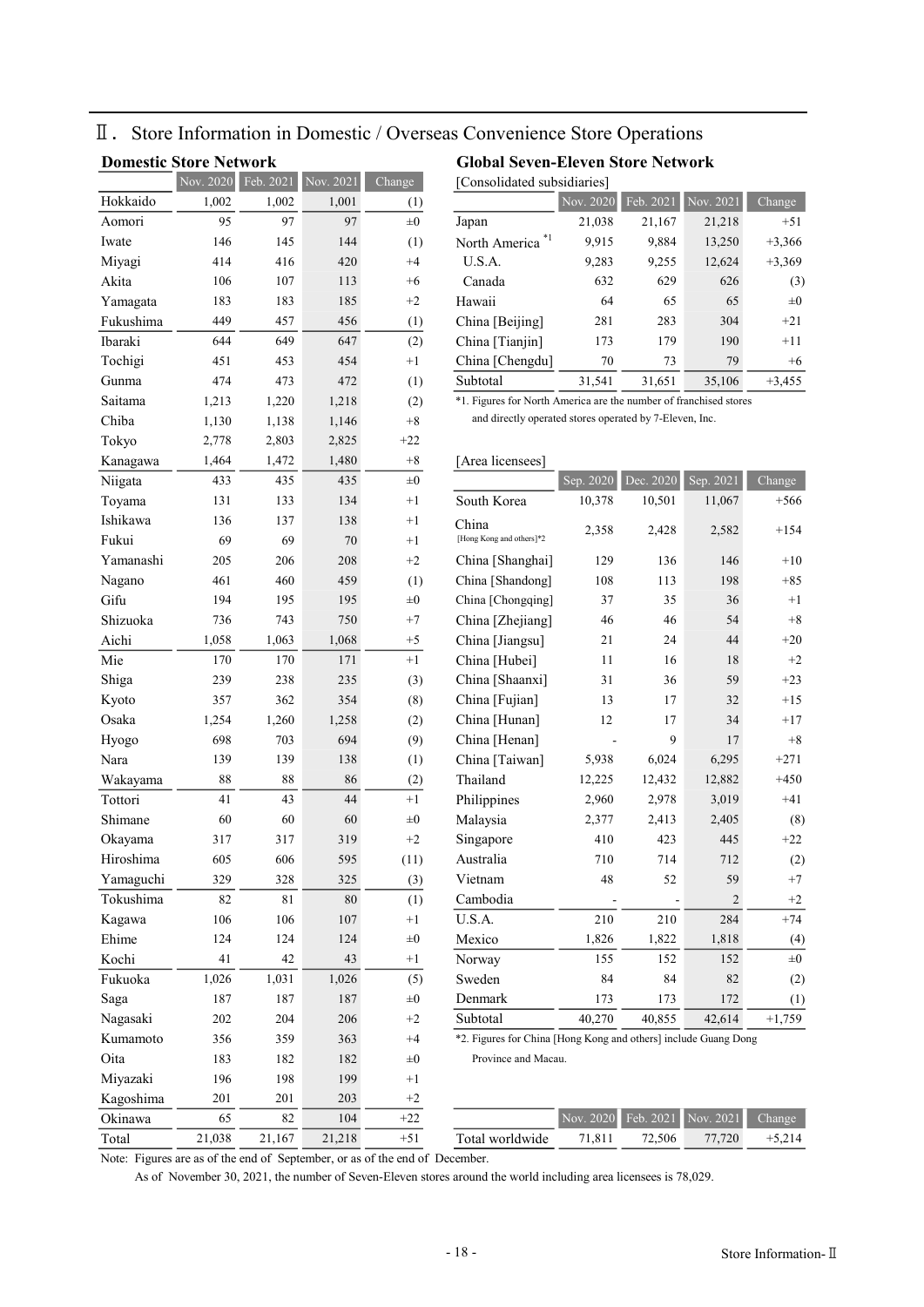## Ⅲ.Store Information in Superstore Operations

### (1) Ito-Yokado

|          |            |          |               |                         | (Square meters)   |
|----------|------------|----------|---------------|-------------------------|-------------------|
|          | Store name | Location | Date          | Total sales floor space | Directly managed  |
|          |            |          |               |                         | sales floor space |
| Closures | Asahikawa  | Hokkaido | May 9, 2021   | 15,416                  | 12,646            |
|          | Numazu     | Shizuoka | Aug. 22, 2021 | 11,306                  | 11,110            |
|          | Kariya     | Aichi    | Sep. 5, 2021  | 4,675                   | 4,675             |
|          | Hitachi    | Ibaraki  | Jan. 16, 2022 | 13.908                  | 12.025            |

### (2) York-Benimaru

| $\sim$          |                      |                |               |                         | (Square meters)                       |
|-----------------|----------------------|----------------|---------------|-------------------------|---------------------------------------|
|                 | Store name           | Location       | Date          | Total sales floor space | Directly managed<br>sales floor space |
| Openings        | Tsukuba-Sakuranomori | <b>Ibaraki</b> | Mar. 19, 2021 | 2,357                   | 2,157                                 |
|                 | Iriecho              | Fukushima      | Oct. 29, 2021 | 2,371                   | 2,119                                 |
|                 | Asakamachi (S&B)     | Fukushima      | Nov. 1, 2021  | 3,409                   | 3,049                                 |
|                 | Sendai-Komatsushima  | Miyagi         | Dec. 3, 2021  | 999                     | 899                                   |
| <b>Closures</b> | Hamada               | Fukushima      | Oct. 24, 2021 | 2,994                   | 2,069                                 |
|                 | Asakamachi (S&B)     | Fukushima      | Oct. 24, 2021 | 3,116                   | 2,727                                 |
|                 | Kuwano               | Fukushima      | Nov. 14, 2021 | 1,597                   | 1,498                                 |

In addition to the above, 1 store will be opened in the fiscal year ending February 28, 2022. Note: S&B stands for Scrap & Build.

### (3) Chengdu Ito-Yokado

| $\sim$  |            |          |              | (Square meters)         |
|---------|------------|----------|--------------|-------------------------|
|         | Store name | Location | Date         | Total sales floor space |
| Opening | Le Shan    | Le Shan  | Jan. 6, 2021 | 22,800                  |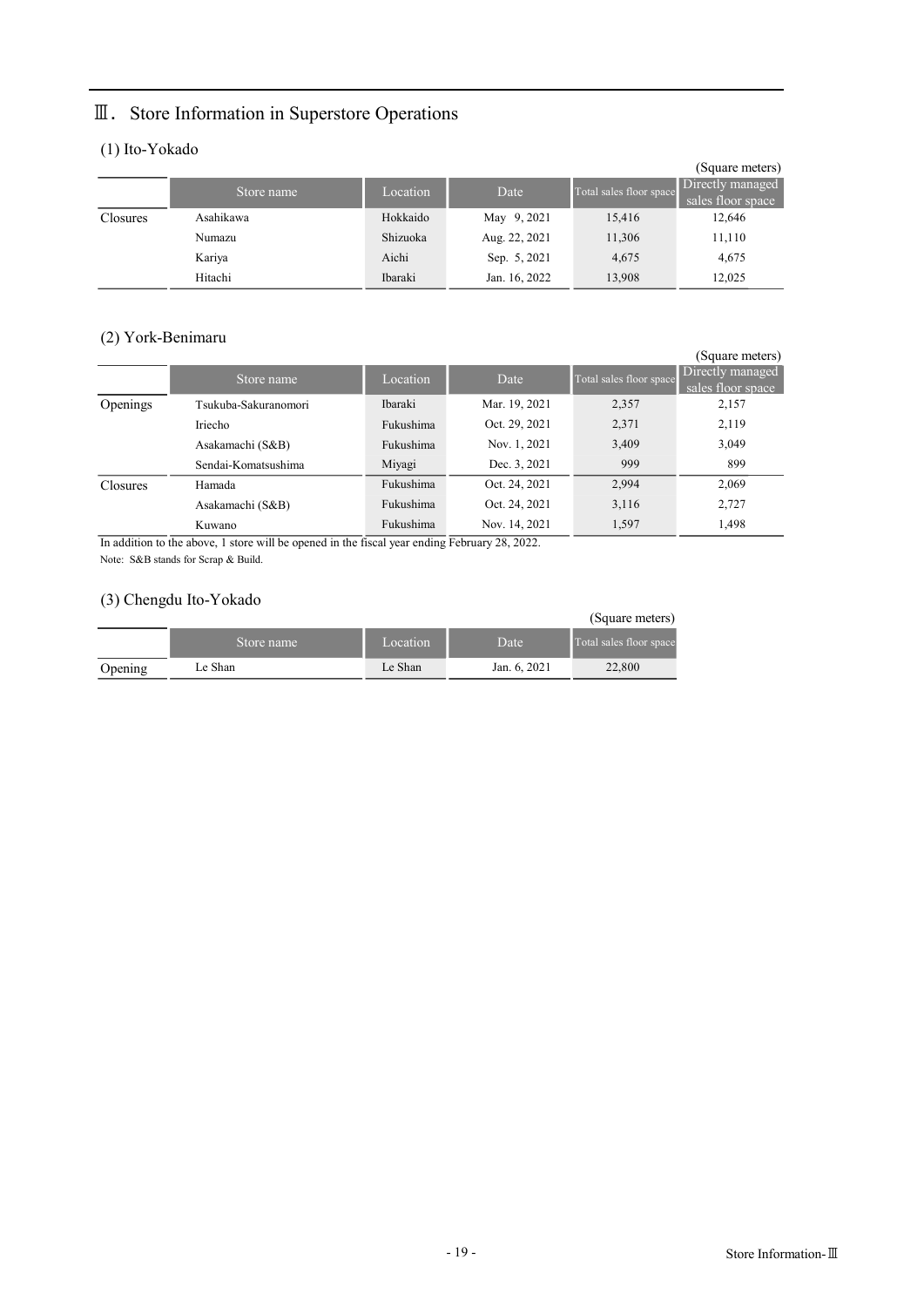## **IV.** Number of Stores by Type

### Seven-Eleven Japan

|                          |  |                                           | Nine Months Ended |       |                                           | Nine Months Ended |       | <b>Fiscal Year Ended</b><br>Feb. 28, 2021 |          |       |
|--------------------------|--|-------------------------------------------|-------------------|-------|-------------------------------------------|-------------------|-------|-------------------------------------------|----------|-------|
|                          |  | Nov. 30, 2020<br>Change : Composition (%) |                   |       | Nov. 30, 2021<br>Change : Composition (%) |                   |       | Change : Composition (%)                  |          |       |
| Number of stores         |  | 20,973                                    | $+57$             | 100.0 | 21,114                                    | $+29$             | 100.0 | 21,085                                    | $+169$   | 100.0 |
| Franchised stores        |  | 20,549                                    | $+4$              | 98.0  | 20,673                                    | $+41$             | 97.9  | 20,632                                    | $+87$    | 97.9  |
| Type A                   |  | 4,497                                     | (42)              | 21.4  | 4,428                                     | (54)              | 21.0  | 4,482                                     | $(57)$ : | 21.3  |
| Type C                   |  | 16,052                                    | $+46$             | 76.5  | 16,245                                    | $+95$             | 76.9  | 16,150                                    | $+144$   | 76.6  |
| Directly operated stores |  | 424                                       | $+53$             | 2.0   | 441                                       | $(12)$ :          | 2.1   | 453                                       | $+82$    | 2.1   |
| Open 24 hours            |  | 19,254                                    | (593)             | 91.8  | 19,268                                    | $(44)$ :          | 91.3  | 19,312                                    | (535)    | 91.6  |
| With liquor license      |  | 20,635                                    | $+61$             | 98.4  | 20,775                                    | $+27$             | 98.4  | 20,748                                    | $+174$   | 98.4  |
| With cigarette license   |  | 20,347                                    | $+87$             | 97.0  | 20,513                                    | $+65$             | 97.2  | 20,448                                    | $+188$   | 97.0  |

#### 7-Eleven, Inc.

|                   |                          |                           | Nine Months Ended |       |        | Nine Months Ended      |       | <b>Fiscal Year Ended</b> |                        |       |  |
|-------------------|--------------------------|---------------------------|-------------------|-------|--------|------------------------|-------|--------------------------|------------------------|-------|--|
|                   |                          |                           | Sep. 30, 2020     |       |        | Sep. 30, 2021          |       |                          | Dec. 31, 2020          |       |  |
|                   |                          | Change<br>Composition (%) |                   |       |        | Change Composition (%) |       |                          | Change Composition (%) |       |  |
| Number of stores  |                          | 9.915                     | $+233$            | 100.0 | 13,250 | $+3,366$               | 100.0 | 9.884                    | $+202$                 | 100.0 |  |
|                   | Franchised stores        | 7.431                     | $+52$             | 74.9  | 7.461  | $(24)$ :               | 56.3  | 7.485                    | $+106$                 | 75.7  |  |
|                   | BCP stores [Type A]      | 601                       | $+10:$            | 6.1   | 654    | $+7:$                  | 4.9   | 647                      | $+56$                  | 6.5   |  |
|                   | Type C                   | 6,830                     | $+42$ ;           | 68.9  | 6,807  | (31)                   | 51.4  | 6,838                    | $+50$                  | 69.2  |  |
|                   | Directly operated stores | 2,484                     | $+181$            | 25.1  | 5,789  | $+3,390$ :             | 43.7  | 2,399                    | $+96$                  | 24.3  |  |
| With fuel station |                          | 4.695                     | $+226:$           | 47.4  | 8.154  | $+3,406$               | 61.5  | 4.748                    | $+279:$                | 48.0  |  |

\*BCP stands for Business Conversion Program.

## V. Sales Floor Space

| Ito-Yokado                                             |                   |           |                   |           |                   | (Square meters) |
|--------------------------------------------------------|-------------------|-----------|-------------------|-----------|-------------------|-----------------|
|                                                        | Nine Months Ended |           | Nine Months Ended |           | Fiscal Year Ended |                 |
|                                                        | Nov. 30, 2020     |           | Nov. 30, 2021     |           | Feb. 28, 2021     |                 |
|                                                        |                   | $YOY(\%)$ |                   | $YOY(\%)$ |                   | $YOY$ (%)       |
| Total sales floor space                                | 2,395,576         | 95.3      | 2,302,492         | 96.1      | 2,373,250         | 94.7            |
| Directly managed sales floor space                     | 1.271.398         | 92.9      | 1,174,730         | 92.4      | 1.230.268         | 90.7            |
| Weighted average directly managed<br>sales floor space | 1,288,538         | 93.2      | 1,187,708         | 92.2      | 1,279,303         | 92.7            |

| York-Benimaru                                           |                                    |           |                                    |           |                                    | (Square meters) |
|---------------------------------------------------------|------------------------------------|-----------|------------------------------------|-----------|------------------------------------|-----------------|
|                                                         | Nine Months Ended<br>Nov. 30, 2020 |           | Nine Months Ended<br>Nov. 30, 2021 |           | Fiscal Year Ended<br>Feb. 28, 2021 |                 |
|                                                         |                                    |           |                                    |           |                                    |                 |
|                                                         |                                    | $YOY(\%)$ |                                    | $YOY(\%)$ |                                    | $YOY(\%)$       |
| Total sales floor space                                 | 702,099                            | 101.0     | 703.871                            | 100.3     | 703,029                            | 100.8           |
| Directly managed sales floor space                      | 538,381                            | 100.9     | 541,943                            | 100.7     | 541,036                            | 101.1           |
| Weighted average directly managed<br>sales floor space" | 534,666                            | 102.2     | 538,780                            | 100.8     | 534,910                            | 102.0           |

#### Sogo & Seibu (Square meters) (Square meters)

| sales floor space"                                                       | 224.000                            | 102.Z     | 238.780                            | 1 VV.O    | 334.YIU                                   | 102.0           |
|--------------------------------------------------------------------------|------------------------------------|-----------|------------------------------------|-----------|-------------------------------------------|-----------------|
| * Excluding floor space of the stores which has been temporarily closed. |                                    |           |                                    |           |                                           |                 |
| Sogo & Seibu                                                             |                                    |           |                                    |           |                                           | (Square meters) |
|                                                                          | Nine Months Ended<br>Nov. 30, 2020 |           | Nine Months Ended<br>Nov. 30, 2021 |           | <b>Fiscal Year Ended</b><br>Feb. 28, 2021 |                 |
|                                                                          |                                    |           |                                    |           |                                           |                 |
|                                                                          |                                    | $YOY(\%)$ |                                    | $YOY(\%)$ |                                           | $YOY(\%)$       |
| Total sales floor space                                                  | 489,259                            | 85.6      | 437,988                            | 89.5      | 443,079                                   | 77.5            |
| Weighted average sales floor space                                       | 544,245                            | 95.2      | 437,974                            | 80.5      | 530,499                                   | 92.8            |